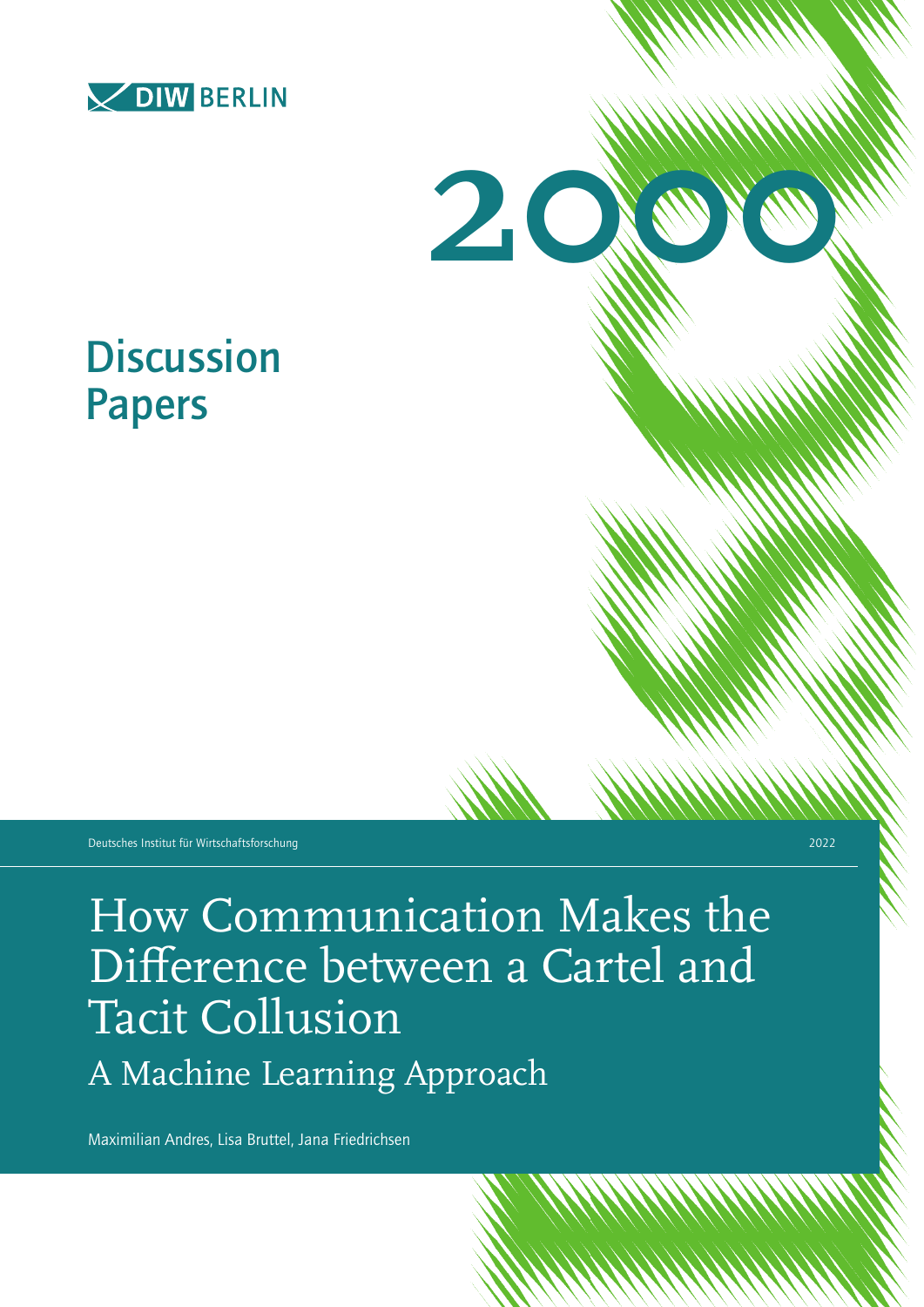Opinions expressed in this paper are those of the author(s) and do not necessarily reflect views of the institute.

IMPRESSUM

© DIW Berlin, 2022

DIW Berlin German Institute for Economic Research Mohrenstr. 58 10117 Berlin

Tel. +49 (30) 897 89-0 Fax +49 (30) 897 89-200 https[://www.diw.de](http://www.diw.de/)

ISSN electronic edition 1619-4535

Papers can be downloaded free of charge from the DIW Berlin website: https[://www.diw.de/discussionpapers](http://www.diw.de/discussionpapers)

Discussion Papers of DIW Berlin are indexed in RePEc and SSRN: https://ideas.repec.org/s/diw/diwwpp.html https[://www.ssrn.com/link/DIW-Berlin-German-Inst-Econ-Res.html](http://www.ssrn.com/link/DIW-Berlin-German-Inst-Econ-Res.html)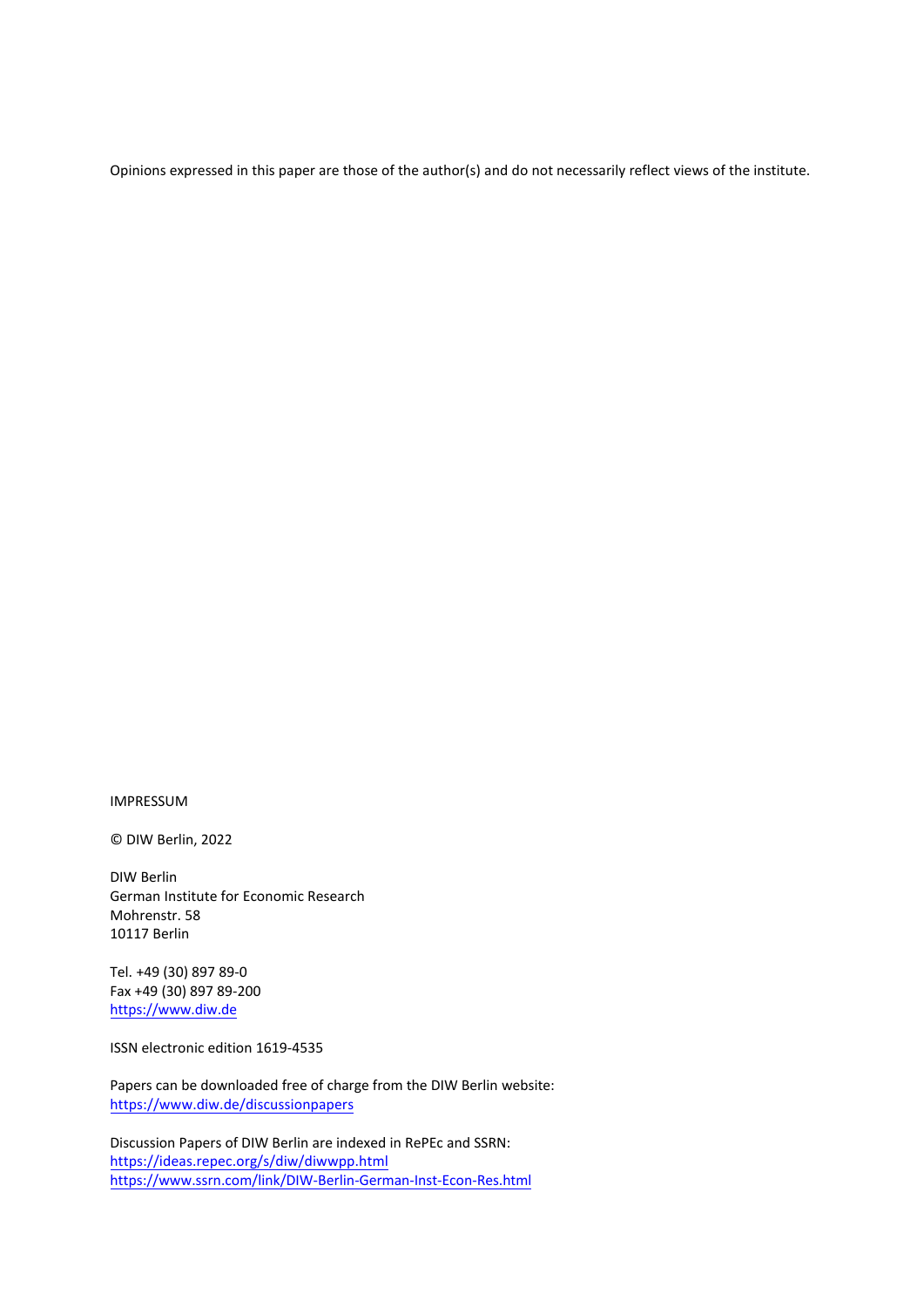# <span id="page-2-0"></span>How communication makes the difference between a cartel and tacit collusion: a machine learning approach<sup>∗</sup>

Maximilian Andres† Lisa Bruttel‡ Jana Friedrichsen§

February 22, 2022

#### Abstract

This paper sheds new light on the role of communication for cartel formation. Using machine learning to evaluate free-form chat communication among firms in a laboratory experiment, we identify typical communication patterns for both explicit cartel formation and indirect attempts to collude tacitly. We document that firms are less likely to communicate explicitly about price fixing and more likely to use indirect messages when sanctioning institutions are present. This effect of sanctions on communication reinforces the direct cartel-deterring effect of sanctions as collusion is more difficult to reach and sustain without an explicit agreement. Indirect messages have no, or even a negative, effect on prices.

JEL-codes: C92, D43, L41 Keywords: cartel, collusion, communication, machine learning, experiment

<sup>∗</sup>We are indebted to Tobias Lettl and Jonathan Beel for providing us with continuous advice from a legal perspective. Further, we thank Joe Harrington and Anja Rösner as well as participants at the annual meeting of the German Association for Experimental Research (GfeW) 2019 (Düsseldorf), Economic Science Association (ESA) 2020 (online), at the workshop "Communication in Markets and Organizations" at Tinbergen Institute Amsterdam, Oligo 2021 at the University of Maastricht, the annual conference of the European Association for Research in Industrial Economics (EARIE) 2021 (online), the annual meeting of the Verein für Socialpolitik (VfS) 2021 (online), and in seminars at the University of Regensburg, the D¨usseldorf Institute for Competition Economics (DICE), and German Institute for Economic Research (DIW Berlin) for helpful comments and suggestions. Luis Koch, Fenja Meinecke, Juri Nithammer, and Max Padubrin provided excellent research support. This research is funded by the Deutsche Forschungsgemeinschaft (DFG, German Research Foundation) – project number 389447910, which we gratefully acknowledge. Design and hypotheses were preregistered at OSF before the data collection had started (osf.io/s2e3y/).

<sup>&</sup>lt;sup>†</sup>Universität Potsdam. Email: maximilian.andres@uni-potsdam.de

<sup>&</sup>lt;sup>‡</sup>Universität Potsdam. Email: lisa.bruttel@uni-potsdam.de

<sup>§</sup>Humboldt-Universität zu Berlin, WZB Berlin Social Science Center, and DIW Berlin. Email: jana.friedrichsen@hu-berlin.de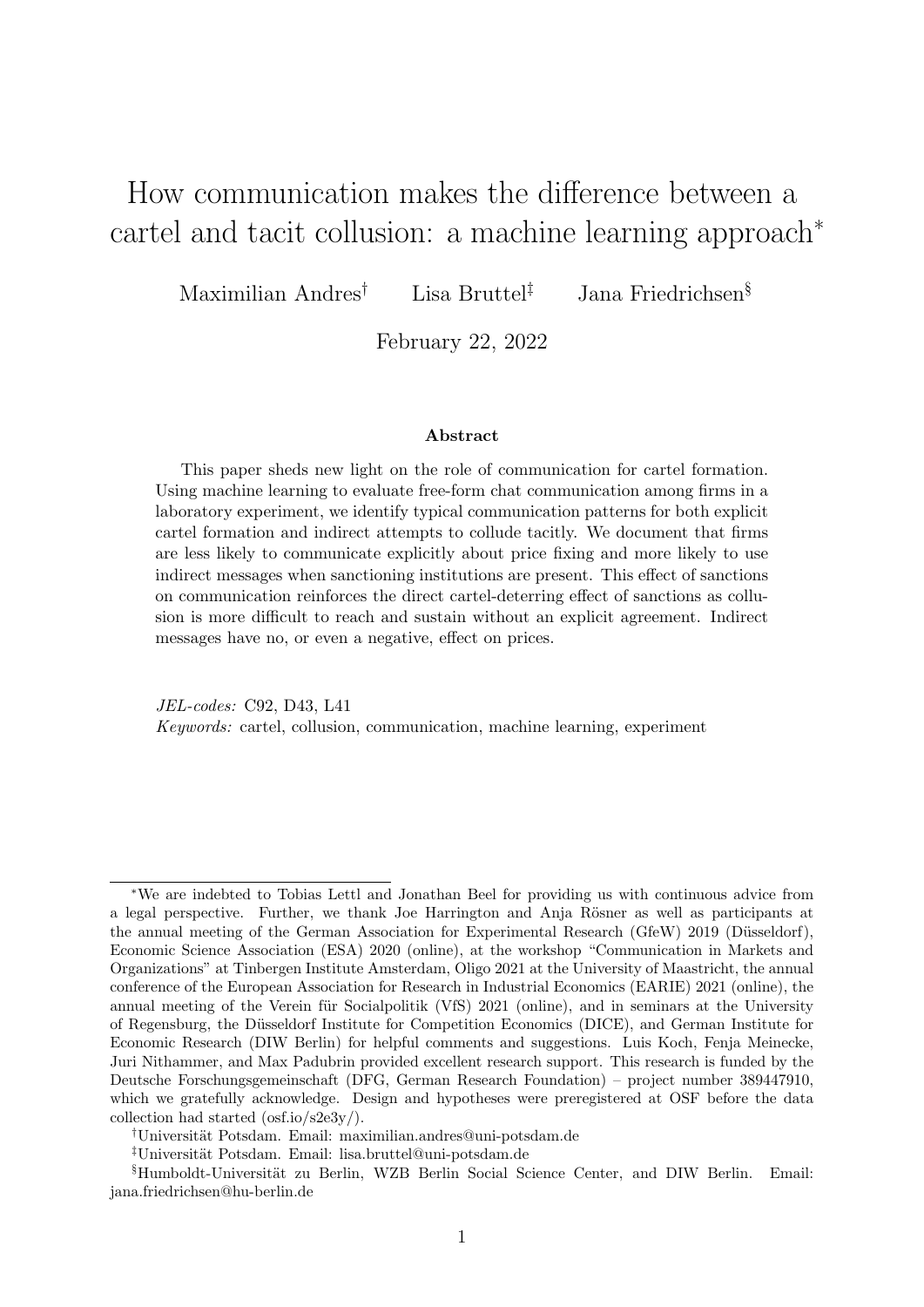### 1 Introduction

Modern competition law generally prohibits firms from joining agreements that target coordinated (pricing) behavior and joint profit maximization.<sup>[1](#page-2-0)</sup> In contrast to this clear prohibition of explicit cartel formation, competition law does not have bite against tacitly collusive behavior, i.e., price coordination without accompanying evidence of agreements between the firms. Thus, firms willing to coordinate their prices have a choice between the formation of an explicit cartel, which comes with the risk of being sanctioned, and tacit collusion, which is not risky with respect to sanctions but may be less effective in terms of coordination.

Empirically, the firms' decisions between a cartel and tacit collusion can be inferred from their communication with each other because the difference between the two forms of coordinated behavior is a question of how explicitly firms communicate about coordinating their prices. The variety of communication observed in [Harrington et al.](#page-30-0) [\(2016\)](#page-30-0), ranging from very indirect signals (such as encoded messages hidden in footnotes, see also [Blume and Heidhues,](#page-28-0) [2008\)](#page-28-0) to highly explicit price communication (see also the examples reported by [Harrington,](#page-30-1) [2006\)](#page-30-1), suggests that firms resolve this tradeoff between criminal liability and effectiveness of communication differently.

Thus far, however, we have only a limited understanding of how sanctioning institutions, communication between firms, and their price setting behavior interact. Existing studies involving communication data either use hand-coded classification into pre-defined categories or rely on anecdotal evidence. In this paper, we shed light on the effect of sanctions on communication as well as the effect of communication content on prices, using a machine learning approach to systematically analyze communication content. In a laboratory experiment, we exogenously manipulate firms' cost to discuss the explicit formation of a cartel by varying whether or not cartel formation is illegal and can be sanctioned. To implement sanctions for illegal agreements in real time during the experiment, our experiment features a participant in the role of the competition authority, who is properly incentivized to judge the communication content and price setting behavior of the firms.<sup>[2](#page-2-0)</sup>

To quantify differences in communication with and without the threat of sanctions, we organize the content of firms' chat communication using Latent Dirichlet Allocation (LDA, introduced by [Blei et al.,](#page-28-1) [2003\)](#page-28-1). This procedure classifies communication into a number of topics covered in the conversation, where both the topics and their number are determined by the algorithm. We then identify the topics that relate to explicit cartel

<sup>&</sup>lt;sup>1</sup>For example, Article 101 of the Treaty on the Functioning of the [European Union](#page-29-0) [\(2012\)](#page-29-0), prohibits "all agreements between undertakings, decisions by associations of undertakings and concerted practices . . . which have as their object or effect the prevention, restriction or distortion of competition. . . "

<sup>&</sup>lt;sup>2</sup>In previous studies, the unanimous decision to communicate fully determined the risk of being fined (e.g. [Bigoni et al.,](#page-28-2) [2012\)](#page-28-2), irrespective of the communication content and its effect on prices, which is not only in stark contrast to legal practice but is likely to also bias the results.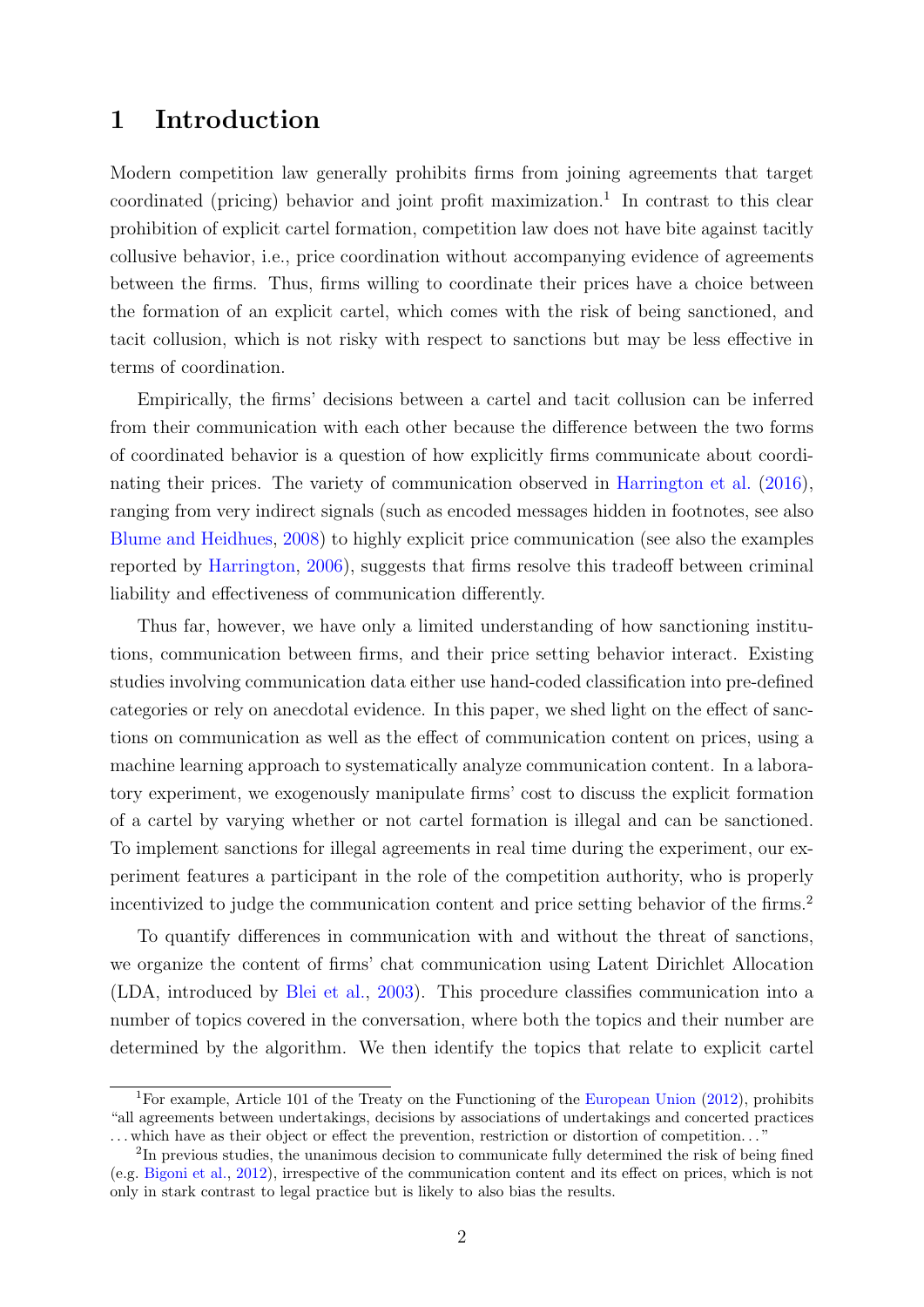formation and compare how much of the total communication in both treatments can be attributed to these topics. Thus, we can quantify how explicit cartel communication reacts to the presence of sanctioning institutions. Finally, we investigate what share of the total deterring effect of sanctions on price setting behavior is moderated through this variation in the explicitness of communication on prices.

While topics relating to cartel formation are easily identified as those containing the joint profit-maximizing price, there is no obvious indicator for topics covering tacit collusion. Thus, to detect such indirect communication, we rely on a complementary approach: the computation of relative rank differentials. This procedure allows us to compare the most frequent words in the conversation with and without sanctions. We use the words that are relatively more prominent in the treatment with sanctions as an indicator for topics relating to tacit collusion. Then, we test whether markets with a high share of such indirect communication *ceteris paribus* have different prices than other markets.

In our study, we use an experimental approach to study communication between firms. Experiments provide insights into otherwise unobserved aspects of cartels. In particular, we can watch the behavior of undetected cartels and obtain a complete record of the firms' price setting and communication. This constitutes an improvement over the available empirical data on cartels, which provides a biased picture of the universe of cartels and, therefore, also of communication. Specifically, we have some information about legal  $cartels<sup>3</sup>$  $cartels<sup>3</sup>$  $cartels<sup>3</sup>$  and on illegal cartels that were detected,<sup>[4](#page-2-0)</sup> but evidence on illegal cartels that remain undetected by the authorities is largely lacking. Economic theory is also not very informative about how firms decide whether the expected profit from forming a cartel is worth the risk of being sanctioned because it typically does not distinguish between an explicit cartel and tacit collusion [\(Whinston,](#page-31-0) [2008\)](#page-31-0).<sup>[5](#page-2-0)</sup>

We observe almost perfect adherence to the symmetric joint profit-maximizing price and very explicit communication in the treatment with unrestricted and unsanctioned communication. In contrast, in the presence of sanctioning institutions, fewer markets achieve this coordination and communication is indirect rather than explicit. In particular, firms communicate less often about, or even agree on, specific prices when the competition authority may sanction cartel formation. On the basis of a mediation analysis, we estimate that about one fifth of the total effect of sanctioning institutions on market prices is driven by this inhibiting effect on explicit price communication. Indirect communication does not seem to help price coordination at all.

<sup>&</sup>lt;sup>3</sup>In fact, in many countries, cartels were legal during most of the second half of the 20th century. Based on cartel registers that contain information on active and legal cartels and their activities, [Hyytinen](#page-30-2) [et al.](#page-30-2) [\(2018,](#page-30-2) [2019\)](#page-30-3) and [Fink et al.](#page-29-1) [\(2017\)](#page-29-1) investigate how legal cartels in Finland and Austria operated. <sup>4</sup>See, e.g., [Clark and Houde](#page-28-3) [\(2014\)](#page-28-3), [Harrington](#page-30-1) [\(2006\)](#page-30-1), and [Genesove and Mullin](#page-29-2) [\(2001\)](#page-29-2).

<sup>&</sup>lt;sup>5</sup>For an approach to develop a specific theory of tacit collusion in an auction setting, see [Blume and](#page-28-0) [Heidhues](#page-28-0) [\(2008\)](#page-28-0).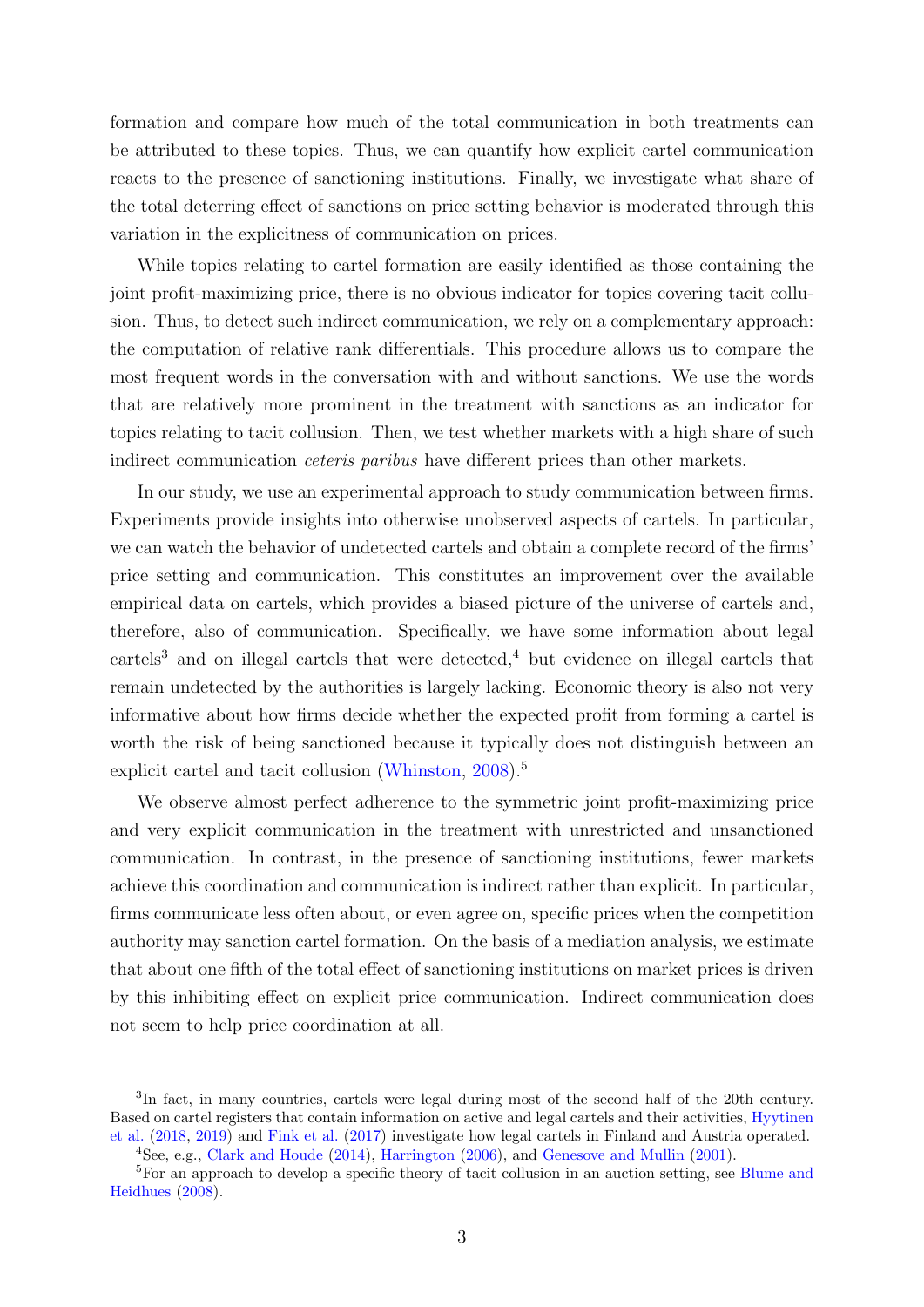With this study, we contribute to an emerging literature using machine learning techniques to evaluate communication in experiments. The LDA topic modeling approach we use is similar to the structural topic model  $(STM)$  that  $Oz$ kes and Hanaki  $(2020)$ employ to compare communication among firms. To the best of our knowledge, ours is the first study using LDA to understand how communication affects behavior in experi-mental markets.<sup>[6](#page-2-0)</sup> The relative rank differential statistic due to [Huerta](#page-30-4)  $(2008)$ , which we use to analyze the communication content in different market settings, is also employed in [Moellers et al.](#page-31-2) [\(2017\)](#page-31-2), [Odenkirchen](#page-31-3) [\(2018\)](#page-31-3), and [Fourberg](#page-29-3) [\(2018\)](#page-29-3).

The finding that there is a connection between communication and price levels is consistent with previous studies showing that firms jointly set higher prices in treatments with unrestricted communication than in treatments without communication (see [Fried](#page-29-4)[man,](#page-29-4) [1967;](#page-29-4) [Isaac et al.,](#page-31-4) [1984;](#page-31-4) [Davis and Holt,](#page-28-4) [1998;](#page-28-4) [Apesteguia et al.,](#page-27-0) [2007;](#page-27-0) [Cooper and](#page-28-5) Kühn, [2014;](#page-28-5) [Dijkstra et al.,](#page-29-5) [2021\)](#page-29-5).<sup>[7](#page-2-0)</sup> In contrast to these previous studies, we keep the availability of communication constant and focus on the effect of sanctioning institutions on the way in which firms communicate. While previous studies modeled tacit collusion as coordinated behavior in the absence of any communication possibility, our design allows for tacit collusion while a communication channel is available, for instance in the form of indirect communication.

The paper proceeds as follows: We describe our experimental design in Section [2](#page-6-0) and develop hypotheses in Section [3.](#page-9-0) We describe our analysis of communication in Section [4](#page-10-0) and then present results on how sanctioning institutions affect both, the market outcome and communication among firms, in Section [5.](#page-14-0) We discuss our results and conclude in Section [6.](#page-25-0) An appendix complements the paper with the theoretical background  $(A)$ , additional results [\(B\)](#page-39-0), the instructions for firms and authorities [\(C\)](#page-40-0), details on the text mining results [\(D\)](#page-53-0), and information on the original German communication content [\(E\)](#page-56-0).

<sup>&</sup>lt;sup>6</sup>In other fields, LDA is used to study, for instance, how transparency affects the deliberation of monetary policy makers [\(Hansen et al.,](#page-30-5) [2017\)](#page-30-5). The model is also proven useful for the prediction of armed conflicts or economic uncertainty based on newspaper articles (e.g., [Rauh,](#page-31-5) [2019;](#page-31-5) [Mueller and](#page-31-6) [Rauh,](#page-31-6) [2018\)](#page-31-6). For an overview on the use of text as a data input into economic research see [Gentzkow](#page-30-6) [et al.](#page-30-6) [\(2019\)](#page-30-6).

<sup>7</sup>Relatedly, [Fonseca and Normann](#page-29-6) [\(2012\)](#page-29-6), [Harrington et al.](#page-30-0) [\(2016\)](#page-30-0), and [Garrod and Olczak](#page-29-7) [\(2018\)](#page-29-7) present experimental evidence that explicit cartel formation is most effective in sustaining collusive outcomes when conditions are adverse to tacit collusion, for example because of the market having many firms or the firms being asymmetric in costs or capacities.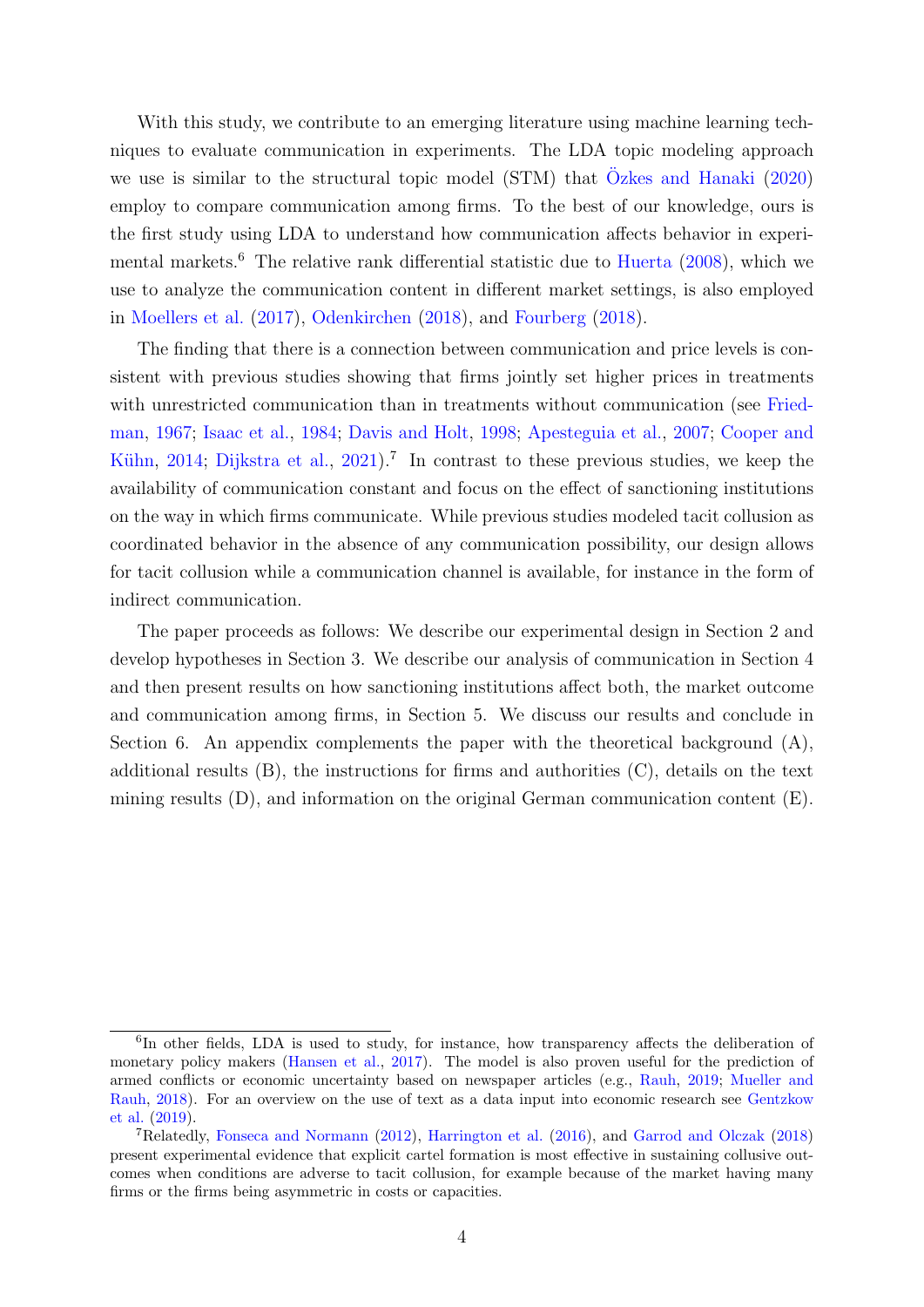### <span id="page-6-0"></span>2 Experimental design and procedures

The experiment features two main treatments, the SANCTION treatment, where cartel formation is subject to sanctions, and the NOSANCTION treatment without any sanctioning institutions.[8](#page-2-0)

General setup In each session, participants are matched in groups of three participants in NOSANCTION and four participants in SANCTION. In each group, three participants take the role of firms. In SANCTION, the fourth participant takes the role of the competition authority in their group. Role assignments and matching groups remain fixed throughout the repeated interaction described in Figure [1.](#page-6-1) Each group represents a market and interacts for at least 25 rounds as described below.

<span id="page-6-1"></span>

| Stage 1                                                                                                           | Stage 2                                                                                     | Stage 3                                                                                                                                                                                          | Stage 4                                                                                                                                  | Stage 5                                                                                                                                                                                                                                          |  |
|-------------------------------------------------------------------------------------------------------------------|---------------------------------------------------------------------------------------------|--------------------------------------------------------------------------------------------------------------------------------------------------------------------------------------------------|------------------------------------------------------------------------------------------------------------------------------------------|--------------------------------------------------------------------------------------------------------------------------------------------------------------------------------------------------------------------------------------------------|--|
| Chat<br>$(60 \text{ sec.})$<br>- only in rounds<br>2 to end<br>- chat window<br>opens and closes<br>automatically | Price setting<br>$(30 \text{ sec.})$<br>- self-reporting<br>option available<br>in SANCTION | Feedback 1<br>$(15 \text{ sec.})$<br>- information<br>about all three<br>prices<br>- self-reporting<br>option available<br>in SANCTION, if<br>the firm has not<br>already reported<br>in stage 2 | Control<br>$(180 \text{ sec.})$<br>- only in SANC-<br>TION, with $10\%$<br>random con-<br>trol probability<br>or after a self-<br>report | Feedback 2<br>$(30 \text{ sec.})$<br>- own profit<br>(since last con-<br>trol excl. and<br>incl. fines in<br>SANCTION)<br>- fine sizes and<br>if a reduction<br>was obtained<br>(for each firm)<br>in SANCTION<br>- recap of all<br>three prices |  |

Figure 1: Timing of a round in the experiment.

Stage game In each round, firms simultaneously choose prices in a discrete Bertrand price-setting game with differentiated products.<sup>[9](#page-2-0)</sup> In this game, a price of three is the Nash equilibrium price and a price of nine is the symmetric joint profit maximizing price of the stage game. The firms are informed about each others' prices immediately after the price setting stage. Starting from round 2, participants in the role of firms can communicate via

<sup>&</sup>lt;sup>8</sup>In the treatment SANCTION, we further vary whether the first self-reporting firm in a cartel receives amnesty from any potential fine payment (LENIENCY) or not (FINE). We had already collected data for treatments Fine and Leniency when we started this project. The comparison between these two treatments is the subject of [Andres et al.](#page-27-1) [\(2021\)](#page-27-1). There we find no effect of a leniency rule, neither on different measures of cartelization nor on communication. Therefore, we pool the data from these two treatments in a joint SANCTION treatment for the present paper.

<sup>9</sup>Our price-setting game and the payoff function for the firms are an adapted three-player version of the setup used by [Bigoni et al.](#page-28-2) [\(2012\)](#page-28-2). The details are contained in Appendix [A.](#page-32-0)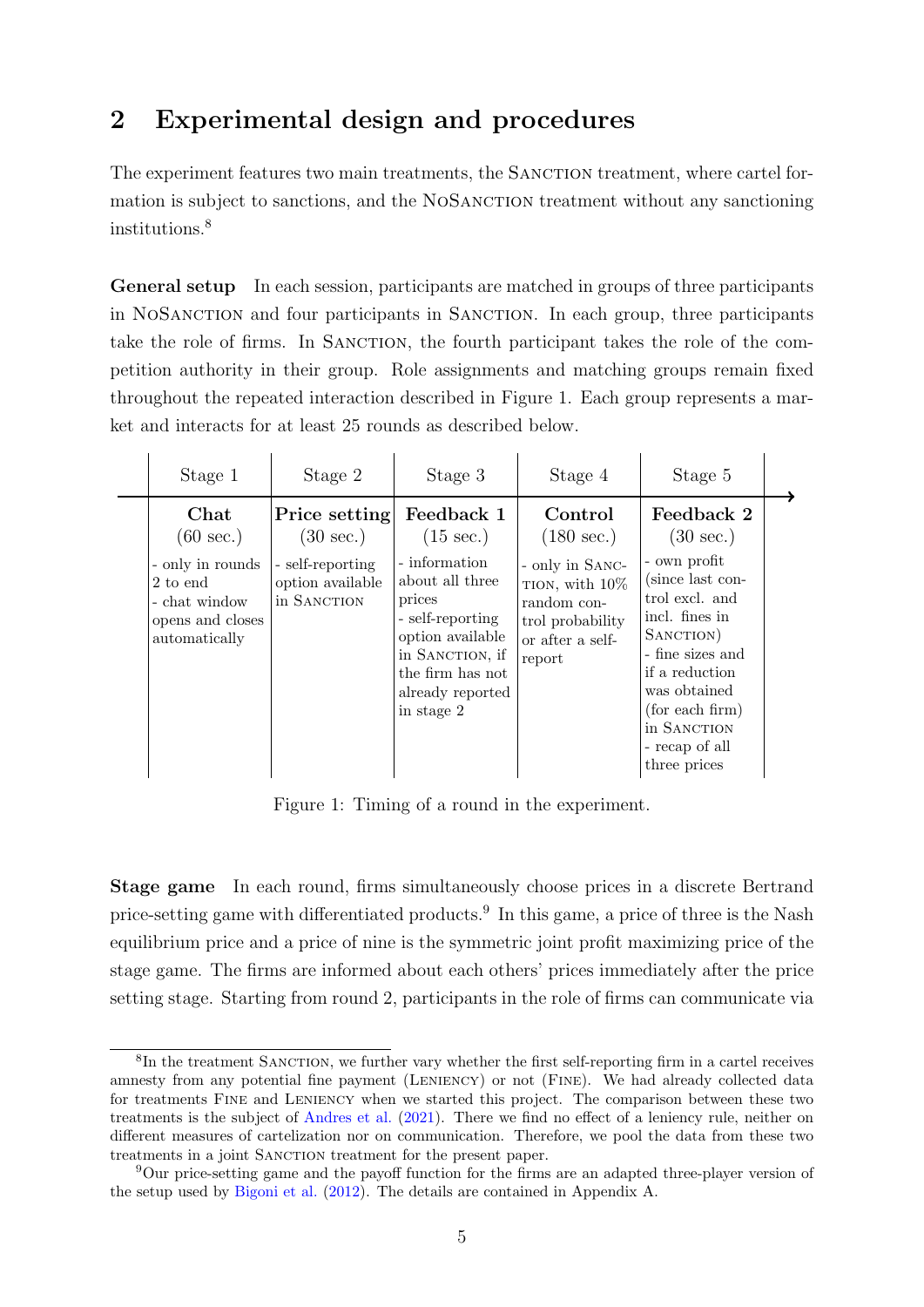free form chat for 60 seconds before price setting takes place.<sup>[10](#page-2-0)</sup> The chat window opens automatically at the beginning of each round. In NOSANCTION, a round is complete with communication, price setting, and feedback.

In SANCTION, each round may also contain a control by the competition authority. A control can take place at random or by a self-report of a firm. The random detection probability is set to  $10\%$  in each round and is independent of the firms' behavior.<sup>[11](#page-2-0)</sup> Selfreports can be filed to the competition authority during price setting and then again during feedback. Self-reporting is not possible after an investigation has started.

If a control takes place, the participant in the role of the authority receives access to the history of chats and prices in their group. He or she judges if, and for how long, a cartel existed and decides about the extent of fines (0%, 50%, or 100%) for each of the three firms in the respective market. To compute the actual fine, the experimental program takes this percentage value and the cartel duration as an input and applies it to the profits made by the firms' during the rounds that have passed since the last control; profits from past rounds are discounted linearly before the fine formula is applied. Participants again receive feedback about the three prices set in their market in the current round, their own profit, and – if applicable – about reporting decisions and realized fine payments.

Repetition Participants repeat the previously described interaction for a minimum of 25 rounds. From then on, the game ends with a probability of 1/3 after any round; with the complementary probability of 2/3 the game continues for another round. The expected duration of the interaction is 27 rounds. The random termination rule serves the purpose to blur the time horizon to minimize endgame effects.

Instructions and training Participants were informed about the relationship between their own and the other two firms' prices and their own profit by means of a profit table (cf. Appendix [C\)](#page-40-0). The instructions also provide a verbal description of the qualitative impact of own and others' prices on profits. To ensure that participants in the role of firms understand the relatively complex market interaction, they were given access to a computerized training tool before the start of the experiment. In the tool, they could enter their own price and two prices for their competitors and receive feedback on the resulting profits for as many price combinations as they desired.

Participants in the role of an authority received an information sheet explaining in detail when firm behavior is to be considered in violation of competition law as well as

<sup>10</sup>Communication starts in the second round because we use the price level in the first round as a benchmark for price setting in the absence of communication.

<sup>&</sup>lt;sup>11</sup>This number is consistent with actual cartel detection rates in the European Union between 1985 and 2009 as estimated in [Ormosi](#page-31-7) [\(2014\)](#page-31-7).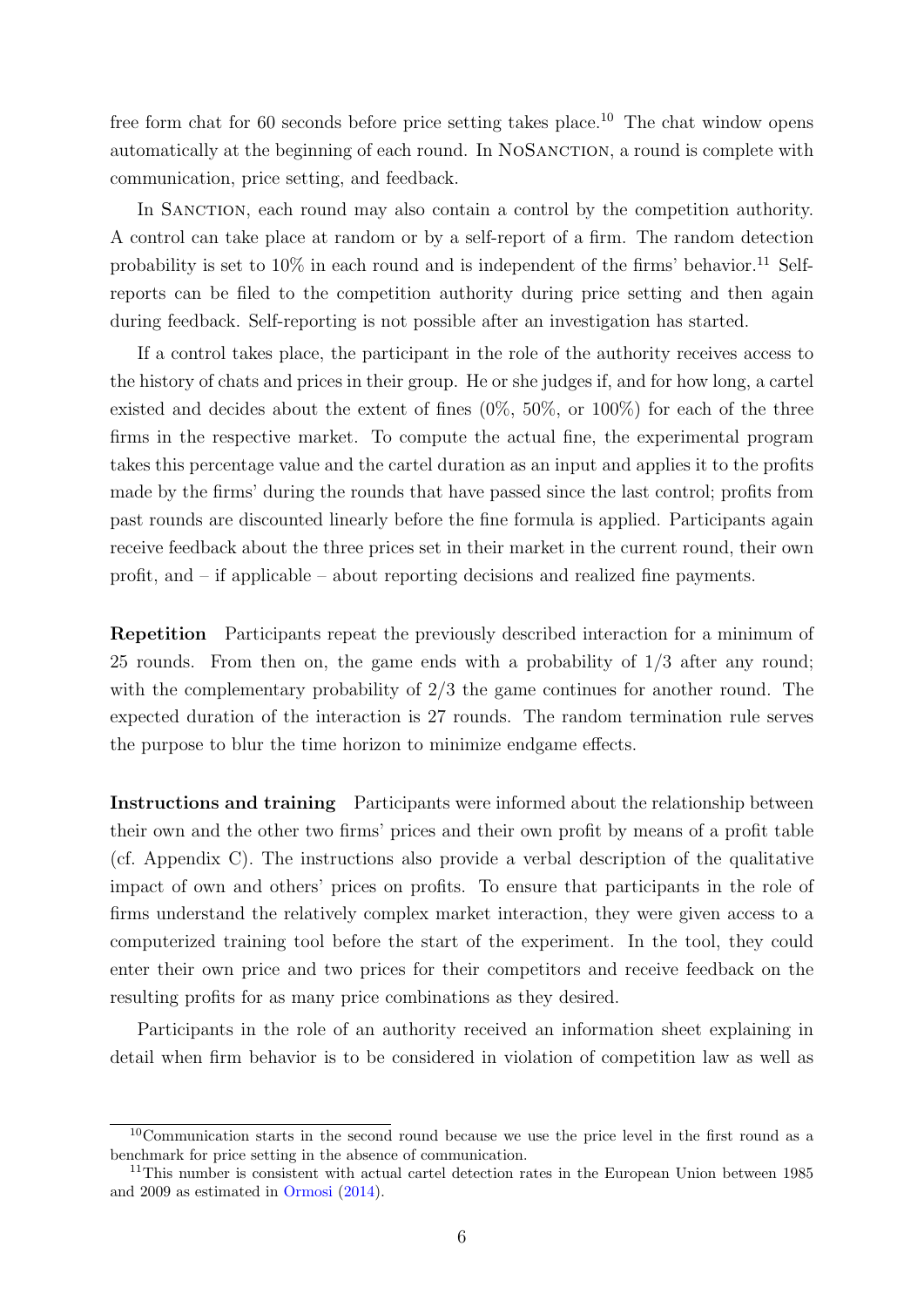how the duration and severity of the infringement are determined.<sup>[12](#page-2-0)</sup> Further, participants in the role of a competition authority interacted with a training tool before the start of the experiment. In the tool, they had to judge three archetypical market constellations in exactly the way they had to during the actual experiment. Participants then received feedback and an explanation for the correct judgments. The experiment only started after everyone had finished their use of the respective training tool.

Payment Participants in the role of firms were paid their cumulative earnings from the entire interaction, using an exchange rate of 1 Euro = 125 points. Stage payoffs are not discounted. Perfectly competitive behavior according to playing the Nash equilibrium of the stage game across all rounds yields an expected 2700 points and a symmetric joint profit-maximizing cartel subject to the risk of being detected and fined yields 4860 in expectation.

Participants in the role of the competition authority were paid based on the overlap of their judgment with the judgment of an expert in competition law, who we contracted with to independently evaluate the chat messages and price setting behavior of the firms.<sup>[13](#page-2-0)</sup> In each control, the competition authority makes four decisions (size of the fine for firms 1, 2, and 3 (0%, 50%, 100% of the relevant profit) as well as the duration of the cartel in rounds). We use a binary scoring rule to evaluate decisions. For each agreement with the expert, a participant in the role of the competition authority receives 900 points meaning that, in each control, he or she can make up to  $3600$  points.<sup>[14](#page-2-0)</sup> Authorities were paid the average number of points achieved per control, using the same exchange rate of 1 Euro = 125 points. In case no control ever took place in his or her group, the respective authority received a payoff of 15 Euros.

Participants in the role of a firm received their payoff from the experiment and a show-up fee of 5 euros immediately after the experiment in cash. Participants in the role of the competition authority received a show-up fee of 10 euros immediately after the experiment in cash and were paid their payoff from the controls 2-3 weeks after the experiment by bank transfer.

 $12\text{We intentionally did not provide this information to participants in the role of firms because we}$ wanted to mimic real conditions in which most firms (except very large ones with their own legal department) are not aware of the precise legal situation.

<sup>&</sup>lt;sup>13</sup>The expert holds a law degree (German: "Volljurist"), is writing a dissertation in the field of competition law, and also has practical experience in this area. After each session, the expert received the full chat protocols as well as the history of prices of all firms in all rounds. A few days later, he provided us with a round-wise classification of whether a firm participated in a cartel split up by the same levels that were available to the authority in the experiment  $(0\%, 50\%, \text{ or } 100\%).$ 

<sup>14</sup>In order to compare the duration stated by the experimental competition authority with the expert's round-wise judgment, we computed the sum of rounds since the last control in which the expert reported a cartel. Similarly, we computed the average of the expert's judgment of cartel activity by each firm over that interval and counted the decision of the experimental competition authority as correct if the expert's average judgment comes closer to this judgment than to the other two (0%, 50%, or 100%) categories.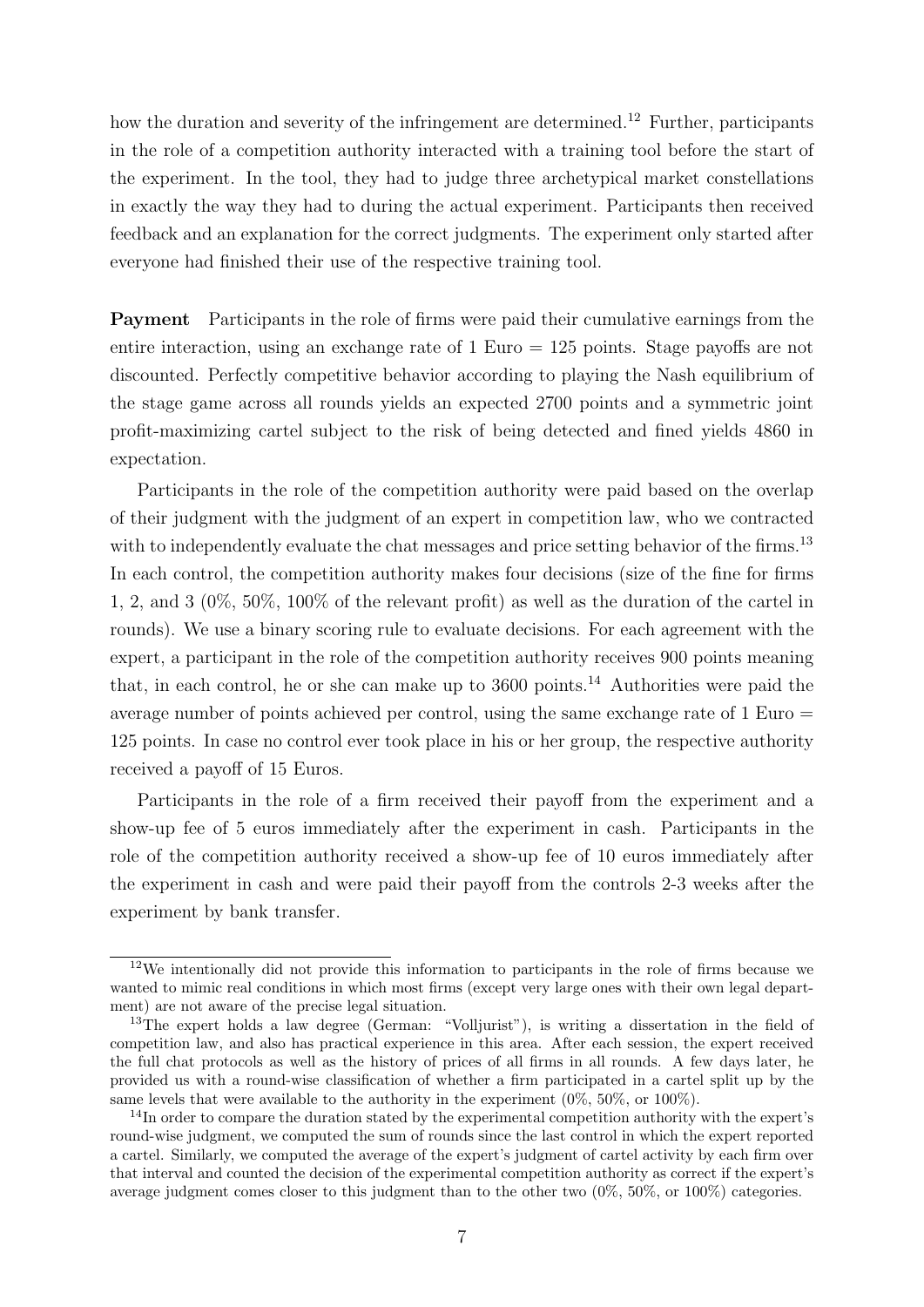Procedures The experiment was programmed in z-Tree [\(Fischbacher,](#page-29-8) [2007\)](#page-29-8). We collected our data with a total of 269 participants at the experimental laboratories at the University of Potsdam and at TU Berlin in February to July 2019. The participants were invited for the sessions through the regular invitation procedures of the respective laboratories using ORSEE [\(Greiner,](#page-30-7) [2015\)](#page-30-7). Assignment to the different treatments was random in the sense that subjects signing up for a session did not know which treatment would be run. Our sample contains 23 independent markets in NOSANCTION, and 50 in SANCTION (split up into 23 in FINE and 27 in LENIENCY). All treatments were balanced across the two involved laboratories in Potsdam and Berlin. On average each participant earned 36.73 Euro. The experiment was planned to last for a maximum of 2.5 hours. If the random continuation mechanism had not stopped the experiment during this time span, we would have manually stopped the experiment at this point in time. Participants were informed about this rule in the instructions. This event was unlikely and did not occur.

### <span id="page-9-0"></span>3 Hypotheses

The innovation of our approach lies in allowing for free form communication and analyzing the content of communication. Before turning to communication, however, we introduce two hypotheses regarding the direct economic effect of sanctioning institutions on the main economic variables in our setting – the extent of cartelization and average prices – which are crucial in assessing the effectiveness of sanctions.

Due to the risk of being fined, the incentive compatibility constraint for the symmetric collusive equilibrium is tighter and the critical discount factor higher with sanctioning institutions than without (see Appendix [A\)](#page-32-0). In fact, the critical discount factor of an infinitely repeated discounted game with punishment by Nash reversion is below the continuation probability of  $2/3$  in the NOSANCTION treatment and above it in the SANCTION treatment, both with and without leniency, implying that in the abstract game without communication, perfect, symmetric collusion is an equilibrium only in the absence of sanctions. Therefore, we expect the extent of cartelization to be higher in NOSANCTION than in SANCTION. Further, we expect that average market prices move in parallel to cartelization rates because prices are lower in the absence of a cartel due to competitive price effects than in cartels that fix prices. With less cartelization as a response to the risk of being fined, averaged across all rounds, prices will then be lower in the presence of either type of sanctioning institution than without. Further, collusion at a lower price relaxes the incentive compatibility constraint for collusion, which is more relevant in SANCTION treatments, where the critical discount factor at a price of nine exceeds the continuation probability (see Appendix [A\)](#page-32-0).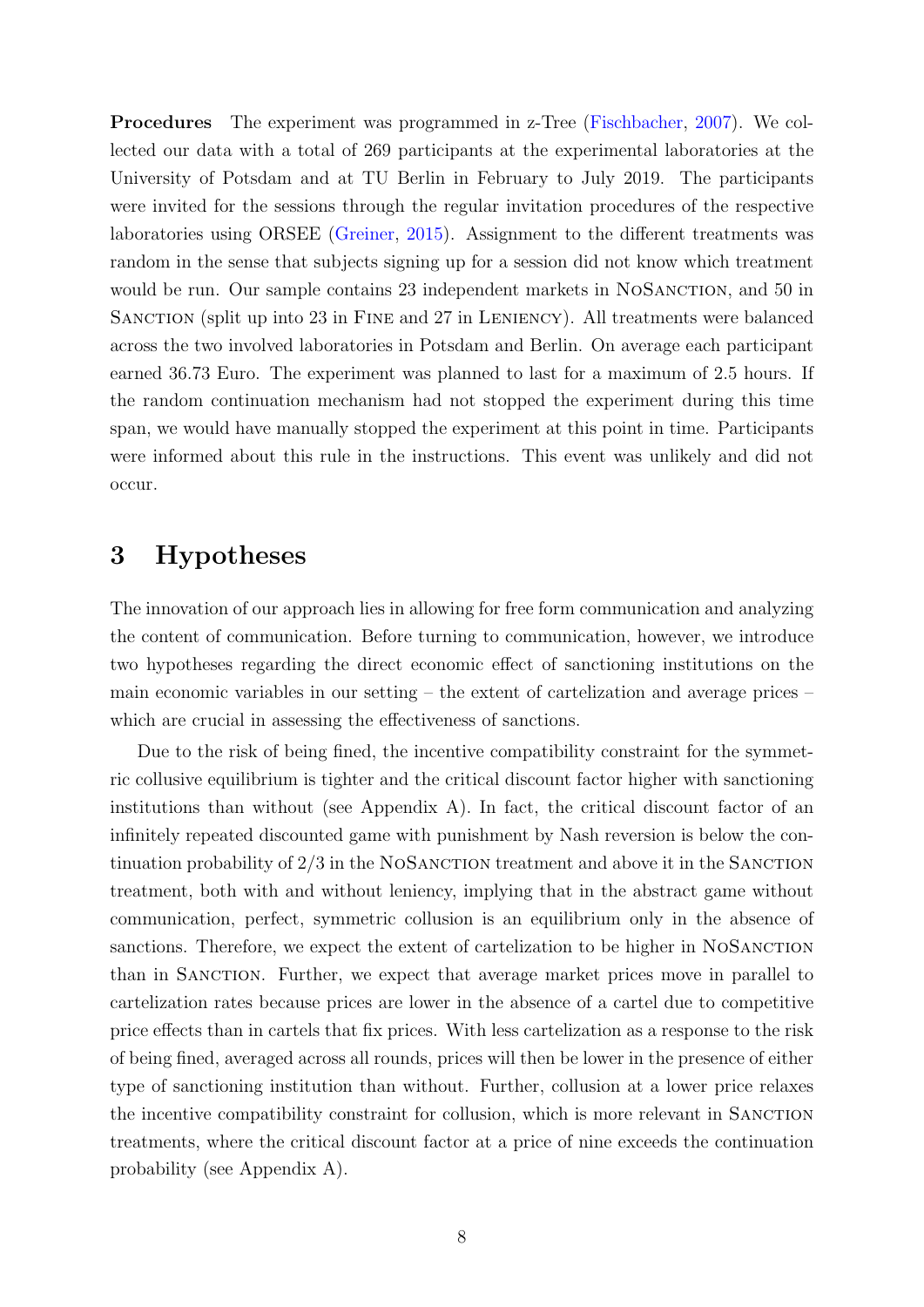<span id="page-10-3"></span>Hypothesis 1. The extent of cartelization in rounds 2-25 is higher in NoSanction than in SANCTION.

<span id="page-10-4"></span>**Hypothesis 2.** Average prices in rounds 2-25 are higher in NOSANCTION than in SANC-TION.

Our next hypothesis posits that the communication content exhibits treatment differences in line with those in cartelization rates and prices. We expect that sanctioning institutions make participants more careful in their statements because they will try to avoid punishment for explicit price coordination. Specifically, we expect fewer statements referring explicitly to setting specific supra-competitive prices and, in particular, to the joint profit maximizing price of 9 in the treatment with sanctioning institutions than in the one without.

<span id="page-10-1"></span>Hypothesis 3. Communication in NOSANCTION is more explicit about prices and about jointly maximizing profits than communication in SANCTION.

Finally, we also investigate to what extent more explicit communication causally drives higher cartelization rates and prices. We expect that explicit communication is more effective in coordinating and raising prices than less explicit statements, irrespective of the treatment condition.

<span id="page-10-2"></span>Hypothesis 4. Prices are higher and there is more cartelization with more explicit communication than when communication is less explicit.

### <span id="page-10-0"></span>4 Evaluating communication

Before testing our hypotheses, let us first explain how we analyze our communication data. Ultimately, we are interested in the role communication plays for cartel formation. This analysis goes far beyond the classification of whether a specific group in the experiment formed a cartel or not because it aims at understanding the patterns of communication. While the judgment whether a cartel exists or not is done by humans both in the real world (by judges at a court) and in our experiment (by the experimental competition authority and the expert), a deeper understanding of communication patterns and a formal test of the related hypotheses require a comprehensive text analysis to map the recorded open chat communication from our experiment into quantified data about the topics discussed in the chat.

Quantifying communication data is a challenging task receiving attention in a variety of disciplines, including economics. The reliance on human raters to hand-code text is the most commonly used approach in the field of experimental economics. In these studies, categories are defined first, either based on an in-depth-analysis of parts of the data (e.g.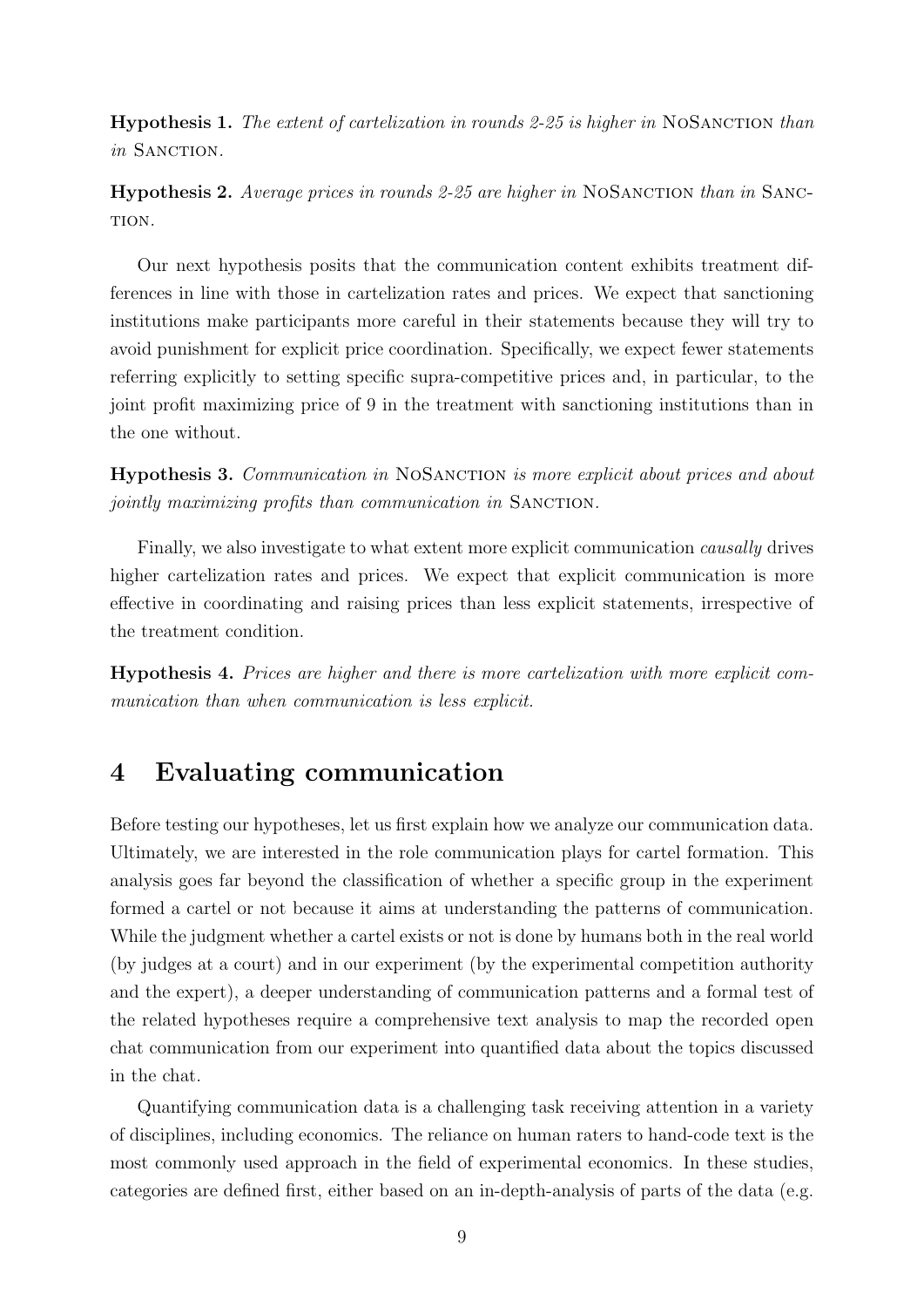[Cooper and Kagel,](#page-28-6) [2005\)](#page-28-6), using external experts (e.g. [Coffman and Niehaus,](#page-28-7) [2015\)](#page-28-7), or on the basis of coordination games (e.g. [Houser and Xiao,](#page-30-8) [2011\)](#page-30-8). Then, the entire data set is coded into these categories either by human raters or – less often – using supervised machine learning techniques as in [Penczynski](#page-31-8) [\(2019\)](#page-31-8).

As they rely on predefined categories, these approaches may be subject to biases introduced in the definition of categories. Therefore, we use an unsupervised machine learning algorithm that does not rely on any pre-classification of text by the researchers (or others who are contracted by the researchers). This unsupervised machine learning algorithm is fed with unclassified text data and uncovers hidden patterns in the form of meaningful word groupings that form the topics of communication.[15](#page-2-0)

#### 4.1 Text corpus

The starting point for our analysis is the entire chat communication from our experimental sessions. We take each group chat, i.e., all messages sent in a specific group throughout rounds 2 to 25, as a separate document. Thus, we have 73 separate documents, which together form the corpus for the analysis. As a first step, we process the text data in the corpus by (1) correcting spelling mistakes, (2) eliminating 'stopwords', i.e. words that appear frequently in all texts but have no meaningful content,  $16$  and (3) reducing the remaining words to their linguistic roots [\(Hansen et al.,](#page-30-5)  $2017$  $2017$ ).<sup>17</sup> The processed corpus of the communication data consists of 19888 tokens in total and contains 3547 unique tokens. In most cases, such tokens are equivalent to words in the documents, but a token can also be, e.g., a number. $^{18}$  $^{18}$  $^{18}$ 

At an abstract level, this corpus of communication data can be represented in a 73 by 3547 document-term matrix, where the element  $(d, v)$  of the matrix gives the number of times that the  $v^{th}$  unique token appeared in  $d^{th}$  group chat. This matrix representation has a high sparsity of 96 percent so that it is key to reduce the dimensionality of the data for further analysis.[19](#page-2-0)

 $^{15}$ [Brandts et al.](#page-28-8) [\(2019\)](#page-28-8) provide an overview of laboratory experiments with communication. [Ozkes](#page-31-1) [and Hanaki](#page-31-1) [\(2020\)](#page-31-1) discuss the different methods for making sense of chat data. Their study is also the only one we are aware of that uses an unsupervised algorithm in an experiment.

<sup>&</sup>lt;sup>16</sup>English examples are 'the' or 'at'. We added tokens typical for chat messages in German to the list of stopwords provided by [Feinerer et al.](#page-29-9) [\(2008\)](#page-29-9) such as 'wat' meaning 'what' in Berlin and Brandenburg. <sup>17</sup>This procedure is called 'stemming'. For example, 'preference' and 'prefers' becomes 'prefer'. To

stem words, we use the standard R package SnowballC published by [Bouchet-Valat](#page-28-9) [\(2019\)](#page-28-9).

<sup>18</sup>Figure [11](#page-53-1) in Appendix [D](#page-53-0) shows the token frequency per treatment.

<sup>&</sup>lt;sup>19</sup>Compared to previous studies, our document-term matrix is not that sparse. We attribute the "low" sparsity to the fact that we have a homogeneous group of participants facing the same controlled experimental situation such that it is likely that their vocabulary is very similar.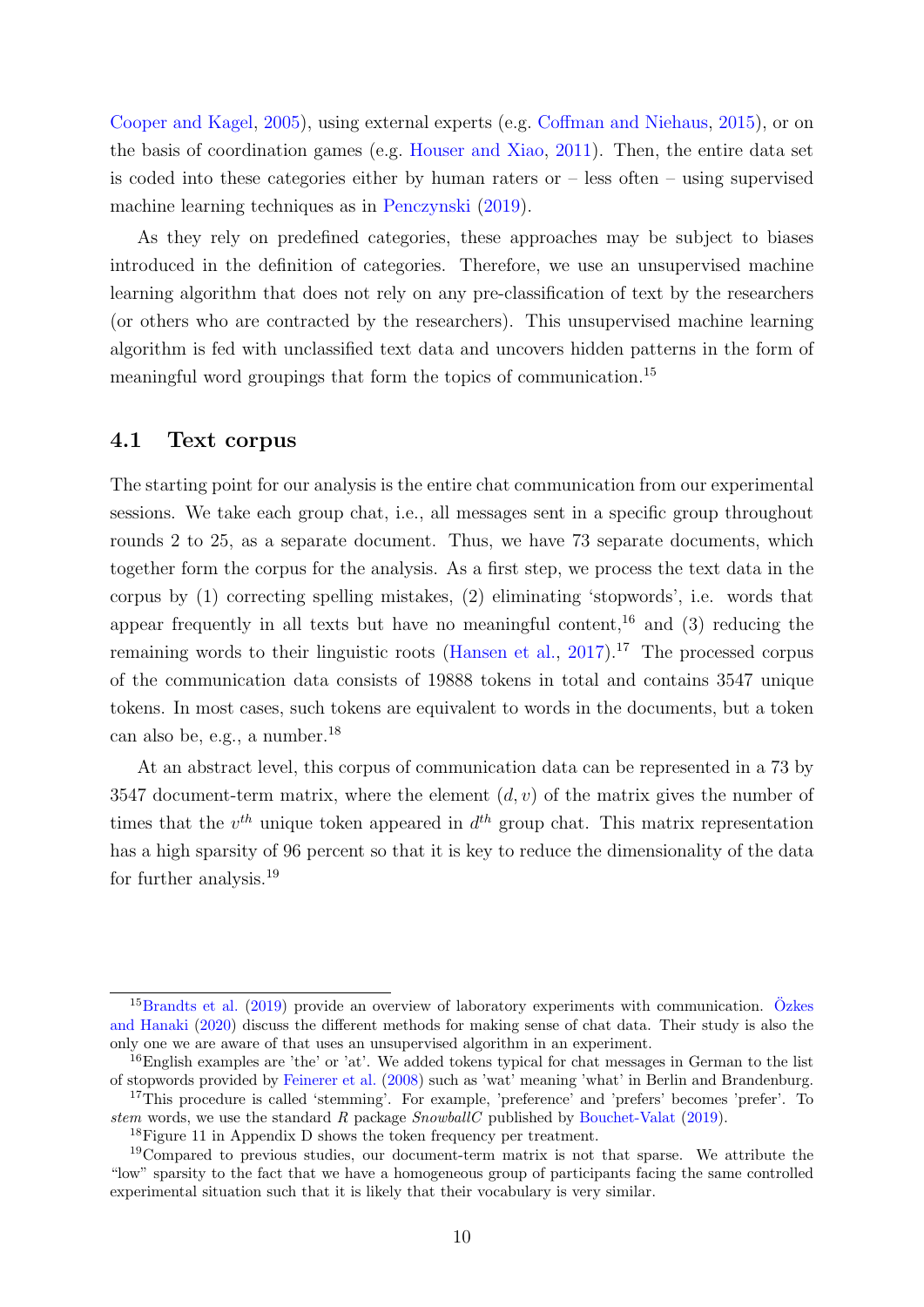#### 4.2 LDA model

Intuitively speaking, the LDA procedure assumes that the content of each text document is a collection of tokens. The LDA assumes further that each document is a mixture of topics and that topics are characterized by a distribution of tokens. More technically speaking, the LDA uses Dirichlet priors for the distributions of tokens over topics and for the distribution of topics over documents.<sup>[20](#page-2-0)</sup> Then, it uses the observed distribution of tokens over documents and a Gibbs Sampling procedure<sup>[21](#page-2-0)</sup> to generate posterior distributions of tokens over topics and of topics over documents (see [Blei et al.,](#page-28-1) [2003;](#page-28-1) [Griffiths and](#page-30-9) [Steyvers,](#page-30-9) [2004;](#page-30-9) [Hansen et al.,](#page-30-5) [2017\)](#page-30-5).<sup>[22](#page-2-0)</sup> These posterior probabilities are what we use in our analysis.

A challenge for any LDA lies in choosing the dimensionality of the latent space, in our case the number of topics  $K$ . We rely on the 'perplexity score' from cross-validation as a goodness-of-fit measure to determine the appropriate number of topics [\(Newman et al.,](#page-31-9) [2009\)](#page-31-9).[23](#page-2-0) Figure [2](#page-13-0) illustrates this score for up to 100 topics. The solid line in Figure [2](#page-13-0) depicts the average of a 5-fold cross-validation of the model, where 80% of the data are used to train a model that predicts the remaining 20%, in a round-robin sequence. Lower values of the perplexity score indicate a better fit in out-of-sample prediction. If we choose too few topics, the estimated topics will mix underlying content, which will result in a poor model fit, corresponding to a high perplexity score. As the number of topics increases, the perplexity score decreases because finer grained topics better approximate the true data. But if we choose too many topics, they might become very specific to a particular group and be more difficult to interpret [\(Chang et al.,](#page-28-10) [2009;](#page-28-10) [Hansen et al.,](#page-30-5) [2017\)](#page-30-5). The statistically optimal number of topics lies at the point where adding one more topic does not reduce the perplexity sufficiently further. In Figure [2,](#page-13-0) this corresponds to the point of 25 topics, where the solid line starts bending toward the horizontal. The resulting number of topics that we use for modeling the topics of the chat communication is  $K = 25$ .

<sup>&</sup>lt;sup>20</sup>The Dirichlet priors assign probabilities to tokens over topics in such a way that in each topic few tokens occur with high probability and many other tokens occur with low probability. For the topic-perdocument distribution, the Dirichlet prior similarly assigns probabilities such that in each document few topics occur with high probability and many other topics occur with low probability. Such distributions are very typical for all kinds of text data [\(Griffiths and Steyvers,](#page-30-10) [2007\)](#page-30-10).

<sup>&</sup>lt;sup>21</sup>Gibbs Sampling is a form of Markov chain Monte Carlo to obtain sampled values that approximate a target distribution. The method is used when direct sampling is difficult. Broadly speaking, Gibbs Sampling starts with a random token-topic assignment. Then, it picks each token and estimates the probabilities that this token belongs to each topic *conditioning on all other current token-topic assignments*. The resulting new token-topic assignments are the starting point for the next "round" of the estimation procedure (see [Griffiths and Steyvers,](#page-30-10) [2007;](#page-30-10) Hornik and Grün, [2011\)](#page-30-11).

<sup>&</sup>lt;sup>22</sup>We adopt the LDA implemented in the R package topic models by Hornik and Grün [\(2011\)](#page-30-11) and use the suggested values from [Griffiths and Steyvers](#page-30-9) [\(2004\)](#page-30-9) for the parametrization of the model.

 $^{23}$ The perplexity score is computed as the geometric mean per-word likelihood, a standard measure in the machine learning literature.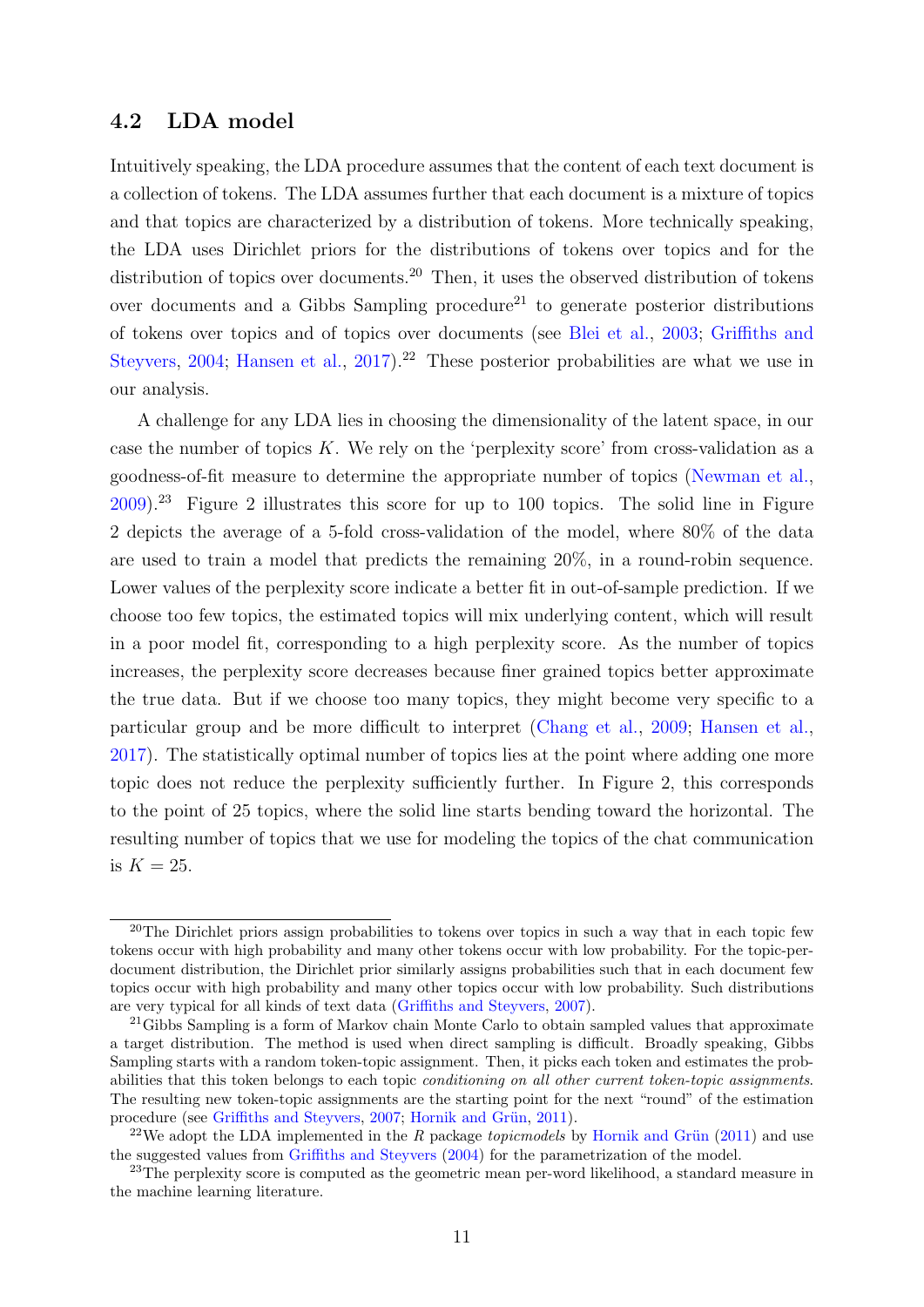<span id="page-13-0"></span>

Figure 2: Perplexity score when fitting the trained model to the hold-out set.

#### 4.3 Estimated topics and explicit communication

Next, we let the LDA estimate the posterior distributions of tokens over topics for  $K =$ 25.[24](#page-2-0) Thereby, each topic corresponds to a probability vector over the 3547 unique tokens from the processed corpus telling us how likely it is that a specific token is used in a given topic.[25](#page-2-0) The LDA also provides us with a representation of how much of the communication in a given group chat can be attributed to each of the inferred 25 topics. The representation comes in form of the estimated posterior distribution of the 25 topics over the 73 documents or group chats.[26](#page-2-0)

As Hypotheses [3](#page-10-1) and [4](#page-10-2) refer to the use of explicit communication about collusive practices, we screen the estimated topics for evidence of such explicitness and concentrate on those topics for all further steps of our analysis. Based on the pre-registration of this study, we define a topic as evidence of explicit cartel formation if the joint profit maximizing price of nine (or '9') appears in the top ten list of tokens of the respective topic. Following this definition, two out of the 25 topics are identified as referring explicitly to cartel formation. Figure [3](#page-14-1) summarizes key information for the two explicit topics.<sup>[27](#page-2-0)</sup>

In topic 3, depicted in Figure [3a,](#page-14-1) the joint-profit maximizing price of '9' is ranked fifth and grouped together with several other prices  $(12, 7, 8, 10)$  surrounding the symmetric collusive price or relating to an asymmetric collusive equilibrium (cf. Appendix [A.2.3\)](#page-37-0) and with the number 2, which probably relates to the suggestion of raising the price

<sup>&</sup>lt;sup>24</sup>We also ran the LDA with fewer topics. Doing so did not improve the interpretability of topics, which would have justified a deviation from the statistically optimal number of topics according to [Blei](#page-28-11) [\(2012\)](#page-28-11).

<sup>25</sup>Figure [12](#page-54-0) in Appendix [D](#page-53-0) shows the estimated token distributions for all 25 topics.

<sup>26</sup>Figure [13](#page-55-0) in Appendix [D](#page-53-0) illustrates the estimated distributions of topics separately for each treatment.

 $27$ The algorithm numbered these two topics as topics 3 and 18. In order to facilitate the comparison with Figures [12](#page-54-0) and [13](#page-55-0) in Appendix [D,](#page-53-0) we maintain this numbering here.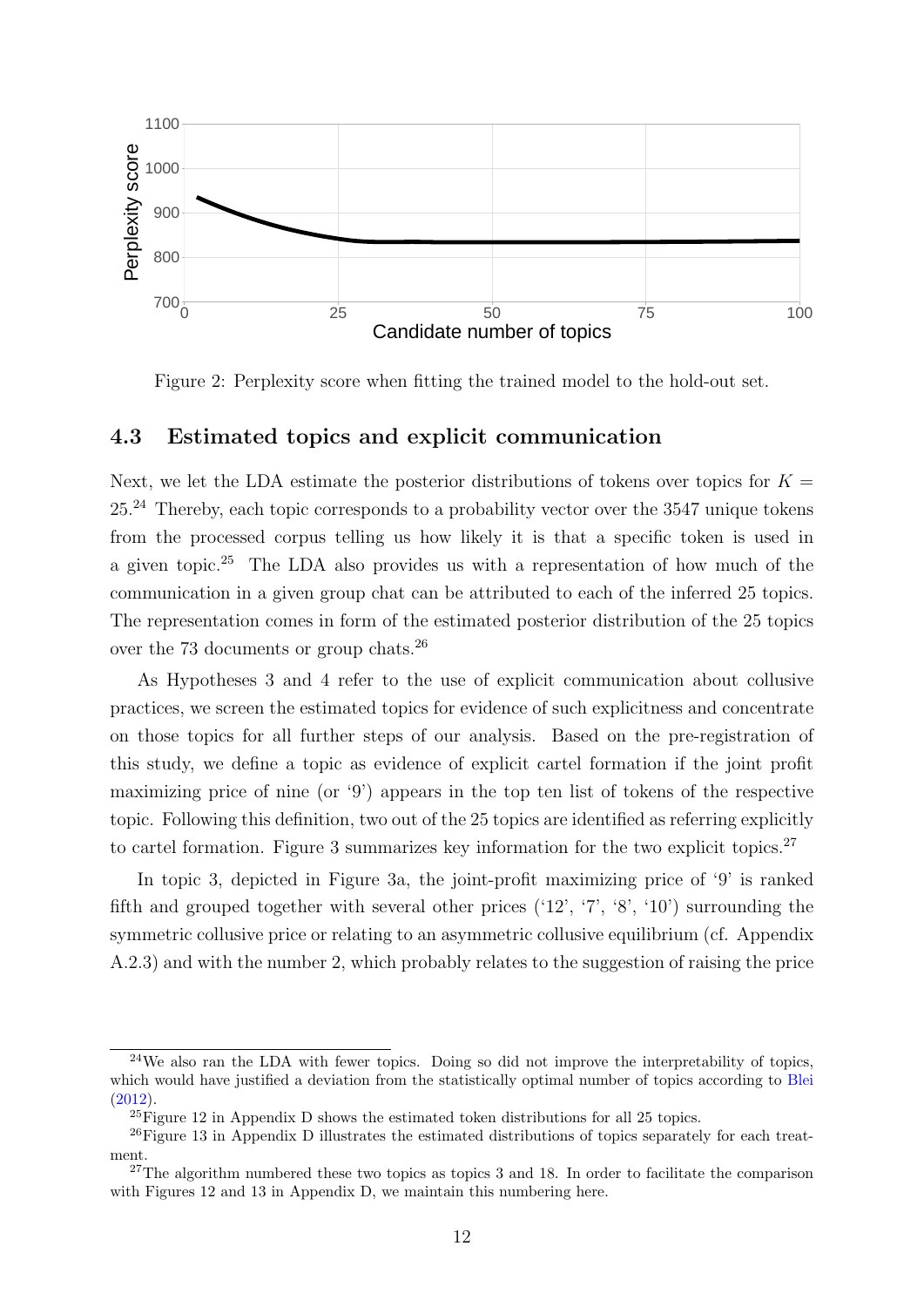<span id="page-14-1"></span>

Figure 3: Top ten token probabilities per explicit topic. The rank of a given token within the topic is given on the y-axis, the estimated probability of a token within the topic is given by the length of the bar on the  $x$ -axis.

by 2.[28](#page-2-0) These tokens belong to explicit price-fixing agreements and yield supracompetitive profits. Further, this topic contains a strong notion of agreement ('okay', 'yes'). Therefore, we label this topic *Explicit Agreement*. Topic 18, depicted in Figure [3b,](#page-14-1) consists of a group of tokens related to setting the joint-profit maximizing price ('9'), to obtain higher earnings ('get', 'remain', 'more', 'euro') from the duration of the experiment ('round', '25', 'hour'), and some notion of understanding ('exact'). Thus, we label this topic Explicit Reasoning.

### <span id="page-14-0"></span>5 Effects of sanctioning institutions

In this section, we first analyze how the presence of sanctioning institutions affects market outcomes, specifically the cartelization rate and average market prices. We then continue to investigate the differences in communication depending on the presence of sanctioning institutions. Finally, we study whether there is a causal link from the extent of explicit and indirect communication to anticompetitive market outcomes.

<sup>28</sup>In the absence of collusion, markets are typically not fully competitive but many markets have prices of around 6 to 7 in early rounds so that raising the price by 2 would get the market close to the symmetric collusive outcome.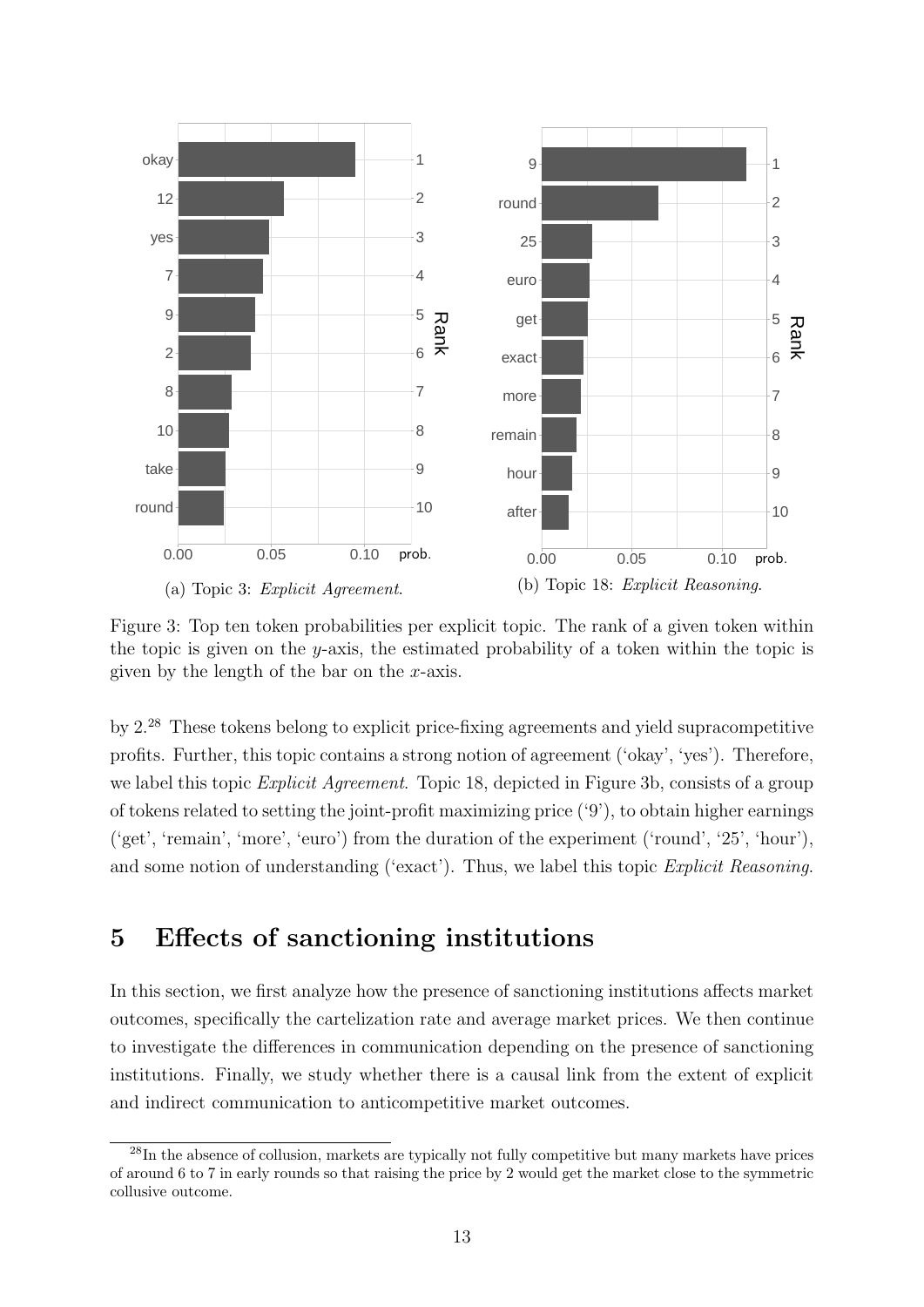For the following analysis, we restrict ourselves to the data from rounds 2 to 25. We use this restriction because these rounds are played in all sessions and thus allow for the cleanest treatment comparison. From round 25 onward, the game ends with a probability of 33% after each round, so that the number of rounds played after 25 rounds differs across markets. In the first round, there was no communication stage.

In [Andres et al.](#page-27-1) [\(2021\)](#page-27-1), we study the effect of a leniency rule on cartelization and prices. As we do not find significant differences in cartelization or average market prices between FINE and LENIENCY there, we pool the data from these two treatments under the joint name SANCTION when comparing market outcomes to the NOSANCTION treatment in Section [5.1.](#page-15-0)

#### 5.1 Market outcomes

<span id="page-15-0"></span>Cartelization To examine how the risk of sanctions affects the extent of cartelization in an average market, we compare the ratio of rounds in which a cartel existed across treatments. Our measure for the extent of cartelization is based on the judgment of the expert. As the expert classified individual cartelization per round into three categories  $(0\%, 50\%, \text{ or } 100\%)$ , we can build two different measures of cartelization. We compute the extent of cartelization as a weighted ratio where the three categories of cartelization are used to weight the cartelization per round. This weighting accounts for the fact that anticompetitive behavior may be more or less severe. This weighted ratio provides a more precise measure of cartelization and, therefore, we use it as our primary measure. Less severe infringements, however, constitute also illegal cartels, which speaks for a binary measure where anticompetitive behavior, irrespective of the severity of an infringement (50% or 100%), is treated as a cartel. Therefore, as a secondary measure for the extent of cartelization, we also report treatment comparisons based on the unweighted extent of cartelization, treating cartels of the 50% category and the 100% category equally.[29](#page-2-0)

We find that the average weighted cartelization ratio is 0.95 in NOSANCTION ( $N = 23$ ,  $SD = 0.11$ ) and 0.33 in SANCTION ( $N = 50$ ,  $SD = 0.29$ ). The difference is statistically significant  $(p < 0.001)$ .<sup>[30](#page-2-0)</sup> The result is very similar if we instead consider the unweighted expert judgment. In this case, we observe on average a cartelization rate of 0.97 in NOSANCTION ( $N = 23$ ,  $SD = 0.1$ ) versus 0.41 in SANCTION ( $N = 50$ ,  $SD = 0.32$ ).

 $^{29}$ If we consider the binary judgment of whether or not a firm participated in a cartel, participants in the role of the competition authority come to the same judgment as the expert in 76.49% of the cases. If we consider the weighted judgment, which takes into account the severity of an infringement and the duration of a cartel, the overlap between participant and expert judgment still amounts to 61.05%. Most importantly for us, the difference between the judgment of the participant and the one of the expert is not systematically different in the two treatments, neither with the former  $(p = 0.75)$  nor with the latter measure  $(p = 0.31)$  in a two-tailed Wilcoxon-Mann-Whitney test.

<sup>&</sup>lt;sup>30</sup>If nothing else is stated, all p-values reported in this paper refer to the results of a two-sided Wilcoxon-Mann-Whitney test with continuity correction.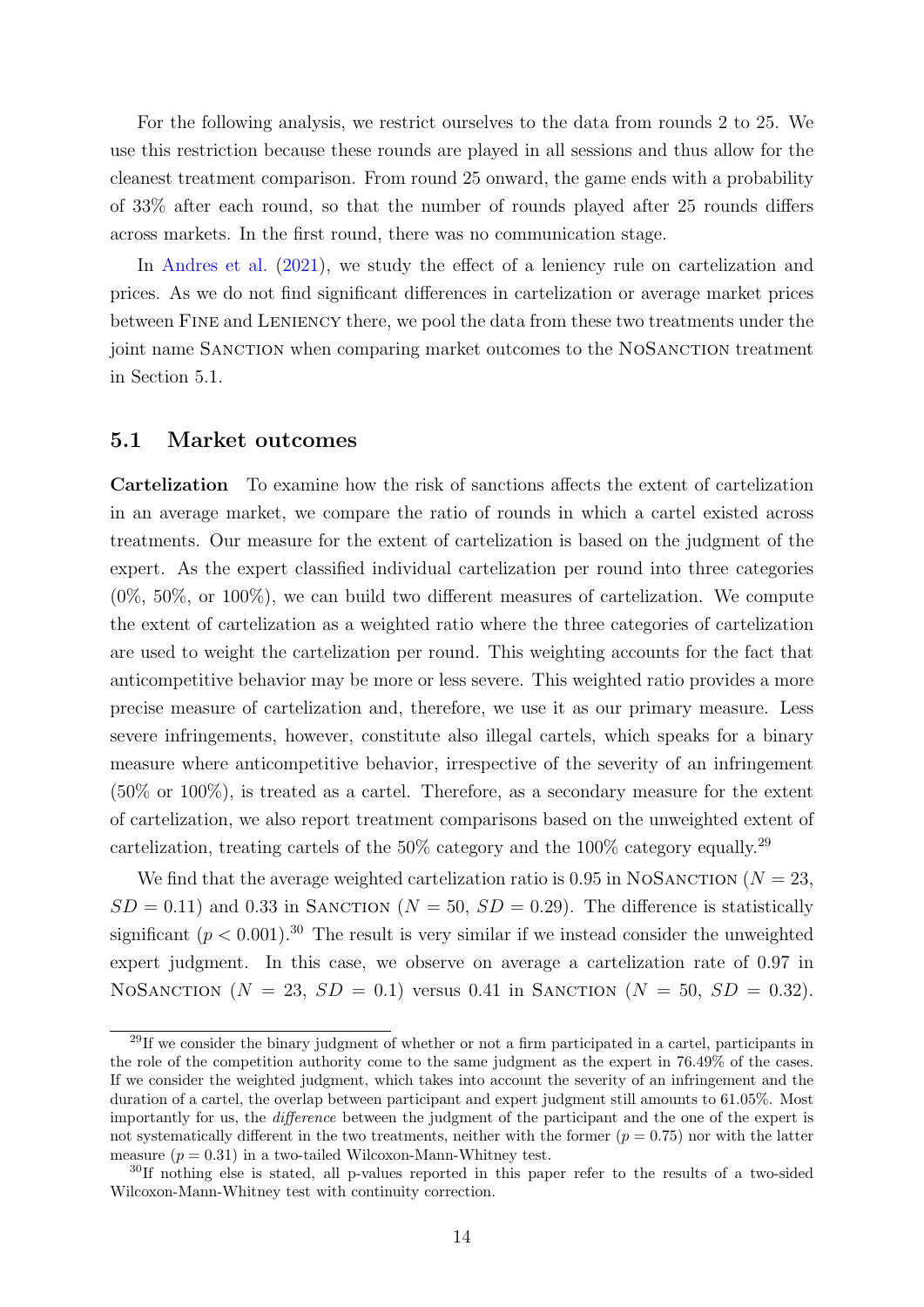<span id="page-16-0"></span>

Figure 4: Ratio of rounds characterized by a cartel according to the expert judgment split up by treatment; averages are taken over group averages and are based on the weighted expert judgment that reflects the severity of the cartel or the unweighted expert judgment that reflects whether a cartel is present or not. '\*\*\*' refers to  $p \leq 0.01$ . Error bars indicate standard errors.

The difference is again statistically significant ( $p < 0.001$ ). Figure [4](#page-16-0) illustrates this finding. Thus, our data clearly supports Hypothesis [1](#page-10-3) that sanctioning institutions reduce cartelization.

Prices We average prices per market over time in rounds 2 to 25 and then test whether the average market prices differ between the two treatments. Prices are substantially higher in NOSANCTION, with an average price of 8.84 points ( $N = 23$ ,  $SD = 0.45$ ), than in SANCTION, where we observe an average price of 6.64 points  $(N = 50, SD = 1.26)$ . The difference is statistically significant  $(p < 0.001)$ . Hence, our data supports Hypothesis [2](#page-10-4) that prices are higher in NOSANCTION than in SANCTION. Figure [5](#page-17-0) illustrates that this difference also persists at the level of the individual round and does not change over time.

Even if we restrict attention to cartel phases (taking 50% and 100% cartels together), sanctioning institutions have a significantly negative effect on prices. The average cartel price of 8.96 points in NoSanction is significantly higher than the average cartel price of 7.82 points in SANCTION (NOSANCTION:  $N = 23$ ,  $SD = 0.24$ ; SANCTION:  $N = 40$ ,  $SD =$ 1.05;  $p < 0.001$ ). Thus, even conditional on firms engaging in anticompetitive behavior,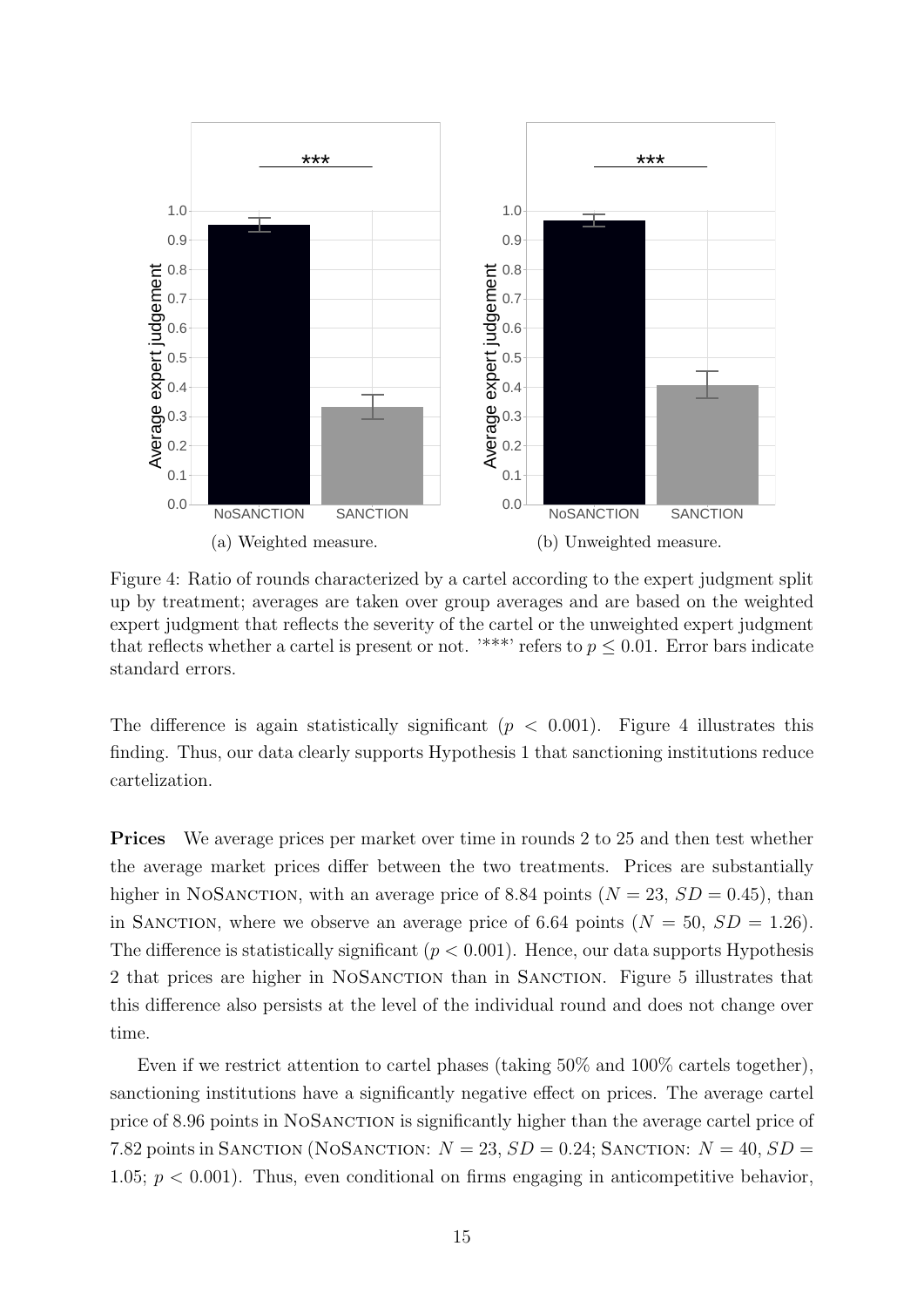<span id="page-17-0"></span>

Figure 5: Average market prices over time split up by treatment. Nine is the joint profit maximizing price and three the Nash equilibrium price of the stage game.

the infringements are less harmful to consumer surplus in the presence of sanctioning institutions.

Next, we consider the price setting in competitive phases. The average competitive price of 5.46 points in NoSanction is not significantly higher than the average competitive price of 5.71 points in SANCTION (NoSanction:  $N = 5$ ,  $SD = 0.88$ ; Sanction:  $N = 50$ ,  $SD = 1.15$ ;  $p = 0.79$ ). Thus, we find no evidence that the presence of sanctioning institutions affects the price setting of firms when they are not colluding.

Also if we take a closer look at the full distribution of expert judgments, i.e. distinguishing between  $0\%, 50\%, \text{ and } 100\%$  entries, we find that average prices correlate with the expert judgment as expected. Table [1](#page-18-0) contains the fraction of expert's judgments at the firm level as well as as average prices for each category per market across treatments. While in NOSANCTION the vast majority of firms participate in a cartel most of the time and obtain a judgment  $100\%$ , in SANCTION most entries correspond to not participating in a cartel  $(0\%)$  and only a quarter of firm-period observations are classified as full collusion  $(100\%)$ . In line with the above analysis of cartel vs. non-cartel phases, Table [1](#page-18-0) shows that average prices in cartel phases are lower in markets with sanctions than in those without, both for moderate (50%) and severe (100%) infringements, but there are no significant treatment differences in prices outside of cartel phases (0%).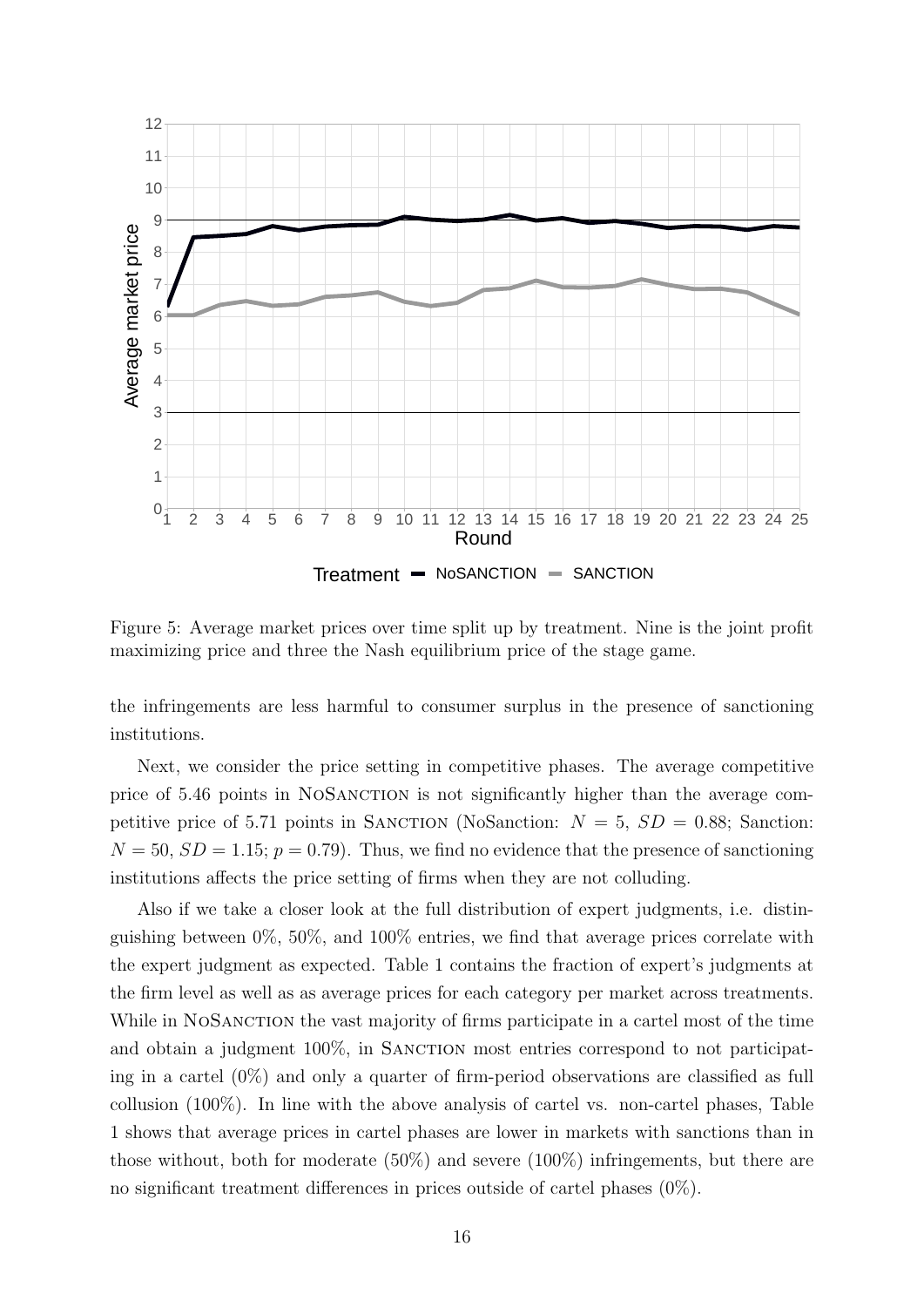<span id="page-18-0"></span>

|                                    | Expert's judgment | $0\%$      | $50\%$     | $100\%$    |
|------------------------------------|-------------------|------------|------------|------------|
| <b>NOSANCTION</b>                  | Fraction          | 0.03       | 0.03       | 0.94       |
|                                    | Average price     | 5.46(0.88) | 8.2(0.84)  | 8.98(0.28) |
| <b>SANCTION</b>                    | Fraction          | 0.59       | 0.15       | 0.26       |
|                                    | Average price     | 5.71(1.15) | 7.28(0.95) | 8.63(0.92) |
| Treatment difference Average price |                   | $p = 0.79$ | $p = 0.02$ | $p = 0.01$ |

Table 1: Fraction of markets that are categorized as 0%, 50%, or 100% by the expert and average prices within each category per market split up by treatment. Standard deviations in parentheses.

### <span id="page-18-1"></span>5.2 Sanctioning institutions and communication

We now analyze the effect of sanctioning institutions on the extent of communication that is explicit about forming a cartel, using the classification of the chat data and the definition of explicit communication from Section [4.](#page-10-0) To test whether there are differences in explicit cartel agreements during the communication, we compare the average posterior probabilities of the topics Explicit Reasoning and Explicit Agreement across treatments. Figure [6](#page-19-0) illustrates these posteriors which tell us with which probability the firms' communication falls into these two topics according to the output from the LDA. It can be seen that the extent of explicit communication is far greater in NOSANCTION than in the treatments with sanctioning institutions.[31](#page-2-0)

Indeed, formal tests on our data fully support Hypothesis [3](#page-10-1) that communication in NOSANCTION is more explicit about prices than communication in SANCTION.<sup>[32](#page-2-0)</sup> The average posterior probability of the topic *Explicit Agreement* is 0.18 in NOSANCTION  $(N = 23, SD = 0.16)$  and, thereby, significantly higher than the probability of only 0.05 in the SANCTION data ( $N = 50$ ,  $SD = 0.05$ ;  $p < 0.001$ ). Similarly, the average posterior probability of the topic *Explicit Reasoning* is 0.15 in NOSANCTION ( $N = 23$ ,  $SD = 0.09$ ) and 0.04 in SANCTION ( $N = 50$ ,  $SD = 0.03$ ); again, these averages differ significantly from each other  $(p < 0.001)$ .

When we also consider the total amount of explicit communication by summing up the average posterior probabilities of Explicit Reasoning and Explicit Agreement, we find that the average posterior probability of such explicit communication is significantly higher in NOSANCTION, at 0.32 ( $N = 23$ ,  $SD = 0.14$ ), than in SANCTION, at 0.09 ( $N = 50$ ,  $SD =$ 

 $31$ Note that the relatively small numbers are standard for communication data. Common estimates suggest that about 75% of all communication does not relate to the main theme of the conversation (see [Dunbar,](#page-29-10) [1998\)](#page-29-10).

<sup>&</sup>lt;sup>32</sup>In Appendix [B](#page-39-0) we provide statistical test results for the separate comparisons between NOSANCTION and Fine or Leniency because we did not analyze communication patterns in [Andres et al.](#page-27-1) [\(2021\)](#page-27-1) and, thus, cannot be sure that there are no differences in communication patterns between these subtreatments.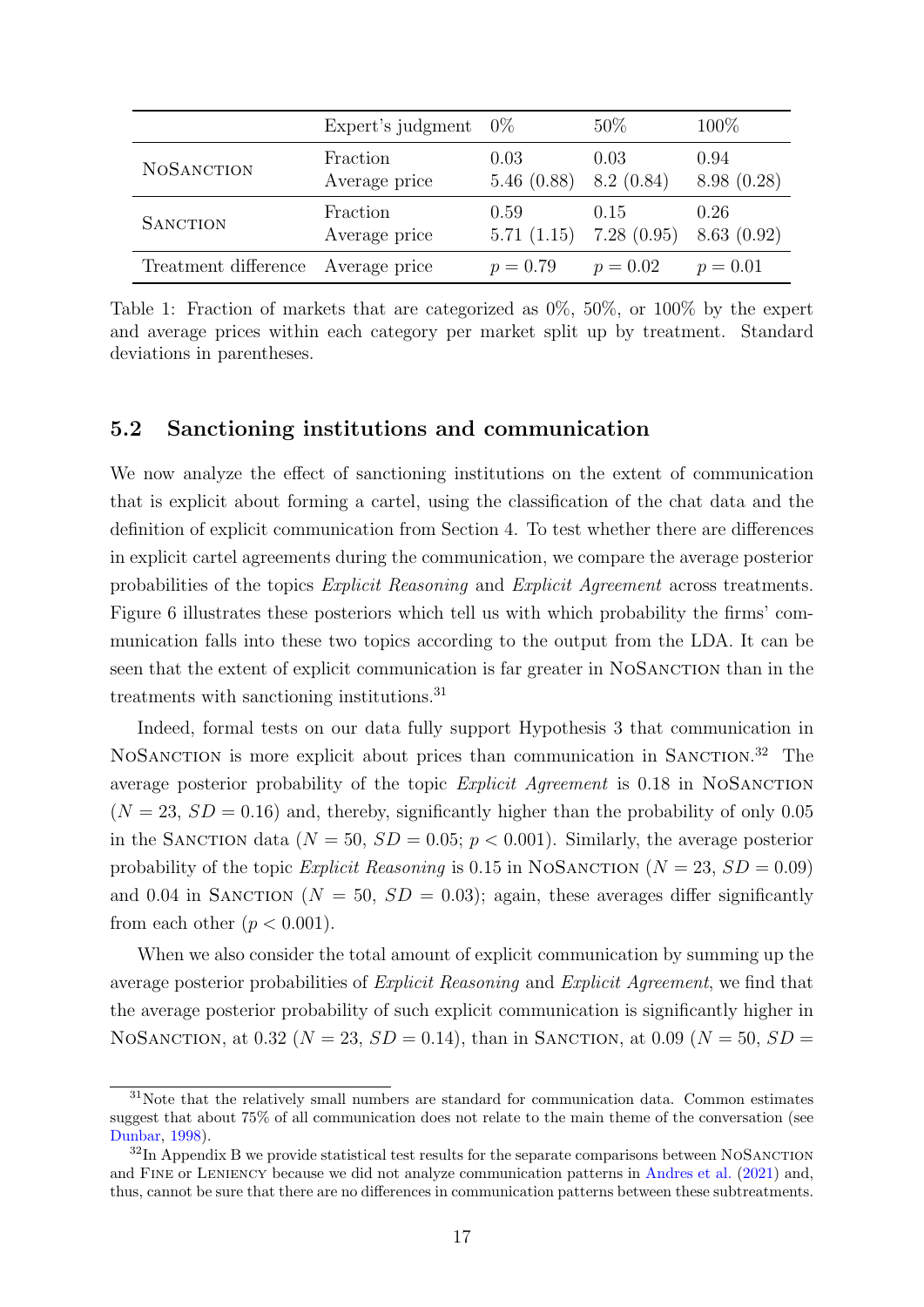0.06;  $p < 0.001$ ). Thus, in line with Hypothesis [3,](#page-10-1) our results show that communication refers more explicitly to cartel formation without sanctioning institutions than with a competition authority that may sanction such agreements.[33](#page-2-0)

<span id="page-19-0"></span>

Figure 6: Average posterior distribution per topic and treatment. '\*\*\*' refers to  $p \le 0.01$ . Error bars indicate standard errors.

#### 5.3 Communication and price setting

Explicit communication Finally, we turn to investigating whether, and to what extent, the content of communication affects prices. As stated in Hypothesis [4,](#page-10-2) we expect average prices to be higher with explicit communication than when communication is less explicit. As the presence of sanctioning institutions is likely to affect both the way in which firms communicate with each other and their price setting behavior, we use complementary approaches to shed light on the effect of communication on price setting. First, we restrict attention to the SANCTION treatment and, thereby, hold constant the presence of sanctioning institutions so that we engage in a ceteris paribus comparison

<sup>33</sup>A complementary human coding of the communication data finds qualitatively similar results to the machine learning approach. For comparison, two coders independently classified whether a message contains an explicit suggestion to collude, an indirect attempt to do so, or neither of the two. Coding was binary with a message coded one if it contained the relevant content and zero otherwise. The inter-coder agreement is 99.40% for the coding of explicit and 99.57% for indirect communication. The analysis of the results uses means across coders in rounds 2-25. Similar to the topic model, this coding shows that the share of explicit messages is higher in NOSANCTION, at  $0.15$  ( $SD = 0.09$ ), than in SANCTION, at  $0.04$  $(SD = 0.04; p < 0.001)$ . These results are also in line with those reported in [Andres et al.](#page-27-1) [\(2021\)](#page-27-1).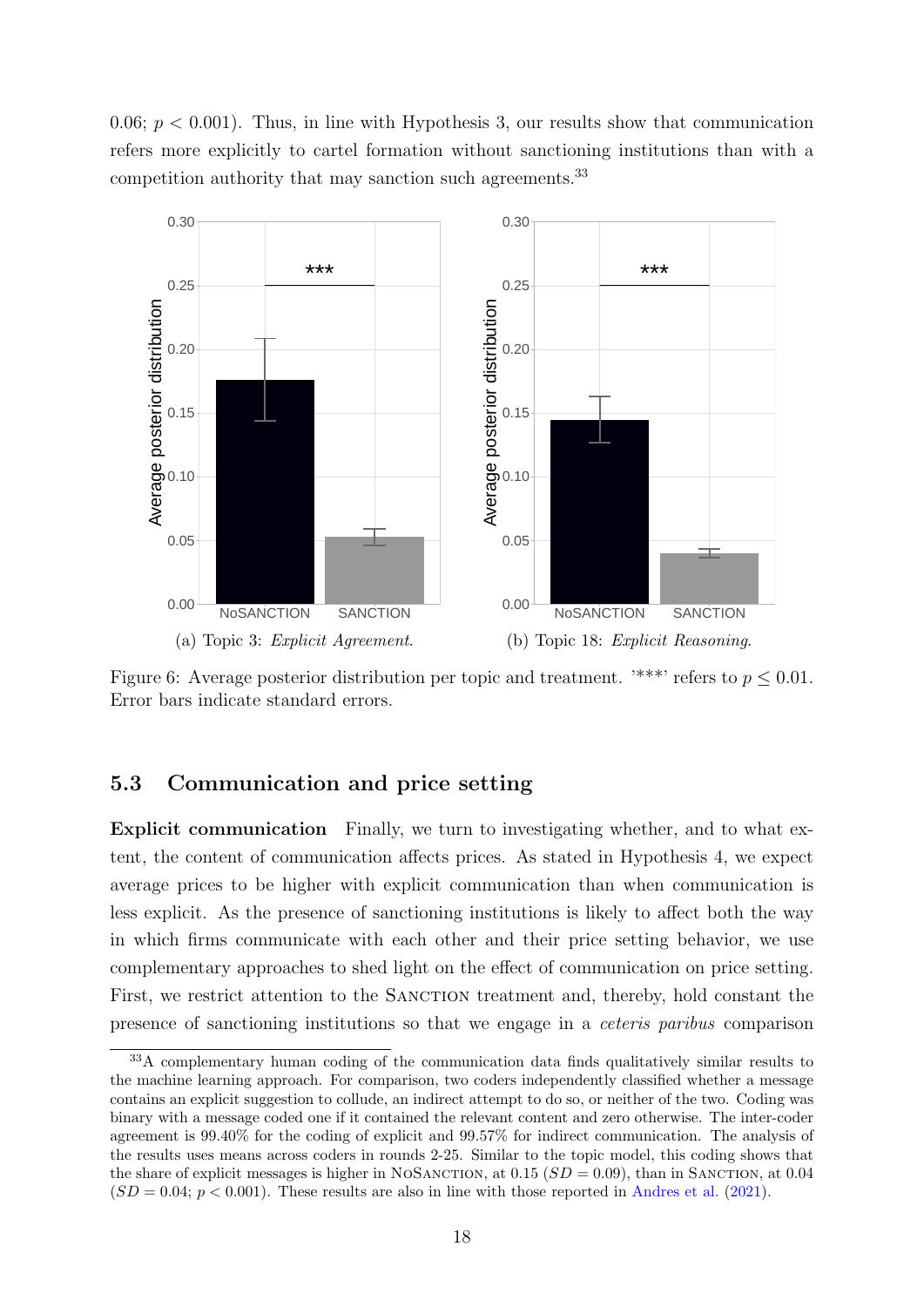of prices in markets with more or less explicit communication. Second, we apply causal mediation analysis [\(Imai et al.,](#page-30-12) [2010,](#page-30-12) [2011,](#page-31-10) [2013\)](#page-31-11) on the full sample to estimate how much of the treatment effect of sanctioning institutions (treatment variable) on prices (outcome variable) is driven by their effect on communication (mediator variable).<sup>[34](#page-2-0)</sup>

First, we consider only data from the SANCTION treatment. We compute the share of communication in a market that can be attributed to the two explicit cartel formation topics according to the LDA and split the sample at the median. We then compare average prices in markets with above-median levels of explicit communication to average prices in markets with below-median levels of explicit communication. In line with Hypothesis [3,](#page-10-1) the left panel of Figure [7](#page-21-0) shows that average price in markets with above-median levels of explicit communication (7.01 points,  $N = 25$ ,  $SD = 1.14$ ) is significantly higher than in markets with below-median levels of explicit communication (6.27 points,  $N = 25$ ,  $SD = 1.29$ ;  $p = 0.05$ ). In the right panel of Figure [7,](#page-21-0) we compare the cartelization rate according to the weighted average expert judgment for the same median split. Average cartelization as judged by the expert in SANCTION is 0.44 ( $N = 25$ ,  $SD = 0.27$ ) when explicit communication exceeds the median level and it is 0.23 ( $N = 25$ ,  $SD = 0.28$ ) when explicit communication is below the median. This difference is statistically significant  $(p = 0.008)$ , indicating that explicit communication drives cartelization.<sup>[35](#page-2-0)</sup>

Second, we run a causal mediation analysis on the full sample to estimate how explicit communication mediates the effect of sanctioning institutions on price setting behavior. We find that the presence of sanctioning institutions decreases the market price directly by 1.82 points on average (95% Confidence interval lower  $=-2.44$ , upper  $=-1.2$ ). The direct effect is statistically significant ( $p < 0.001$ ) and accounts for 82.63% of the total effect on prices of 2.2 points on average (95% Confidence interval lower =  $-2.6$ , upper =  $-1.81$ ). In addition, the presence of sanctioning institutions has an indirect effect through a change in explicit communication. We find that the drop in explicit communication caused by the presence of sanctioning institutions decreases the market price by an additional 0.39 points on average (95% Confidence interval lower =  $-0.91$ , upper = 0.05). Figure [8](#page-22-0) illustrates this result.

<sup>&</sup>lt;sup>34</sup>For the application of a causal mediation analysis in an experimental setting, the following assumptions must hold: (1) The treatment variable is randomized. (2) The mediator and outcome variables are observed without any intervention of the experimenter. Both assumptions are satisfied in our experimental design.

<sup>&</sup>lt;sup>35</sup>The level of explicit communication and average cartelization as judged by the expert are related because the expert judgment underlying the cartelization measure relies in part on the content of the firms' communication. But they are not the same: explicit communication followed by non-cartel prices (e.g. when all firms try to exploit each other) is not classified as cartelization by the expert. Nonexplicit communication, vice versa, might nevertheless be classified as cartelization by the expert if it was sufficient to initiate a joint price increase of the firms. Thus, average price is the more appropriate measure than the cartelization rate here.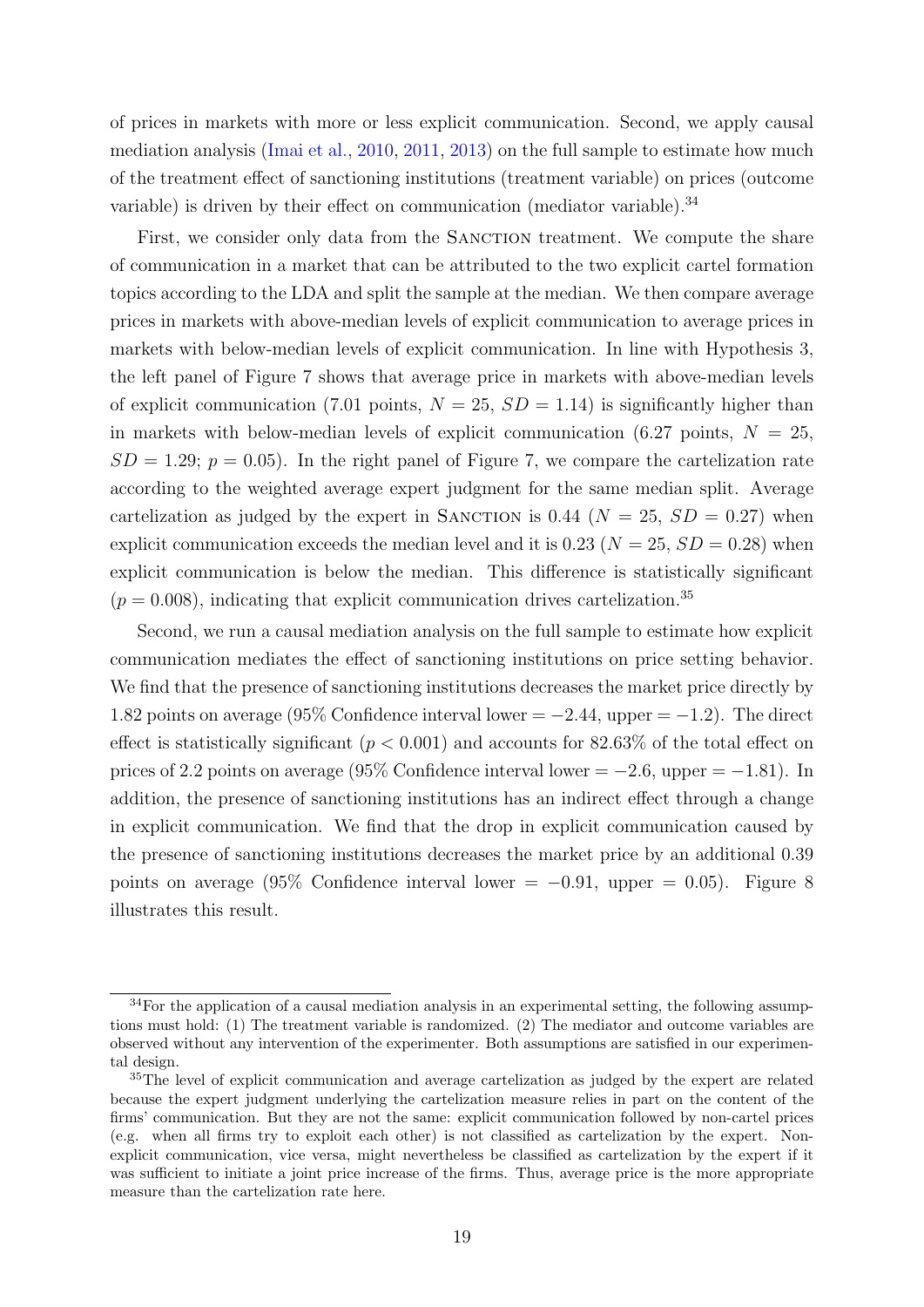<span id="page-21-0"></span>

Figure 7: Price setting and cartelization behavior in markets with above and below median levels of explicit communication in SANCTION. '\*\*' refers to  $p \leq 0.05$ . '\*\*\*' refers to  $p \leq 0.01$ . Error bars indicate standard errors.

The mediator effect accounts for 17.53% of the total effect of sanctioning on prices but is not statistically significant at conventional levels with  $p = 0.09^{36}$  $p = 0.09^{36}$  $p = 0.09^{36}$  Given the specific variance structure of firm behavior in our sample, we interpret this value as a lower bound of the true mediation relationship between explicit communication and prices: while in NoSanction prices vary only very little around the join-profit-maximizing price of 9 but the dispersion of explicit communication is large, prices in SANCTION vary substantially but the amount of explicit communication is relatively similar across markets.[37](#page-2-0) Thus, the test has little bite because it can neither use the large differences in explicit communication in NoSanction to explain the small price differences in this part of the data set, nor can it explain the large prices differences in Sanction because in this treatment there is not much variation in explicit communication.

Taken together, both the median split within the SANCTION data and the mediation analysis of treatment differences indicate that explicit communication has a positive effect

<sup>36</sup>Percentage shares are computed with the original unrounded effects.

<sup>&</sup>lt;sup>37</sup>The variance of average pricing behavior equals 0.2 in NOSANCTION and 1.6 SANCTION. The variance of explicitness equals 0.02 in NoSanction and 0.003 in Sanction. (The small numbers for the variances of explicitness account for the Dirichlet distribution of communication.) Both differences in dispersion are statistically significant between treatments in an Ansari-Bradley test, with  $p = 0.003$  for average prices and  $p = 0.005$  for explicitness.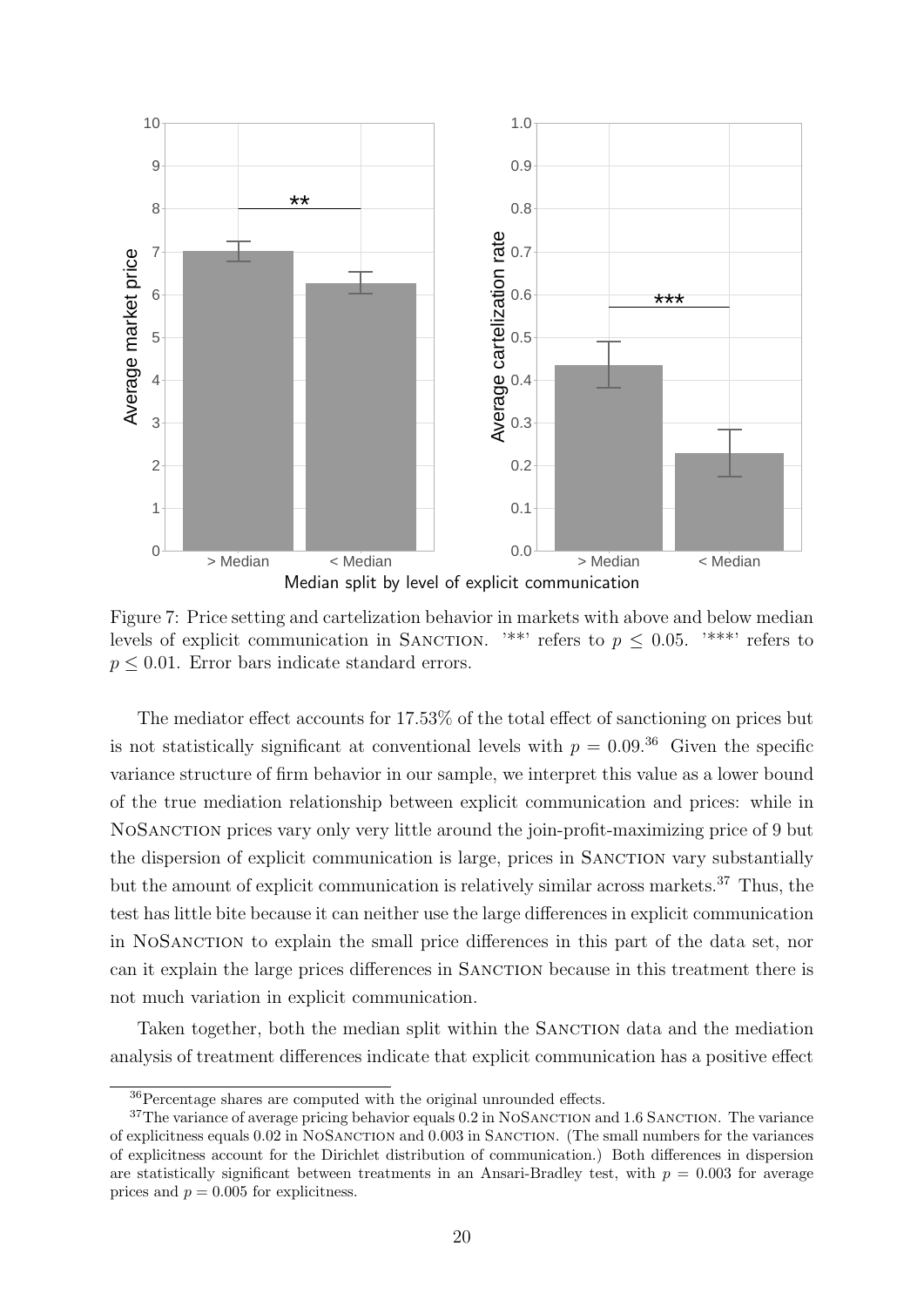<span id="page-22-0"></span>

Figure 8: Average causal mediation analysis: Sanctioning institution (treatment), price setting (outcome) and explicit communication (mediator). <sup>\*\*</sup>' refers to  $p \leq 0.1$ . <sup>\*\*\*\*</sup>' refers to  $p \leq 0.01$ . Lines indicate 95\% Confidence interval.

on average market prices. Hence, our data supports Hypothesis [4](#page-10-2) that average market prices are higher with explicit communication than when communication is less explicit.

Indirect communication In the previous subsections, we focused on the prevalence of communication that explicitly attempts to coordinate on a specific price. To complement these analyses, we now explore alternative communication patterns that are not accounted for by the focus on explicit communication. As we have seen that explicit communication differs substantially between treatments with and without sanctioning institutions, we start with the same between-treatment comparison for the study of indirect communication.

In Figure [9,](#page-23-0) we depict the 50 most frequent tokens in treatments NOSANCTION and SANCTION and their relative rank differential (see [Huerta,](#page-30-4) [2008;](#page-30-4) [Fischer and Normann,](#page-29-11) [2019;](#page-29-11) Özkes and Hanaki,  $2020$ ,<sup>[38](#page-2-0)</sup> with the most frequently used word having rank 1. Following [Fischer and Normann](#page-29-11) [\(2019\)](#page-29-11), we define tokens as more frequent in one treatment than in the other if the relative rank statistic is larger than or equal to one. Tokens, which appear to the lower left of the shaded area in Figure [9,](#page-23-0) are more frequent in Sanction than in NoSanction. Three tokens stand out: 'higher,' 'price,' and 'authority.' While the latter is clearly an artifact of the experimental design—there was no authority in treatment NOSANCTION—the former two suggest themselves as tokens relating to indirect coordination attempts.

<sup>&</sup>lt;sup>38</sup>We compute the relative rank differential for treatment SANCTION as  $\frac{r_{NoS}-r_S}{r_S}$ , where  $r_{NoS}$  and  $r_S$ indicate the rank of a token in treatment NOSANCTION and SANCTION, respectively. The relative rank differential for treatment NOSANCTION is defined analogously.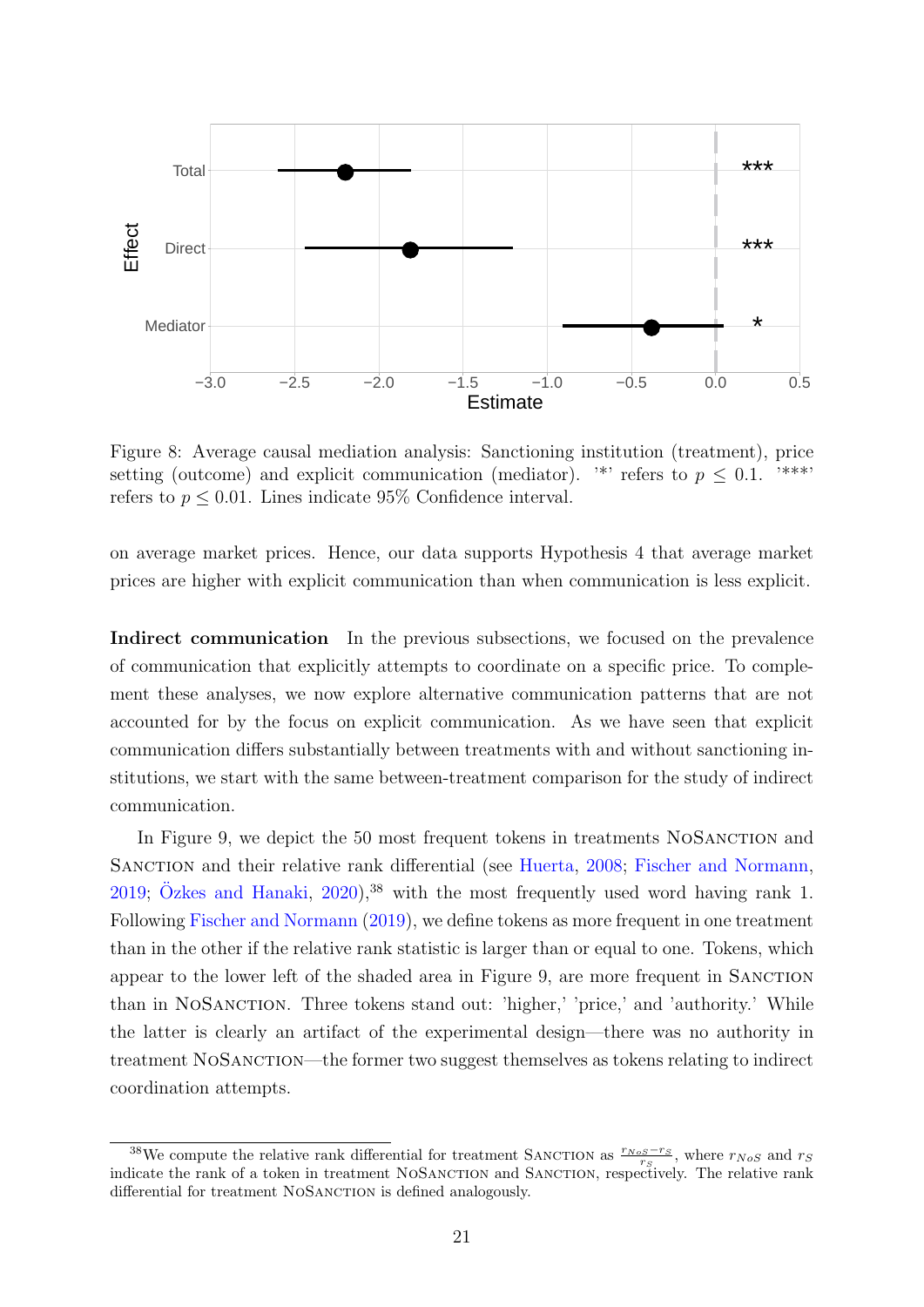<span id="page-23-0"></span>

Figure 9: Frequency rankings of the 50 most used tokens in both treatments. Tokens that appear outside or at the border of the shaded area in Figure [9](#page-23-0) have a relative rank differential weakly exceeding 1.

Thus, we define a topic as evidence of indirect attempts to collude if the tokens 'higher' or 'price' appear in the top ten list of tokens of the respective topic. Following this definition, three topics, numbered 11, 20, and 25, are identified as referring indirectly to collusion. Figure [12](#page-54-0) in Appendix [D](#page-53-0) provides information about the most frequent words in these topics. Topic 11 contains tokens such as 'product,' 'quality,' 'customer,' and 'welfare' in addition to the defining token 'price.' As these tokens suggest that the topic relates to discussions about innocent reasons for coordinated price increases, we label this topic Excuses for high prices. Topic 20 relates the token 'higher' to indirect cartel formation by connecting it to tokens such as 'go,' 'slow,' 'high,' and 'understand.' Thus, we label this topic *Unspecific appeal to go higher*. Topic 25 connects the token 'higher' to some notion of joint actions ('same') to increase the benefit ('welfare,' 'receives,' 'needs'). Therefore, we label this topic *Joint benefit*. All three topics explain a significantly larger share of the communication in SANCTION than in NOSANCTION.<sup>[39](#page-2-0)</sup>

<sup>&</sup>lt;sup>39</sup>Excuses for high prices: SANCTION 0.04 ( $N = 50$ ,  $SD = 0.07$ ), NOSANCTION 0.01 ( $N = 23$ ,  $SD =$ 0.01),  $p < 0.001$ . Unspecific appeal to go higher: SANCTION 0.04 ( $N = 50$ ,  $SD = 0.05$ ), NOSANCTION 0.02 ( $N = 23$ ,  $SD = 0.01$ ),  $p < 0.001$ . Joint benefit: SANCTION 0.03 ( $N = 50$ ,  $SD = 0.03$ ), NOSANCTION 0.02 ( $N = 23$ ,  $SD = 0.01$ ),  $p = 0.002$ . Again, the hand-coding yields similar results to the topic model: the share of indirect messages is higher in SANCTION, at  $0.09$  ( $SD = 0.12$ ), than in NOSANCTION, at 0.01  $(SD = 0.01; p < 0.001)$ .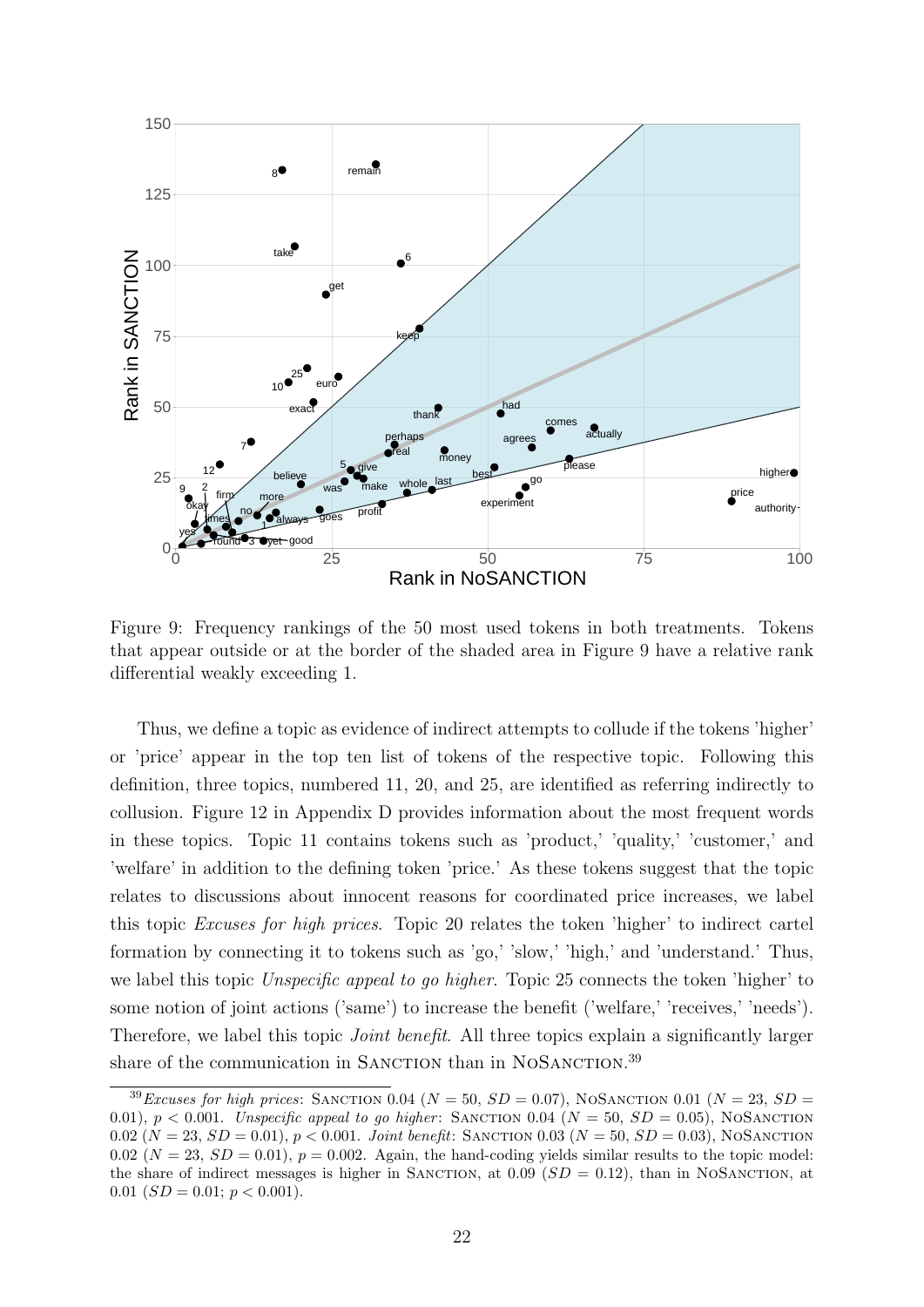To understand how indirect communication affects price setting behavior in the Sanction treatment, we first compute the share of communication in a market that can be attributed to the three topics. To see how indirect communication adds to explicit communication, Figure [10](#page-24-0) plots the share of communication that can be attributed to indirect and explicit communication in treatment SANCTION.

<span id="page-24-0"></span>

Figure 10: Average pricing behavior, posterior probabilities related to indirect and explicit communication per market in SANCTION. Black lines along the axis show the median. In each quadrant, the average market price is shown in the corner.

Next, we compare average prices in markets with more or less indirect communication. To account for explicit communication that appears along with low incidence of indirect messages, we divide the data into an upper and a lower part along a median split according to the share of explicit communication. We then compare average prices in markets with above- and below-median levels of indirect communication, holding explicitness either above or below the median. Both in markets with above- and below-median levels of explicit communication, average prices in markets with above-median levels of indirect communication tend to be lower than average prices in markets with below-median levels of indirect communication.[40](#page-2-0) Thus, indirect communication does not seem to have a positive effect on prices, rather there is a slightly negative effect.

<sup>40</sup>Explicit above median: the average price with below-median levels of indirect communication is 7.46 points  $(N = 11, SD = 1.2)$ , the average price with above-median levels of indirect communication is 6.66 points  $(N = 14, SD = 1)$ ,  $p = 0.05$ . Explicit below median: the average price with below-median levels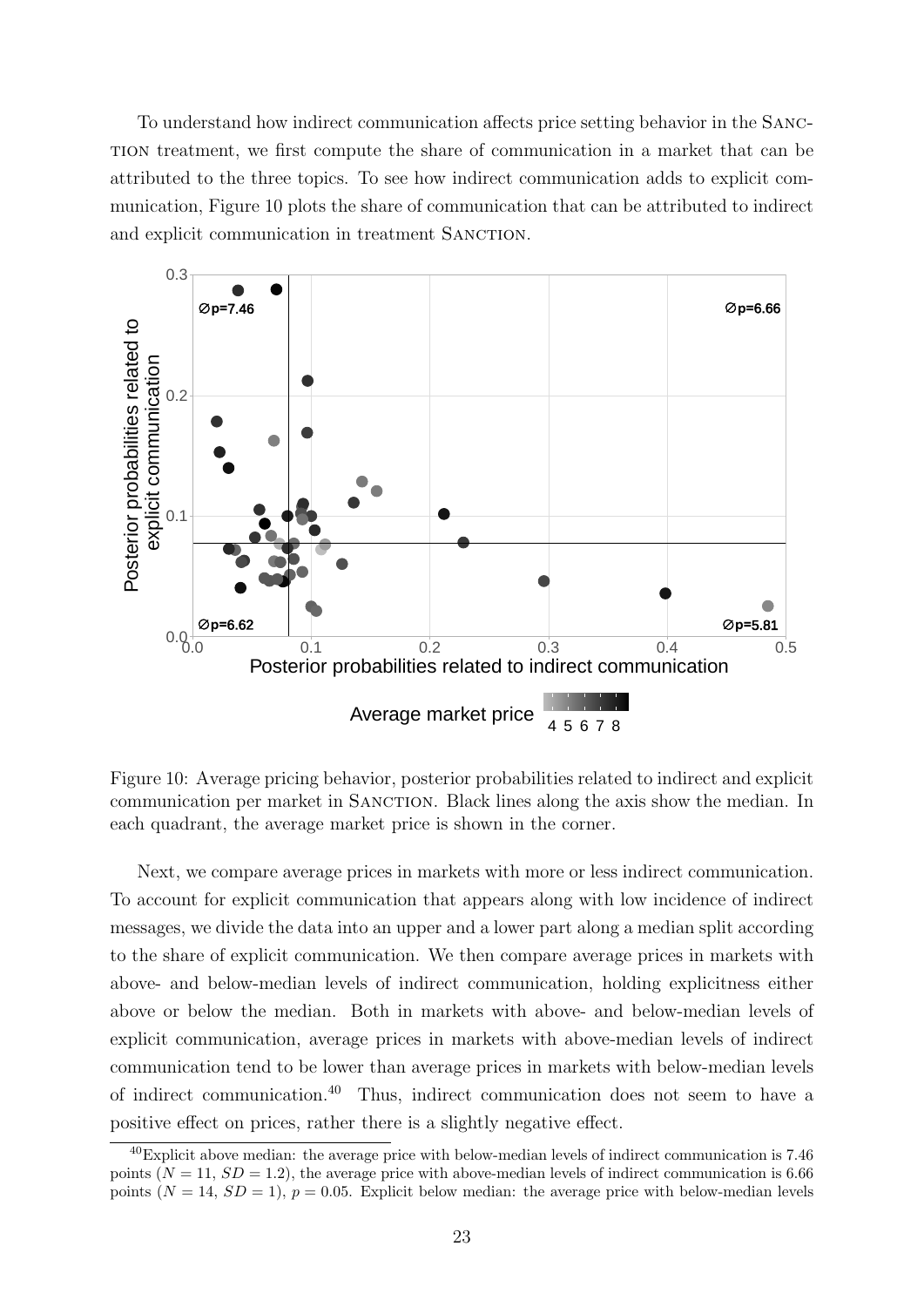A final piece of evidence concerning the effect of communication on prices comes from a comparison of prices in the first round without any communication to those in the second round, where communication sets in. While average prices increase sharply between these two rounds in NoSanction, they do not change in Sanction as can be seen in Figure [5.](#page-17-0) In NOSANCTION, the average market price of 6.29 points ( $N = 23$ ,  $SD = 1.1$ ) in the first round increases significantly to 8.46 points ( $N = 23$ ,  $SD = 1.18$ ) in the second round  $(p < 0.001)$ . In contrast, average market prices in SANCTION do not change significantly between the first  $(6.03, N = 50, SD = 1.04)$  and the second rounds  $(6.03, N = 50, SD = 1.55; p = 0.9).$ <sup>[41](#page-2-0)</sup> Thus, the indirect communication in SANCTION appears to be too implicit to allow firms to coordinate on jointly optimal price setting right away, implying that prices do not increase above the first round benchmark. Indirect communication (or the remaining, not always cartel-related communication), however, is sufficient to keep average market prices at the level observed in the first round. This result suggests some positive effect of indirect communication because previous studies show that firms tend to converge downward to Nash pricing in the absence of communication. But indirect communication is apparently insufficient to sustain collusion at, or close to, the joint-profit-maximizing price of nine. With respect to the question of "how indirect can communication be and still be reasonably effective?," raised by [Harrington et al.](#page-30-0) [\(2016\)](#page-30-0), our data suggests that effective coordination needs explicitness. Already moderate sanctions are sufficient to make communication sufficiently less explicit and indirect to deter immediate cartel formation and to keep market prices down.

### <span id="page-25-0"></span>6 Discussion and Conclusion

Existing experimental studies find that sanctioning coordinated pricing behavior is an effective instrument to hinder cartel formation. Our study is a first approach to understand how the sanctioning of cartel formation affects the coordination process of firms and why sanctions are effective. To investigate how sanctioning institutions affect the communication between firms, we use an innovative experimental setup where a free-form communication channel is always open and sanctions are decided upon by properly incentivized participants in the role of the competition authority. Using a machine learning approach, we quantify the content of the firms' communication such that we can study the degree to which communication contains explicit and indirect attempts to form a cartel.

of indirect communication is 6.62 points ( $N = 14$ ,  $SD = 1.25$ ), the average price with above-median levels of indirect communication is 5.81 points  $(N = 11, SD = 1.26), p = 0.09$ .

<sup>&</sup>lt;sup>41</sup>Both p-values reported refer to the results of a two-sided Wilcoxon signed-rank test with continuity correction. Average market prices in the first round do not differ significantly between NoSanction and SANCTION ( $p = 0.3$ ) but the price setting differs significantly between the treatments as soon as communication sets in  $(p < 0.001)$ .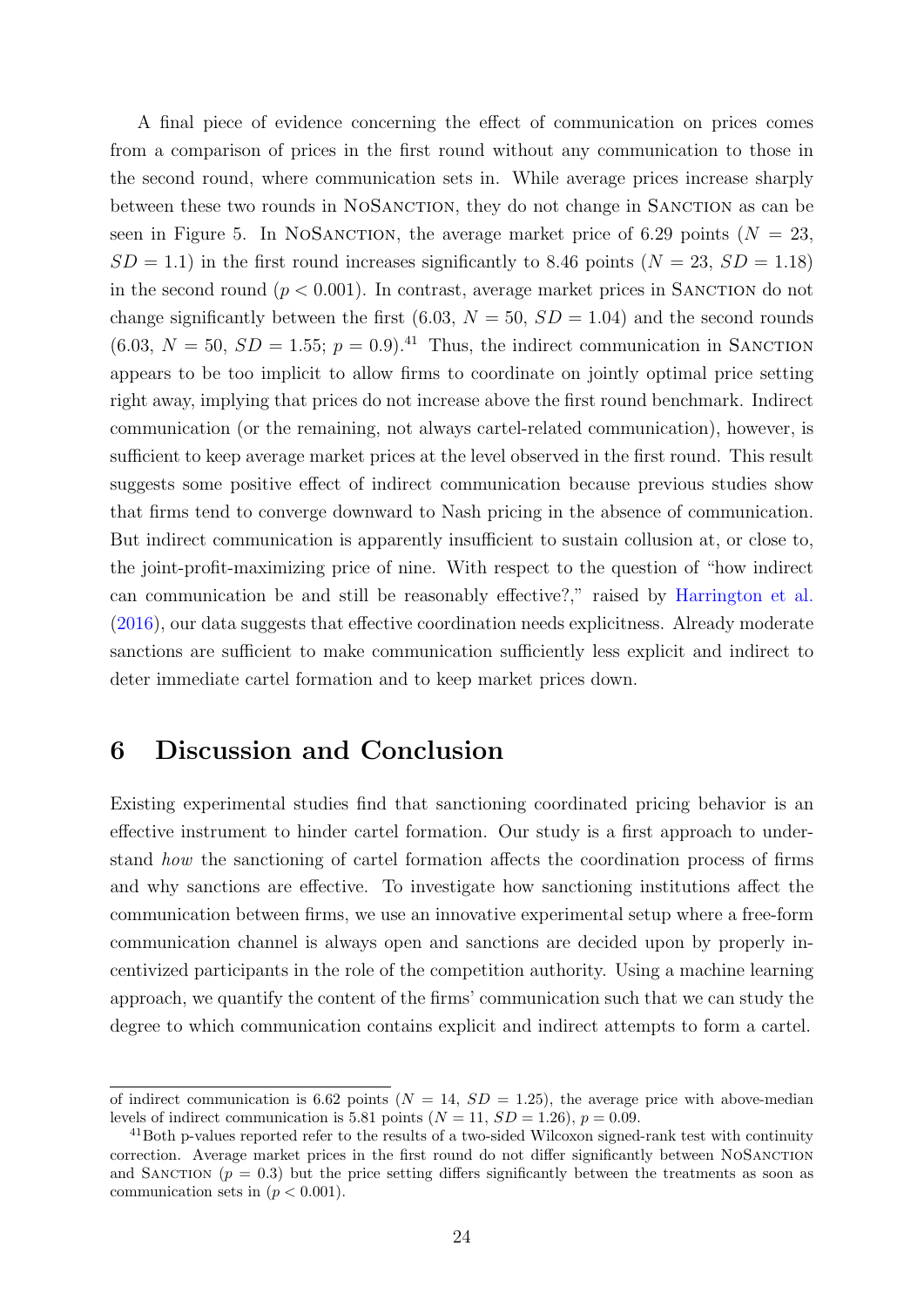In line with the literature, we find that sanctions reduce the prevalence of cartel formation and average market prices significantly. In addition, we find that the presence of sanctioning institutions reduces the extent of explicit price coordination in the communication of firms by about two thirds compared to the situation without any sanctions. An additional analysis using a quantitative measure of explicit communication, suggests that the reduction in explicit communication makes up about one fifth of the total treatment effect, thus strengthening the direct deterring effect of sanctions on cartel formation. An exploratory analysis of the remaining chat communication indicates that firms switch to indirect price coordination when sanctioning institutions are in place. While effective in preventing unraveling toward the Nash equilibrium, however, these indirect approaches are insufficient in raising average market prices above the price level observed in the first round of the interaction where no communication was possible.

We expect our findings to be useful in at least two respects. First, we show that explicit communication is effective in achieving a joint increase in the firms' prices whereas indirect price communication is not. This result proves a link between explicit communication and illegal conduct that may inform courts in their judgment of whether or not a certain conduct violates competition law. Specifically, we show that the detailed analysis of communication data may help to define the boundary between tacit collusion and explicit cartel formation. Second, our study provides potentially useful insights for screening approaches such as e-discovery that are already used in practice. As part of their compliance policy, many companies try to uncover and then eliminate unlawful behavior of their own employees by screening the firm's internal communication data for suspicious patterns and content – before legal institutions start an investigation. Our study suggests that the presence of screening will already improve compliance by making communication less explicit and thereby less effective.

When we compare the topics as identified by our machine learning algorithm to a handcoded classification of the same messages into explicit and indirect attempts to collude, we find similar results: irrespective of the classification method, there are more explicit messages in the treatment without sanctioning institutions and more indirect messages in the treatment with sanctions. The topics as identified by the algorithm also relate to those identified in the hand-coded approach of Cooper and Kühn [\(2014\)](#page-28-5) or [Dijkstra et al.](#page-29-5)  $(2021)$ : similar to our *Explicit Agreement* and *Explicit Reasoning* topics they report that a large share of messages is coded as proposals to play a specific strategy and agreement with such proposals; and similar to our *Joint Benefit* topic, Cooper and Kühn  $(2014)$ report a category of appeal to the mutual benefits of cooperation. Thus, our machine learning approach provides results that are very similar to those from the traditional hand-coding method. We also used the hand-coded data from our experiment to verify that our results are robust to using the traditional approach (see Footnotes [33](#page-18-1) and [39\)](#page-23-0). In addition, the machine-learning approach reveals novel insights. In particular, the topic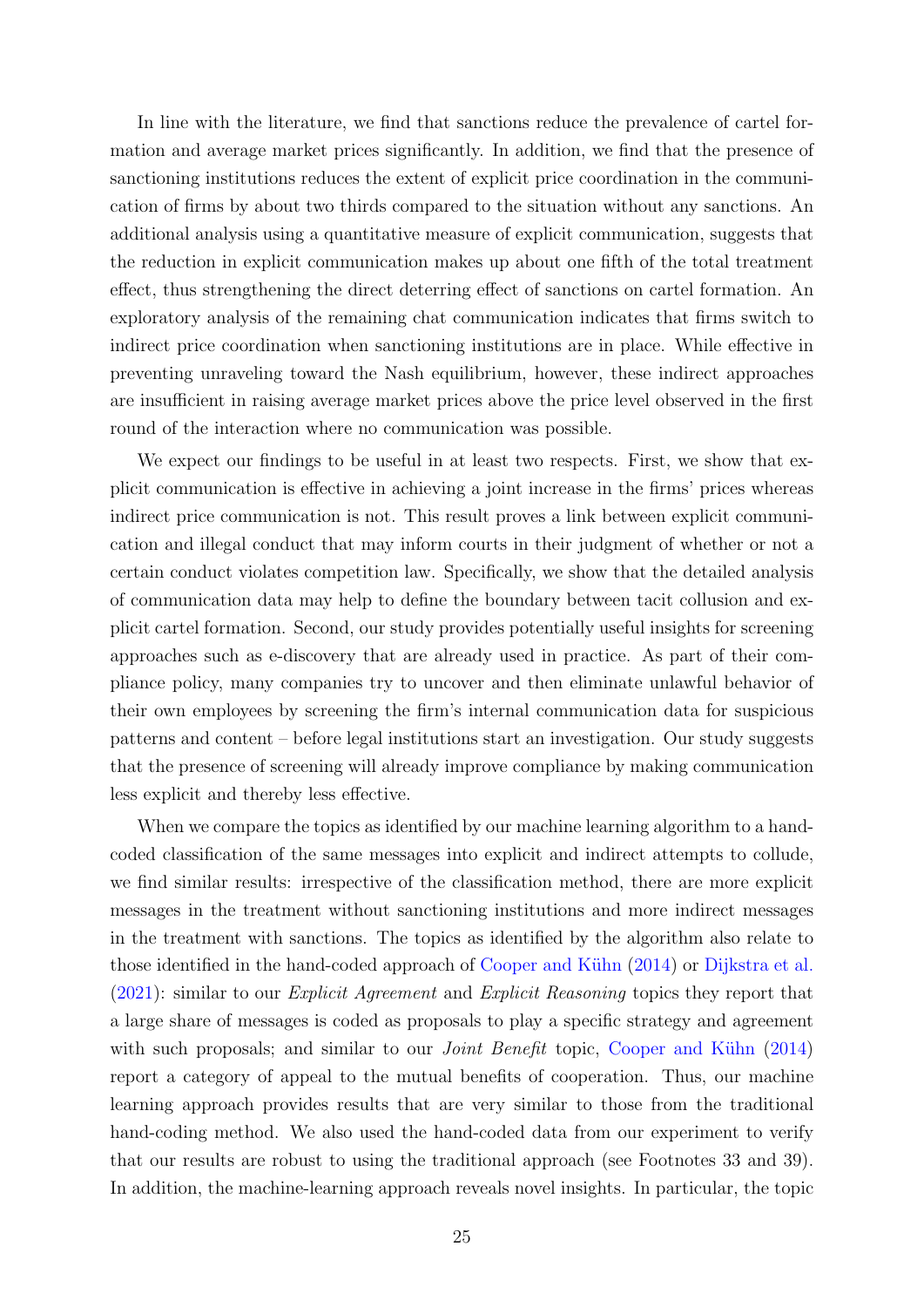analysis helps to better understand how words relate to other words and it can quantify the share of communication related to a specific topic. Furthermore, the procedure could easily deal with far larger data sets, which is an advantage that is becoming increasingly important as sample sizes in experimental studies are increasing in an attempt to obtain more reliable and replicable results.

In the future, our machine learning approach might also help explain why sanctioning institutions sometimes miss their goal. For example, in the experimental studies by Andersson and Wengström  $(2007)$  and [Bigoni et al.](#page-28-2)  $(2012)$ , sanctions (implemented as a monetary cost of communication) reduce cartelization but tend to increase prices. Furthermore, [Hinloopen and Onderstal](#page-30-13) [\(2014\)](#page-30-13) report results from an experimental first price auction where a leniency rule increases the stability of cartels among the bidders, while [Berlin et al.](#page-28-12) [\(2018\)](#page-28-12) present empirical evidence on a poorly designed anti-corruption program that failed to reduce bribery. Text analysis along the lines of our approach might be useful to understand such failure of sanctions to affect behavior into the desired direction.

In a next step, it would be interesting to endogenize the mode of coordination and study why some firms decide in favor of explicit communication while others prefer more indirect forms of communication or even remain entirely silent. Such heterogeneity is also observed by [Harrington et al.](#page-30-0) [\(2016\)](#page-30-0). Possibly influential factors in firm behavior are differential beliefs about the success probability of indirect communication, misperceptions with respect to the authority's judgment of what counts as a cartel, i.e., where exactly communication switches from being innocuous to being evidence of unlawful agreements, and the risk attitude of decision makers.

### References

- <span id="page-27-3"></span>Albors-Llorens, A. (2006). Horizontal agreements and concerted practices in EC competition law: Unlawful and legitimate contacts between competitors. The Antitrust Bulletin 51 (4), 837–876.
- <span id="page-27-2"></span>Andersson, O. and E. Wengström (2007). Do antitrust laws facilitate collusion? Experimental evidence on costly communication in duopolies. Scandinavian Journal of Economics 109 (2), 321–339.
- <span id="page-27-1"></span>Andres, M., L. Bruttel, and J. Friedrichsen (2021). The leniency rule revisited: Experiments on cartel formation with open communication. *International Journal of Industrial* Organization 76(102728).
- <span id="page-27-0"></span>Apesteguia, J., M. Dufwenberg, and R. Selten (2007). Blowing the whistle. Economic Theory  $31(1)$ , 143-166.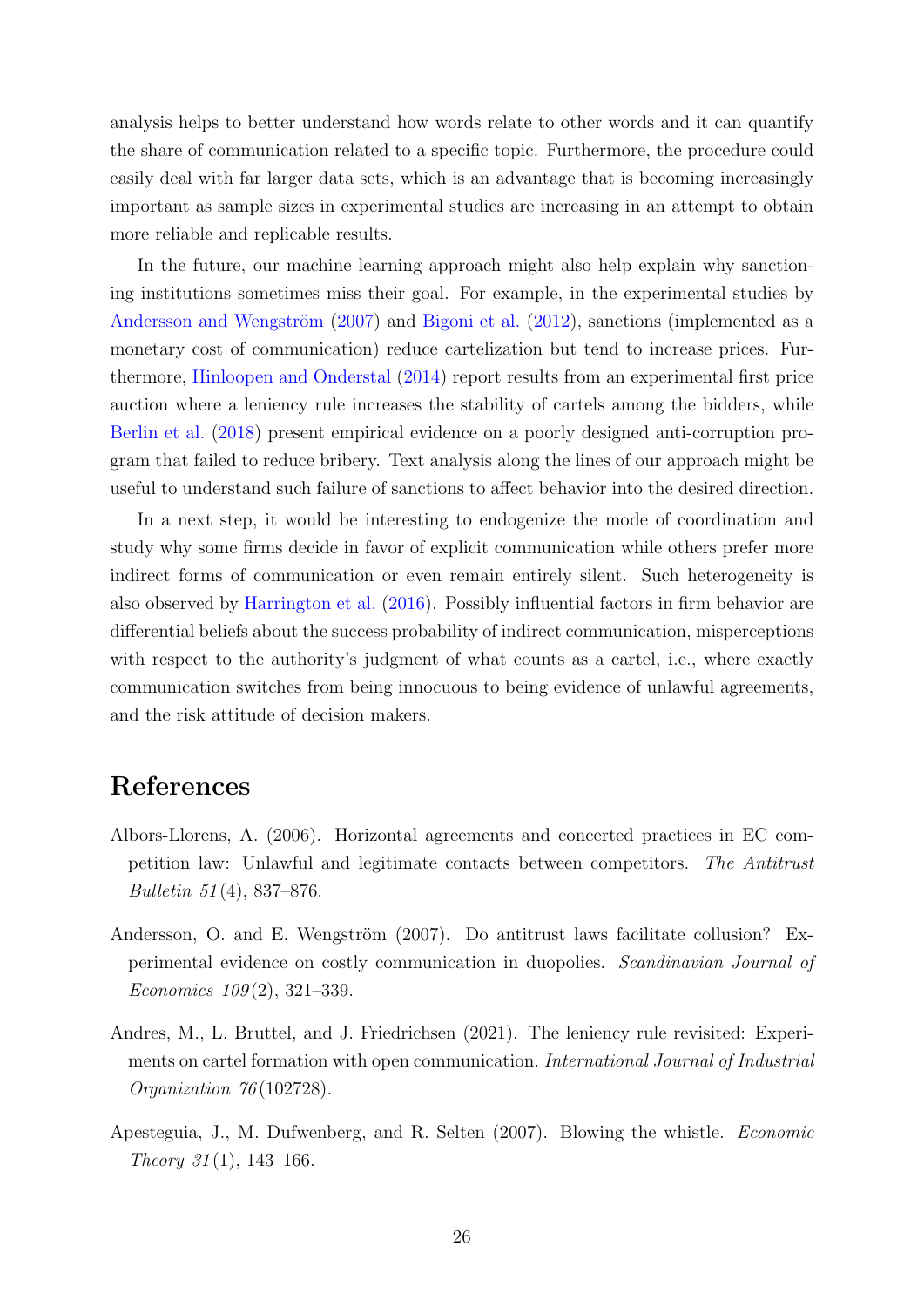- <span id="page-28-12"></span>Berlin, M., B. Qin, and G. Spagnolo (2018). Leniency, asymmetric punishment and corruption: Evidence from china. CEIS Working Paper No. 431.
- <span id="page-28-2"></span>Bigoni, M., S.-O. Fridolfsson, C. Le Coq, and G. Spagnolo (2012). Fines, leniency, and rewards in antitrust. The RAND Journal of Economics 43 (2), 368–390.
- <span id="page-28-11"></span>Blei, D. M. (2012). Probabilistic topic models. Communications of the ACM 55(4).
- <span id="page-28-1"></span>Blei, D. M., A. Y. Ng, and M. I. Jordan (2003). Latent dirichlet allocation. Journal of Machine Learning Research 3, 993–1022.
- <span id="page-28-13"></span>Blonski, M., P. Ockenfels, and G. Spagnolo (2011). Equilibrium selection in the repeated prisoner's dilemma: Axiomatic approach and experimental evidence. American Economic Journal: Microeconomics  $3(3)$ , 164-192.
- <span id="page-28-0"></span>Blume, A. and P. Heidhues (2008). Modeling tacit collusion in auctions. Journal of Institutional and Theoretical Economics, 163–184.
- <span id="page-28-9"></span>Bouchet-Valat, M. (2019). SnowballC: Snowball stemmers based on the C libstemmer UTF-8 library. R package version 0.6.0.
- <span id="page-28-8"></span>Brandts, J., D. J. Cooper, and C. Rott (2019). Communication in laboratory experiments. In Handbook of Research Methods and Applications in Experimental Economics. Edward Elgar Publishing.
- <span id="page-28-10"></span>Chang, J., S. Gerrish, C. Wang, J. Boyd-Graber, and D. M. Blei (2009). Reading tea leaves: How humans interpret topic models. In Neural Information Processing Systems, pp. 288–296.
- <span id="page-28-3"></span>Clark, R. and J.-F. Houde (2014). The effect of explicit communication on pricing: Evidence from the collapse of a gasoline cartel. The Journal of Industrial Economics  $62(2)$ , 191–228.
- <span id="page-28-7"></span>Coffman, L. and P. Niehaus (2015). Pathways of persuasion. Mimeo.
- <span id="page-28-6"></span>Cooper, D. J. and J. H. Kagel (2005). Are two heads better than one? Team versus individual play in signaling games. American Economic Review 95 (3), 477–509.
- <span id="page-28-5"></span>Cooper, D. J. and K.-U. K¨uhn (2014). Communication, renegotiation, and the scope for collusion. American Economic Journal: Microeconomics  $6(2)$ , 247–78.
- <span id="page-28-14"></span>Dal Bó, P. and G. R. Fréchette (2011). The evolution of cooperation in infinitely repeated games: Experimental evidence. American Economic Review 101 (1), 411–29.
- <span id="page-28-4"></span>Davis, D. D. and C. A. Holt (1998). Conspiracies and secret discounts in laboratory markets. The Economic Journal 108 (448), 736–756.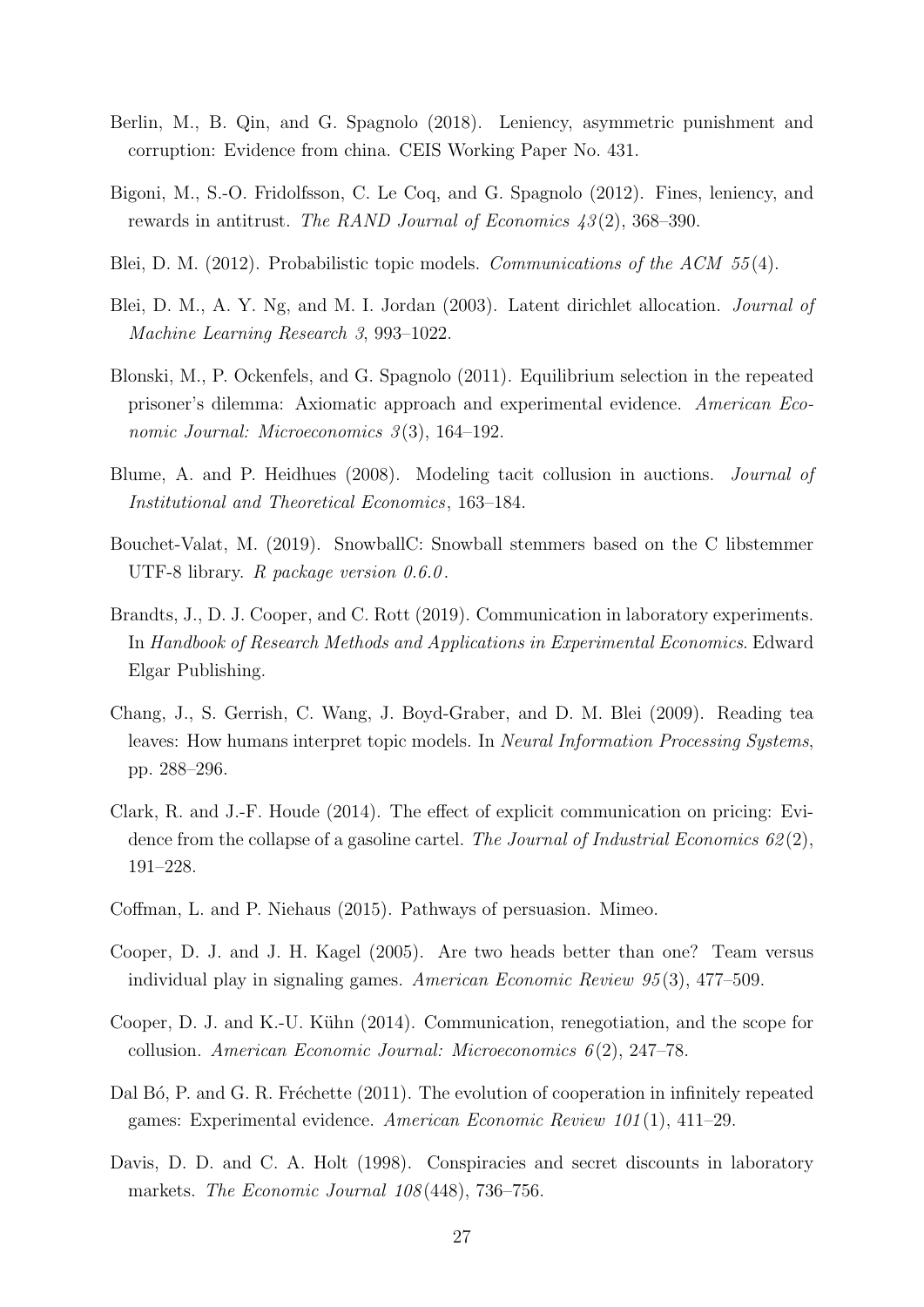- <span id="page-29-5"></span>Dijkstra, P. T., M. A. Haan, and L. Schoonbeek (2021). Leniency programs and the design of antitrust: experimental evidence with free-form communication. Review of Industrial Organization  $59(1)$ , 13-36.
- <span id="page-29-10"></span>Dunbar, R. I. M. (1998). Grooming, gossip, and the evolution of language. Harvard University Press.
- <span id="page-29-0"></span>European Union (2012). Consolidated version of the Treaty on the Functioning of the European Union. Official Journal of the European Union  $101(1)$ . [https://eur-lex.](https://eur-lex.europa.eu/legal-content/EN/TXT/PDF/?uri=CELEX:12012E/TXT&from=DE) [europa.eu/legal-content/EN/TXT/PDF/?uri=CELEX:12012E/TXT&from=DE](https://eur-lex.europa.eu/legal-content/EN/TXT/PDF/?uri=CELEX:12012E/TXT&from=DE) Accessed: 2020-01-23.
- <span id="page-29-12"></span>European Union (2019). EU rules on concerted practices and agreements between companies. [https://eur-lex.europa.eu/legal-content/EN/TXT/HTML/?uri=LEGISSUM:](https://eur-lex.europa.eu/legal-content/EN/TXT/HTML/?uri=LEGISSUM:4348235&from=EN) [4348235&from=EN](https://eur-lex.europa.eu/legal-content/EN/TXT/HTML/?uri=LEGISSUM:4348235&from=EN) Accessed: 2020-02-28.
- <span id="page-29-9"></span>Feinerer, I., K. Hornik, and D. Meyer (2008). Text mining infrastructure in R. Journal of Statistical Software  $5(5)$ , 1–54.
- <span id="page-29-1"></span>Fink, N., P. Schmidt-Dengler, K. Stahl, and C. Zulehner (2017). Registered cartels in austria: An overview. European Journal of Law and Economics 44 (3), 385–422.
- <span id="page-29-8"></span>Fischbacher, U. (2007). z-Tree: Zurich toolbox for ready-made economic experiments. Experimental Economics  $10(2)$ , 171–178.
- <span id="page-29-11"></span>Fischer, C. and H.-T. Normann (2019). Collusion and bargaining in asymmetric Cournot duopoly–An experiment. European Economic Review 111 (2), 360–379.
- <span id="page-29-6"></span>Fonseca, M. A. and H.-T. Normann (2012). Explicit vs. tacit collusion – The impact of communication in oligopoly experiments. European Economic Review  $56(8)$ , 1759– 1772.
- <span id="page-29-3"></span>Fourberg, N. (2018). Let's lock them in: Collusion under consumer switching costs. DICE Discussion Paper No. 296.
- <span id="page-29-4"></span>Friedman, J. W. (1967). An experimental study of cooperative duopoly. Econometrica, Journal of the Econometric Society, 379–397.
- <span id="page-29-7"></span>Garrod, L. and M. Olczak (2018). Explicit vs tacit collusion: The effects of firm numbers and asymmetries. International Journal of Industrial Organization 56, 1–25.
- <span id="page-29-2"></span>Genesove, D. and W. P. Mullin (2001). Rules, communication, and collusion: Narrative evidence from the sugar institute case. American Economic Review 91 (3), 379–398.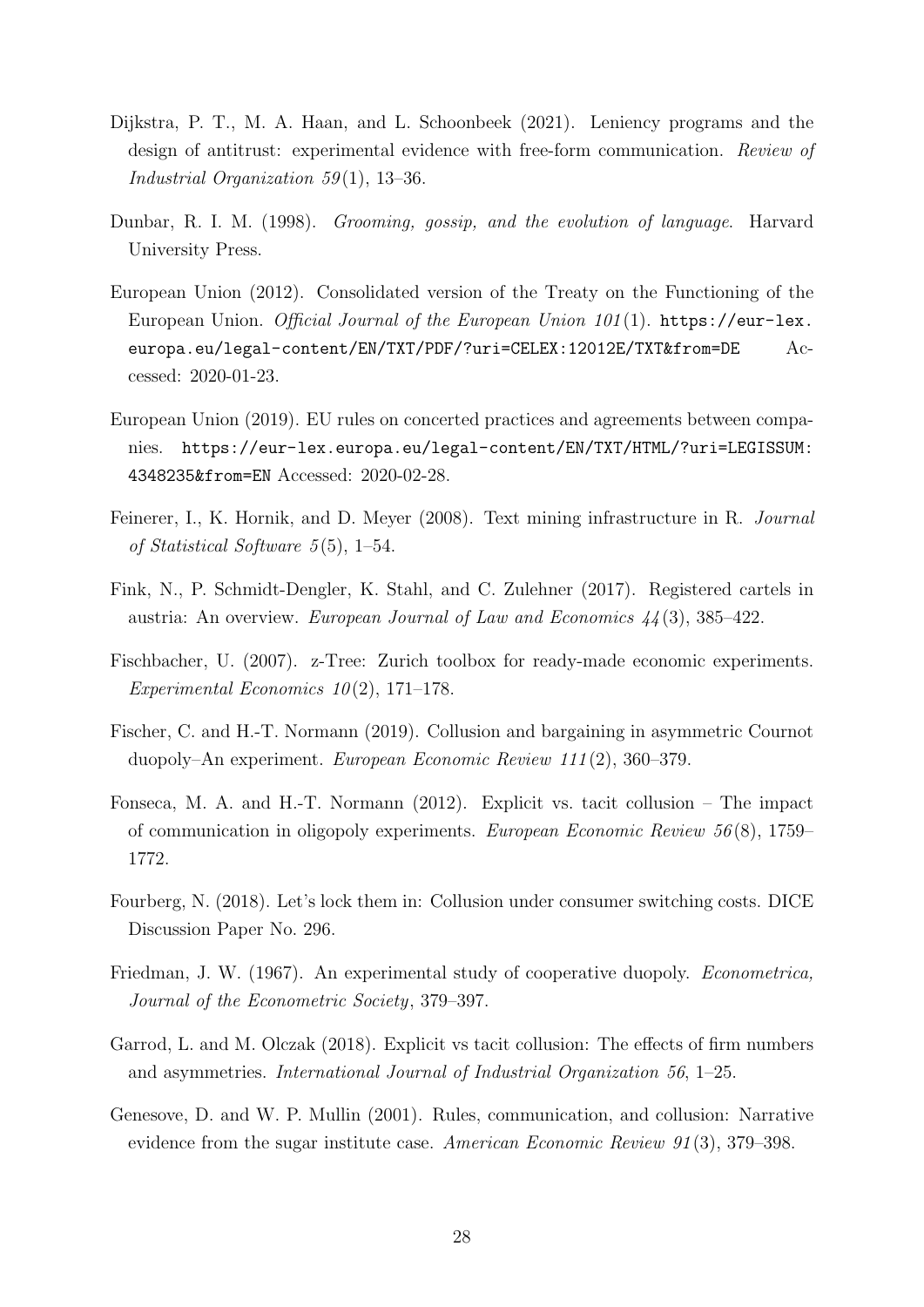- <span id="page-30-6"></span>Gentzkow, M., B. Kelly, and M. Taddy (2019). Text as data. Journal of Economic *Literature* 57(3), 535–574.
- <span id="page-30-7"></span>Greiner, B. (2015). Subject pool recruitment procedures: Organizing experiments with ORSEE. Journal of the Economic Science Association 1(1), 114–125.
- <span id="page-30-9"></span>Griffiths, T. L. and M. Steyvers (2004). Finding scientific topics. Proceedings of the National Academy of Sciences of the United States of America 101 (Suppl. 1), 5228– 5235.
- <span id="page-30-10"></span>Griffiths, T. L. and M. Steyvers (2007). Probabilistic topic models. *Handbook of Latent* Semantic Analysis 427 (7), 424–440.
- <span id="page-30-5"></span>Hansen, S., M. McMahon, and A. Prat (2017). Transparency and deliberation within the FOMC: A computational linguistics approach. The Quarterly Journal of Economic  $133(2)$ , 801–870.
- <span id="page-30-1"></span>Harrington, J. E. (2006). How do cartels operate? Foundations and Trends $\mathcal{R}$  in Microeconomics  $2(1)$ , 1-105.
- <span id="page-30-0"></span>Harrington, J. E., R. H. Gonzalez, and P. Kujal (2016). The relative efficacy of price announcements and express communication for collusion: Experimental findings. Journal of Economic Behavior & Organization 128, 251–264.
- <span id="page-30-13"></span>Hinloopen, J. and S. Onderstal (2014). Going once, going twice, reported! Cartel activity and the effectiveness of antitrust policies in experimental auctions. European Economic Review 70, 317–336.
- <span id="page-30-11"></span>Hornik, K. and B. Grün (2011). topicmodels: An R package for fitting topic models. Journal of Statistical Software  $40(13)$ , 1–30.
- <span id="page-30-8"></span>Houser, D. and E. Xiao (2011). Classification of natural language messages using a coordination game. Experimental Economics  $1/4(1)$ , 1–14.
- <span id="page-30-4"></span>Huerta, J. (2008). Relative rank statistics for dialog analysis. In Proceedings of the 2008 Conference on Empirical Methods in Natural Language Processing, pp. 965–972.
- <span id="page-30-2"></span>Hyytinen, A., F. Steen, and O. Toivanen (2018). Cartels uncovered. American Economic Journal: Microeconomics  $10(4)$ , 190-222.
- <span id="page-30-3"></span>Hyytinen, A., F. Steen, and O. Toivanen (2019). An anatomy of cartel contracts. The Economic Journal 129 (621), 2155–2191.
- <span id="page-30-12"></span>Imai, K., K. Luke, and D. Tingley (2010). A general approach to causal mediation analysis. Psychological Methods 15 (4), 309–334.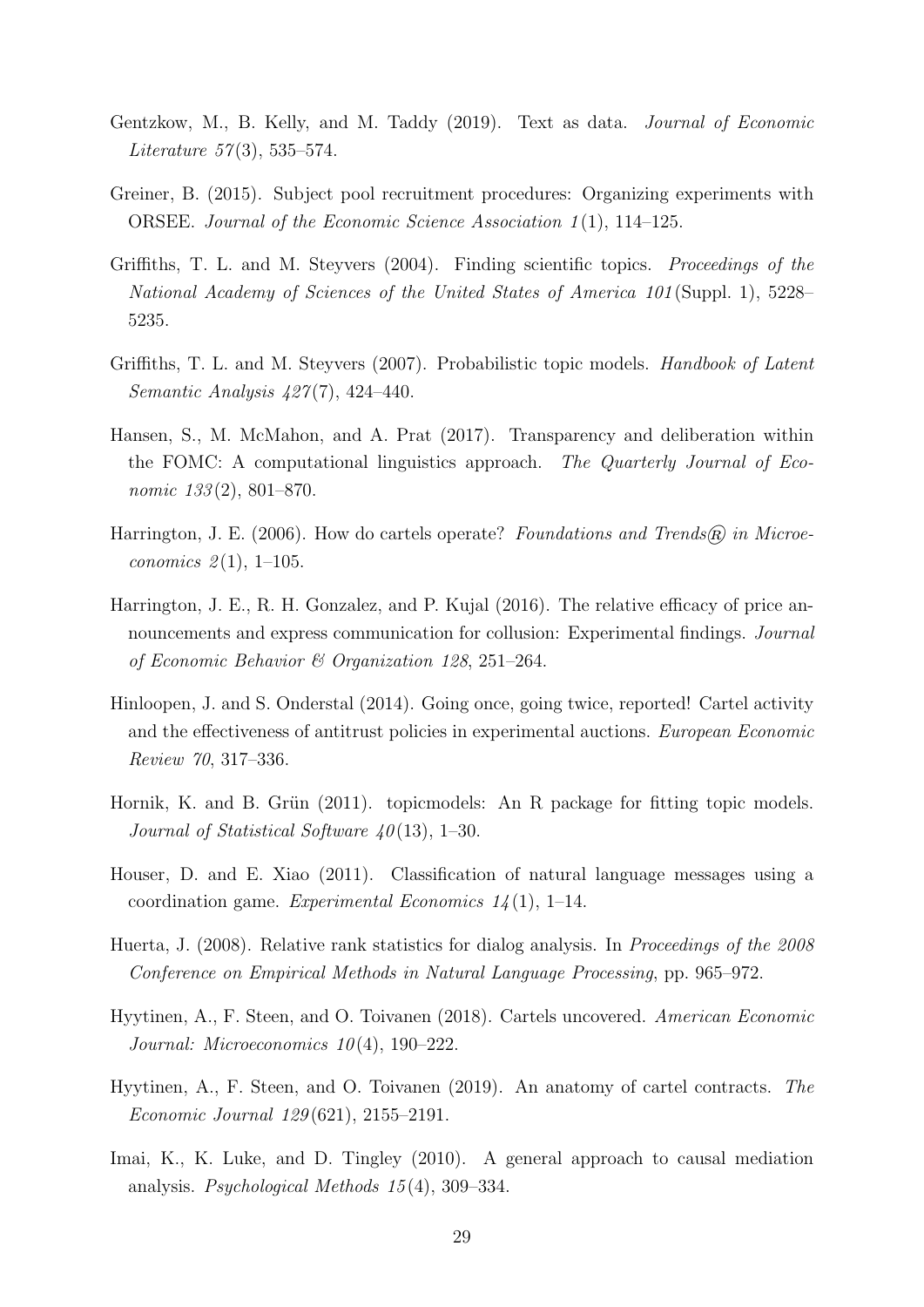- <span id="page-31-10"></span>Imai, K., K. Luke, D. Tingley, and T. Yamamoto (2011). Unpacking the black box: Learning about causal mechanisms from experimental and observational studies. American Political Science Review 105 (4), 765–789.
- <span id="page-31-11"></span>Imai, K., D. Tingley, and T. Yamamoto (2013). Experimental designs for identifying causal mechanisms. Journal of the Royal Statistical Society: Series A (Statistics in Society)  $176(1)$ , 5-51.
- <span id="page-31-4"></span>Isaac, R. M., V. Ramey, and A. W. Williams (1984). The effects of market organization on conspiracies in restraint of trade. Journal of Economic Behavior  $\mathcal{B}$  Organization 5(2), 191–222.
- <span id="page-31-2"></span>Moellers, C., H.-T. Normann, and C. M. Snyder (2017). Communication in vertical markets: Experimental evidence. International Journal of Industrial Organization 50, 214–258.
- <span id="page-31-6"></span>Mueller, H. and C. Rauh (2018). Reading between the lines: Prediction of political violence using newspaper text. American Political Science Review 112 (2), 358–375.
- <span id="page-31-9"></span>Newman, D., A. Asuncion, P. Smyth, and M. Welling (2009). Distributed algorithms for topic models. Journal of Machine Learning Research 10, 1801–18028.
- <span id="page-31-3"></span>Odenkirchen, J. (2018). Pricing behavior in partial cartels. DICE Discussion Paper No. 299.
- <span id="page-31-12"></span>Odudu, O. (2010). The wider concerns of competition law. Oxford Journal of Legal Studies 30(3), 599-613.
- <span id="page-31-7"></span>Ormosi, P. L. (2014). A tip of the iceberg? The probability of catching cartels. Journal of Applied Econometrics 29 (4), 549–566.
- <span id="page-31-1"></span>Ozkes, A. and N. Hanaki (2020, March). Talkin' bout cooperation. WU Vienna University ¨ of Economics and Business, Department of Strategy and Innovation Working Paper Series No. 08/2020.
- <span id="page-31-8"></span>Penczynski, S. P. (2019). Using machine learning for communication classification. Experimental Economics 22 (4), 1002–1029.
- <span id="page-31-5"></span>Rauh, C. (2019). Measuring uncertainty at the regional level using newspaper text.
- <span id="page-31-0"></span>Whinston, M. D. (2008). Lectures on antitrust economics. *MIT Press Books 1*.
- <span id="page-31-13"></span>Whish, R. and D. Bailey (2015). *Competition law*, Volume 8. Oxford University Press.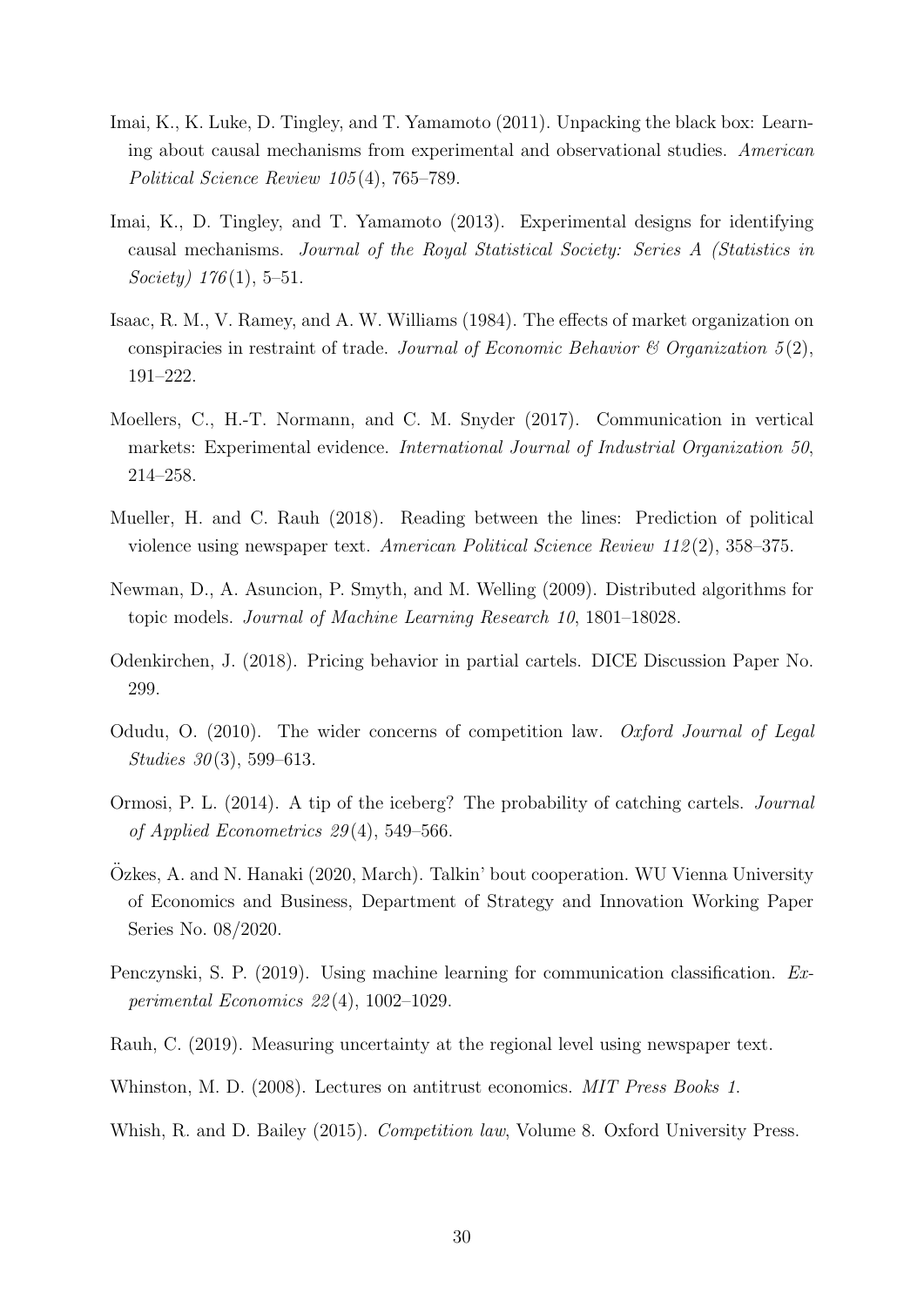### Appendix

### <span id="page-32-0"></span>A Theoretical background

In this section, we derive the critical discount factors for a repeated game that provides the background for our experimental design.

### A.1 Modeling framework

In the experiment, participants interact in groups, consisting of a market of three firms and one competition authority when sanctioning institutions are present. The interaction between the firms is characterized by Bertrand competition with differentiated products. The same firms play the following stage game repeatedly.

**Stage game:** We let the quantity sold by each firm i given its own price  $p_i$  and the prices of its two competitors j and k,  $p_j$  and  $p_k$ , be given by:

(1) 
$$
Q_i[p_i, p_j, p_k] = 40 - \frac{100}{9}p_i + \frac{80}{9}(p_j + p_k),
$$

where firms may choose only integer prices so that  $p_i, p_j, p_k \in \mathbb{N}_0$ .

Per period profit for each firm is computed as  $(p_i - c)Q_i$  where c is the unit cost of production that we normalize to zero for simplicity. Then firm i's profit as a function of its own and the competitors' prices is given by:

(2) 
$$
\Pi_i[p_i, p_j, p_k] = 40p_i - \frac{100}{9}p_i^2 + \frac{80}{9}p_i(p_j + p_k)
$$

Deriving the individual best-response functions and solving for the symmetric Nash equilibrium yields  $p = 3$  as the equilibrium price of the stage game with a corresponding per firm profit of  $\Pi = 100$ . If we instead consider the maximization of joint profits, we find a symmetric joint profit maximizing price of  $p = 9$ , which yields a per firm profit of 180. Given that the other two firms choose a price of  $p = 9$ , the optimal unilateral undercutting price is  $p = 5$ . Deviating to  $p = 5$  yields a deviation profit of 322.22 (rounded to 322) in the profit table of the experiment). The other two firms that continue to charge the collusive price  $p = 9$  make a profit of only 20 in the respective period.

For the implementation in the laboratory experiment, we restrict the price setting range to the integers from 0 to 12. All prices above 12 are at least weakly dominated by those prices in the restricted range. Thus, this only helps to simplify the experiment.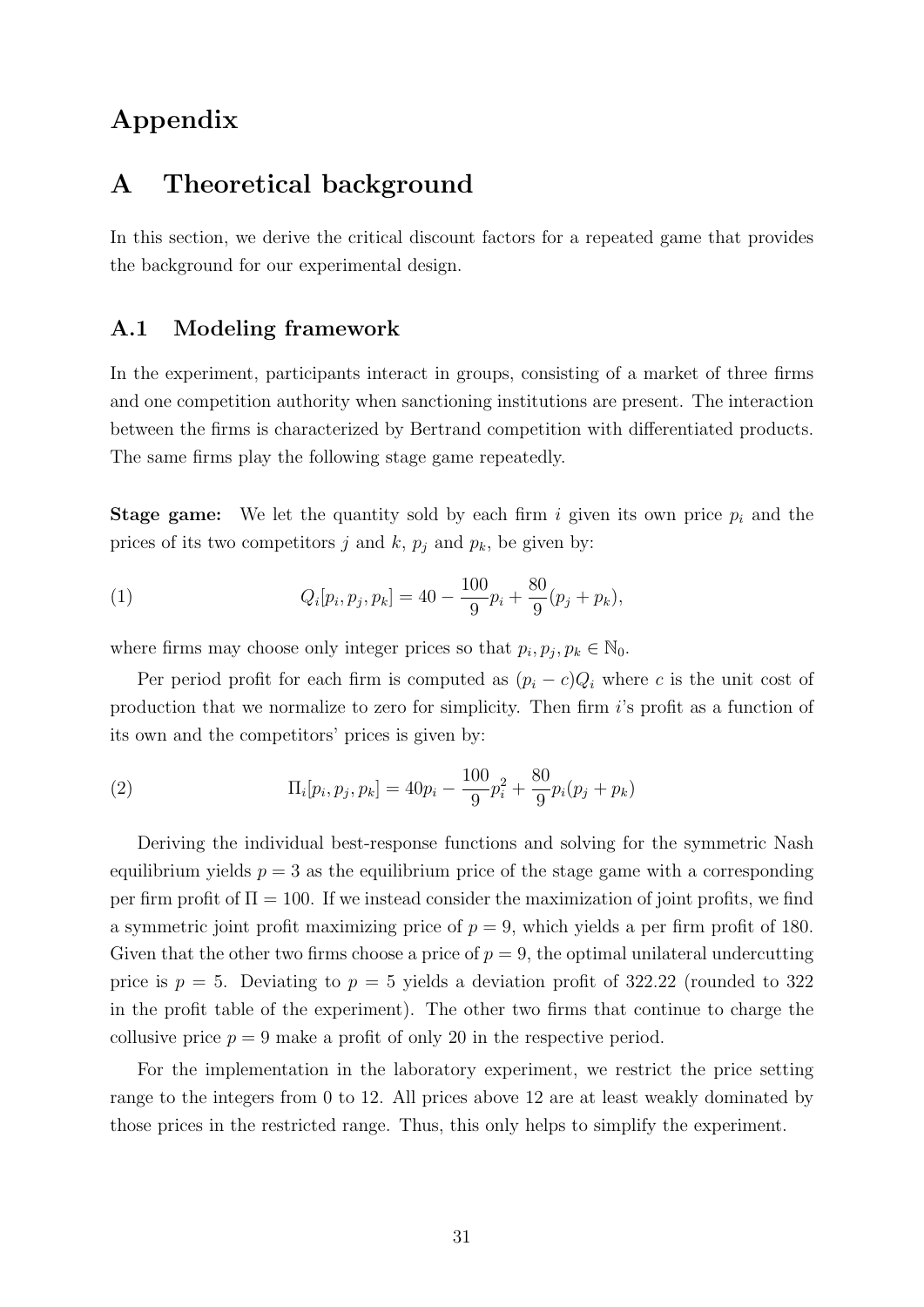Controls and fines: A cartel can be detected and fined during its existence and after its end. In each round a control of the competition authority is launched with an exogenous probability of 10% or because a firm self-reported its cartel. If a control is launched an existing or past cartel is detected and fined with certainty.

A cartel member is fined based on its cumulative profits during the participation in a collusive agreement as judged by the competition authority. Past profits can, however, only to some extent be reduced by a fine. For the computation of the cumulative profits on which the fine is applied, profits from period t are taken into account with 100%, profits from period t-1 with 80%, profits from period t-2 with 60%, profits from period t-3 with 40%, and profits from period t-4 with 20%. Profits from period t-5 or earlier are only relevant for the computation of a potential fine (chosen by the authorities and the expert as 0%, 50% or 100% that will be applied to the cumulative profits), but the fine is not applied to these profits. This ensures that fine sizes in our setup correspond approximately to the magnitude of real cartel cases.

The experimental program does not know in which rounds a cartel existed because the authorities are only asked to evaluate for how many rounds since the last control a cartel existed but do not specify the rounds. Therefore, the program uses the following approximation: Based on the cartel duration as specified by the authority and the number of rounds that passed since the last control, the program computes an adjustment factor in the form of the percentage of rounds since the last control during which a cartel existed. This factor is then multiplied with the discounted cumulative profits from the five rounds preceding the control as detailed above. In the case where firms either always collude or always compete, the program yields exactly the fines specified above.

Feedback, fines, punishment of deviations: We assume that a deviation from a cartel is detected by the other firms immediately due to the complete feedback about each firm's price setting. Expected fines are increasing during the first five rounds of each cartel phase. For the computations that relate to perfectly collusive behavior, we focus on the maximum fine that a firm would incur from the optimal collusive agreement, i.e., when all members always set the joint profit-maximizing price resulting in per-periodper-firm profits of  $\Pi^c = 180$ . Then, using the linear depreciation of fine-relevant profits as introduced above, the fine in an infinitely repeated game when this cartels is detected equals  $F = 540$  for each participating firm. We assume that deviations from the collusive agreement as well as reports will be punished by playing the Nash equilibrium of the stage game forever after.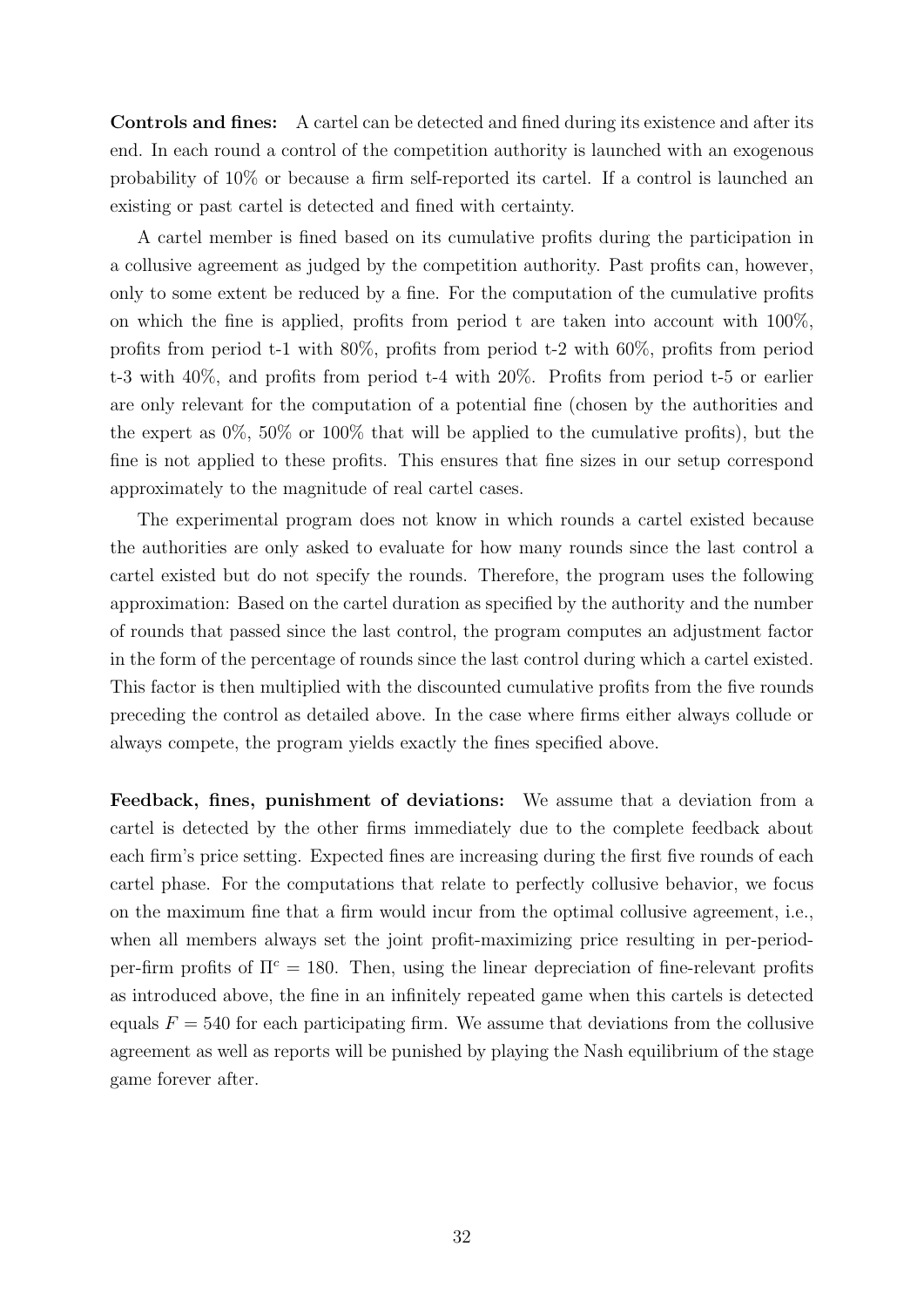Repetition: Suppose that time is discrete and that the stage game is repeated infinitely often with the participants discounting future payoffs with a discount factor  $\delta$ .<sup>[42](#page-2-0)</sup> For the analysis of the repeated game, we restrict attention to the following set of stage game payoffs: the payoff from the Nash equilibrium in the stage game,  $\Pi^n = 100$ , the payoff from the joint-profit-maximizing price in the stage game (the collusive or cartel payoff),  $\Pi^c = 180$ , the deviation payoff that is made from an optimal unilateral deviation from the collusive agreement,  $\Pi^d = 322$ , and the payoff that is made by the remaining cartel members when one member deviates,  $\Pi^b = 20$ . It holds that  $\Pi^b < \Pi^a < \Pi^c < \Pi^d$ .

### A.2 Participation and incentive compatibility constraints

Firms will only choose the collusive equilibrium if this will yield a greater payoff than playing the Nash equilibrium. Furthermore, in a collusive equilibrium, it does not pay for any firm to deviate unilaterally in any round. In this subsection, we investigate these conditions for both treatments.

#### A.2.1 Collusion without sanctions

Participation constraints without sanctions: First, consider the setting without sanctioning institutions (corresponding to the treatment NOSANCTION). The participation constraint without sanctions for collusion reads as

$$
\frac{\Pi^c - \Pi^n}{1 - \delta} > 0.
$$

With the parameters in the experiment, this is clearly fulfilled because  $\Pi^n < \Pi^c$ .

Incentive compatibility without sanctions: Next, consider the incentive compatibility constraint of collusion without sanctioning institutions. The value of the strategy "sticking to the collusive agreement", i.e., of setting each period the joint-profitmaximizing price is:

$$
(4) \t Vc = \frac{\Pic}{1 - \delta}.
$$

Consider now the possibility of deviating from the collusive agreement. Any such deviation is immediately observed by the cartel members (there is feedback on all prices

<sup>&</sup>lt;sup>42</sup>We restrict attention to a standard stationary repeated game because we see our experimental design as one way to bring the repeated game to the laboratory even though it diverges from theory in certain aspects.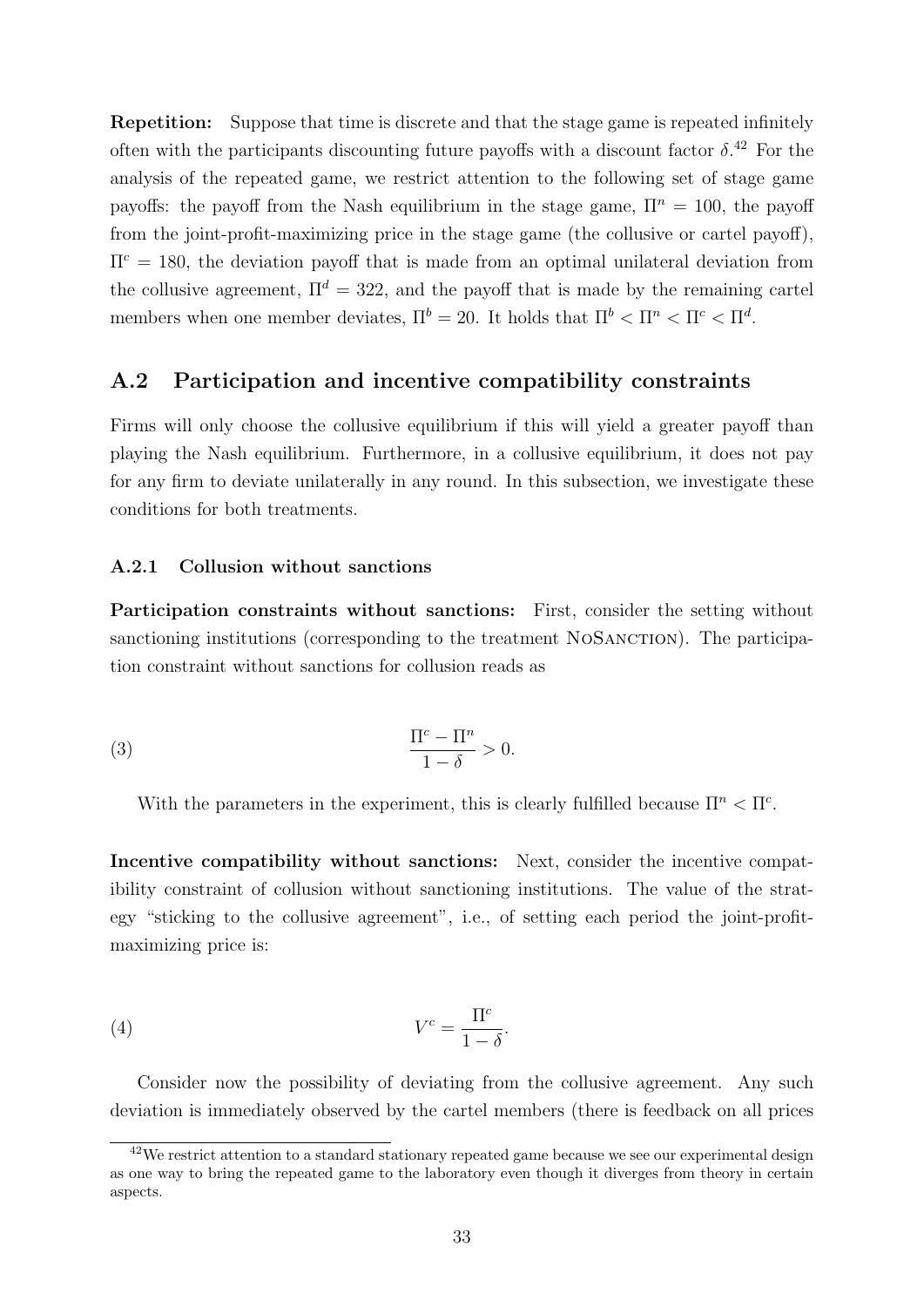set in a period, making it easy to observe the deviation). We assume that a deviation is punished by reverting to the Nash equilibrium of the stage game forever after. The value from deviating once and being punished is

(5) 
$$
V^d = \Pi^d + \delta \frac{\Pi^n}{1 - \delta}.
$$

Thus, the incentive compatibility constraint for collusion without sanctioning institutions is

(6) 
$$
\frac{\Pi^c}{1-\delta} > \Pi^d + \delta \frac{\Pi^n}{1-\delta}.
$$

From this constraint, we compute the critical discount factor  $\delta_{N_oS} = 0.6396$  which determines the range of discount factors for which, given all the other parameters in our experiment, collusion can be sustained as an equilibrium. As the continuation probability of 2/3 in our experiment exceeds the critical discount factor, collusion is a subgame perfect Nash equilibrium of the continuation game starting in round 25 and, therefore, also of the entire repeated game.

#### A.2.2 Collusion with sanctions

Participation constraints with sanctions: Second, consider the participation constraint for collusion with sanctions (corresponding to the treatment SANCTION). This reads in both the leniency and the no-leniency setting as

(7) 
$$
\frac{\Pi^c - \Pi^n}{1 - \delta} > \frac{\alpha F}{1 - \delta}
$$

With the parameters in the experiment, this is clearly fulfilled because  $80 > 54$ . Next, consider the incentive compatibility constraints of collusion.

Incentive compatibility without a leniency rule: Without a leniency rule, the value of the strategy "sticking to the collusive agreement", i.e., setting each period the joint-profit-maximizing price and doing so even if the cartel has been detected through the exogenous detection mechanism, is:

(8) 
$$
V^{c} = \frac{\Pi^{c} + \alpha(\delta V^{c} - F)}{1 - (1 - \alpha)\delta} = \frac{\Pi^{c} + \alpha\delta V^{c} - \alpha F}{1 - (1 - \alpha)\delta}
$$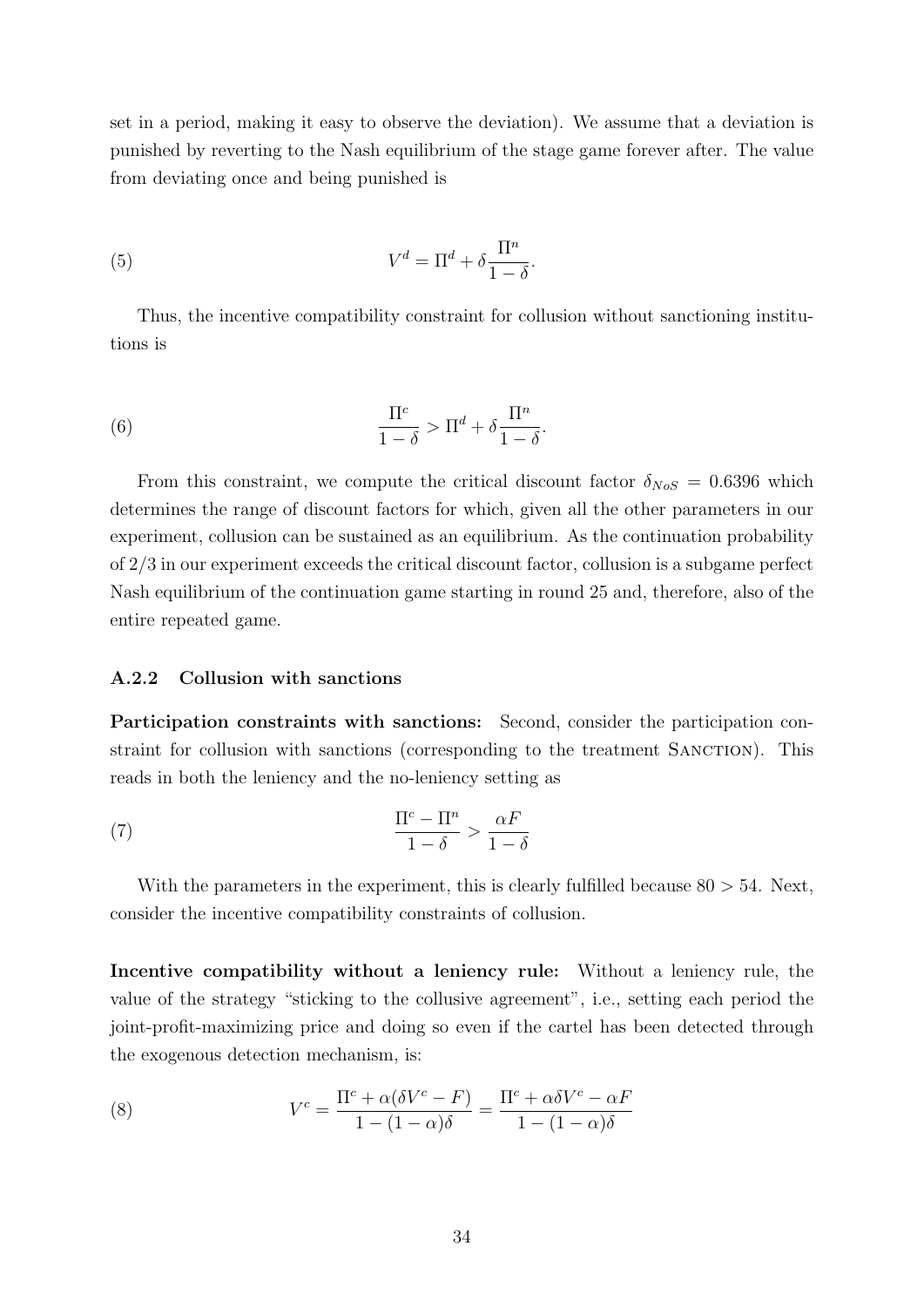Solving for  $V^c$  this yields

(9) 
$$
V^c = \frac{\Pi^c - \alpha F}{1 - \delta}
$$

We assume that as part of the strategy "sticking to the collusive agreement" cartel members continue to collude if their cartel has been detected due to a control that was triggered by the exogenous detection probability. This implies that their cartel continues to exist after such a control; and it also continues to face the exogenous risk of being detected and fined in every single period.

Consider now the possibility of deviating from the collusive agreement. Any such deviation is immediately observed by the cartel members (there is feedback on all prices set in a period, making it easy to observe the deviation). We assume that a deviation is punished by reverting to the Nash equilibrium of the stage game forever after. The value from deviating once and being punished is

(10) 
$$
V^d = \Pi^d + \delta \frac{\Pi^n}{1 - \delta} - \frac{\alpha F}{1 - (1 - \alpha)\delta}
$$

The third term results from the possibility of a cartel being detected and fined with exogenous probability also after it has broken down. As the cartel is assumed to never reform, the cartel can only be detected once after the deviation.

The incentive compatibility constraint in a setting without leniency (our treatment named FINE) is therefore

<span id="page-36-0"></span>(11) 
$$
\frac{\Pi^c - \alpha F}{1 - \delta} > \Pi^d + \delta \frac{\Pi^n}{1 - \delta} - \frac{\alpha F}{1 - (1 - \alpha)\delta}
$$

From this constraint, we compute the critical discount factor which determines the range of discount factors for which, given all the other parameters in our experiment, collusion can be sustained as an equilibrium.

Solving the above constraint for  $\delta$ , we obtain a quadratic equation which has only one solution that lies in the interval [0, 1] and therefore has a unique admissible solution  $\delta_N = 0.6827$ .

Incentive compatibility with a leniency rule: Consider now a setting with a leniency rule, i.e., the first firm that self-reports a collusive agreement is exempt from paying a fine. This implies that any deviation from the collusive agreement is coupled with a self-report in order to pre-empt the other firms that would report the cartel once they learn about the deviation. Thus, the value from defecting from the collusive agreement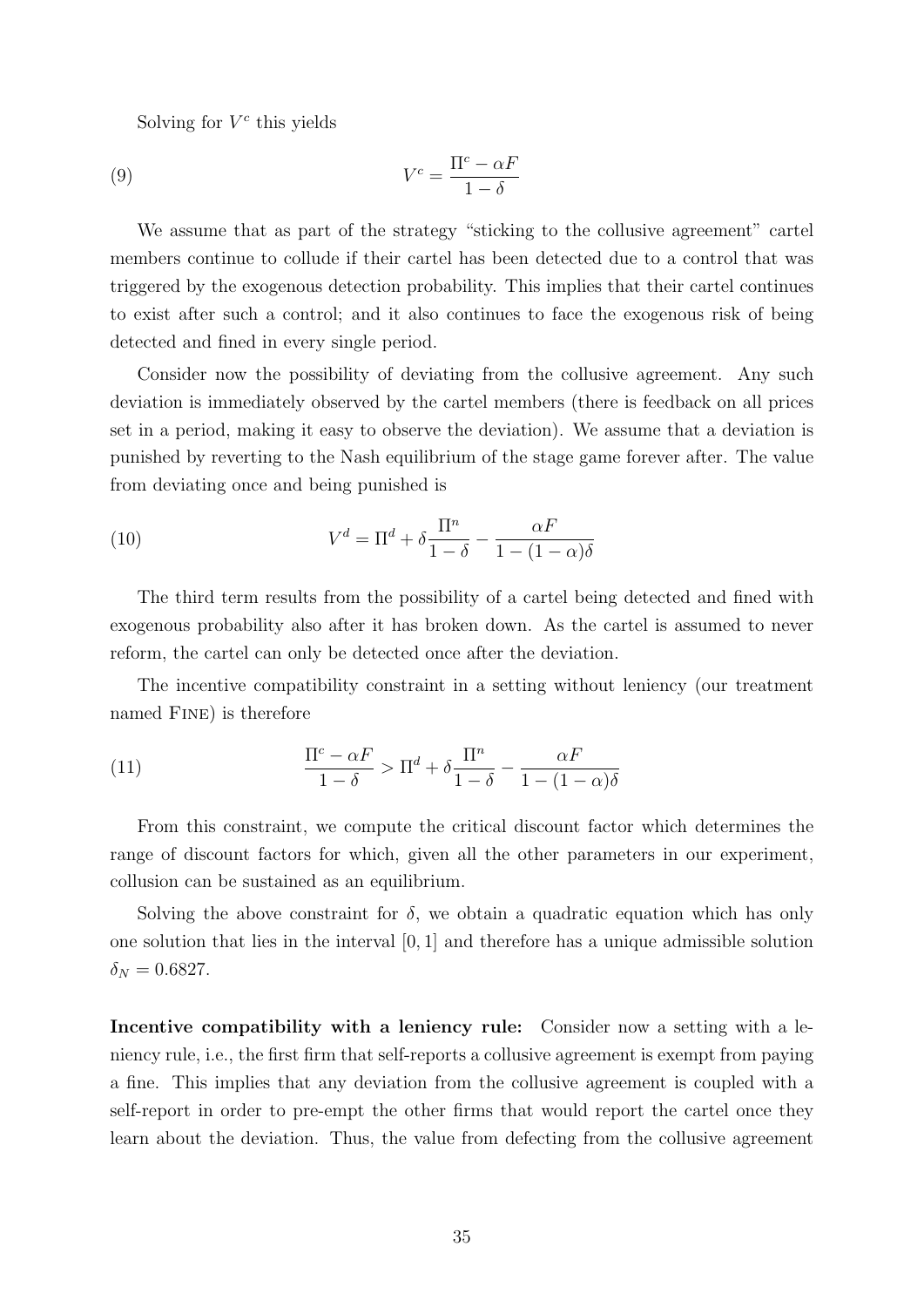becomes:

(12) 
$$
V^d = \Pi^d + \delta \frac{\Pi^n}{1 - \delta}
$$

Reporting the cartel leads to an immediate fine to the other cartel members but not the self-reporting deviator. Moreover, the self-report implies that the cartel, which is assumed not to be reformed because of the Nash reversion punishment, does not face any detection risk in the future.

Thus, the incentive compatibility constraint in a setting with a leniency rule (named LENIENCY) is

<span id="page-37-1"></span>(13) 
$$
\frac{\Pi^c - \alpha F}{1 - \delta} > \Pi^d + \delta \frac{\Pi^n}{1 - \delta}
$$

From this constraint, we also compute the critical discount factor given all other parameters. Setting the above incentive constraint to bind and solving for  $\delta$ , we obtain the unique solution  $\delta_L = 0.8829$ .

Incentive compatibility with sanctions: The above shows that the critical discount factor of an infinitely repeated discounted game with punishment by Nash reversion exceeds 2/3 in the cases with and without leniency. Thus, collusion on the symmetric joint-profit maximizing price of the stage game is not a subgame perfect Nash equilibrium (SPNE) of the continuation game starting in round 25 in the presence of sanctions and, therefore, also not of the entire repeated game, neither in FINE nor in LENIENCY.

#### <span id="page-37-0"></span>A.2.3 Discussion

We have shown above that joint-profit maximizing collusion is not sustainable as SPNE when we have sanctions in place because it fails to satisfy the non-deviation constraint in the continuation game. Only a continuation probability larger than 88.3 percent would make the collusive agreement a subgame perfect Nash equilibrium for the continuation game, in which case the expected duration of the experiment would exceed three hours. Therefore, we opted for a lower continuation probability, which is below the critical level for both treatments with sanctions. There are two main reasons why we nevertheless expect a substantial amount of collusion in the SANCTION treatments. First, also a random continuation probability of 2/3 blurs the end of the experiment and serves the purpose to minimize endgame effects. Second, there is evidence from infinitely repeated prisoner's dilemma games that the cooperation rate does not discretely change when the critical discount factor exceeds or falls short of the continuation probability [\(Blonski](#page-28-13) [et al.,](#page-28-13) [2011\)](#page-28-13) but other aspects of the game also play a role. Indeed, for the first repeated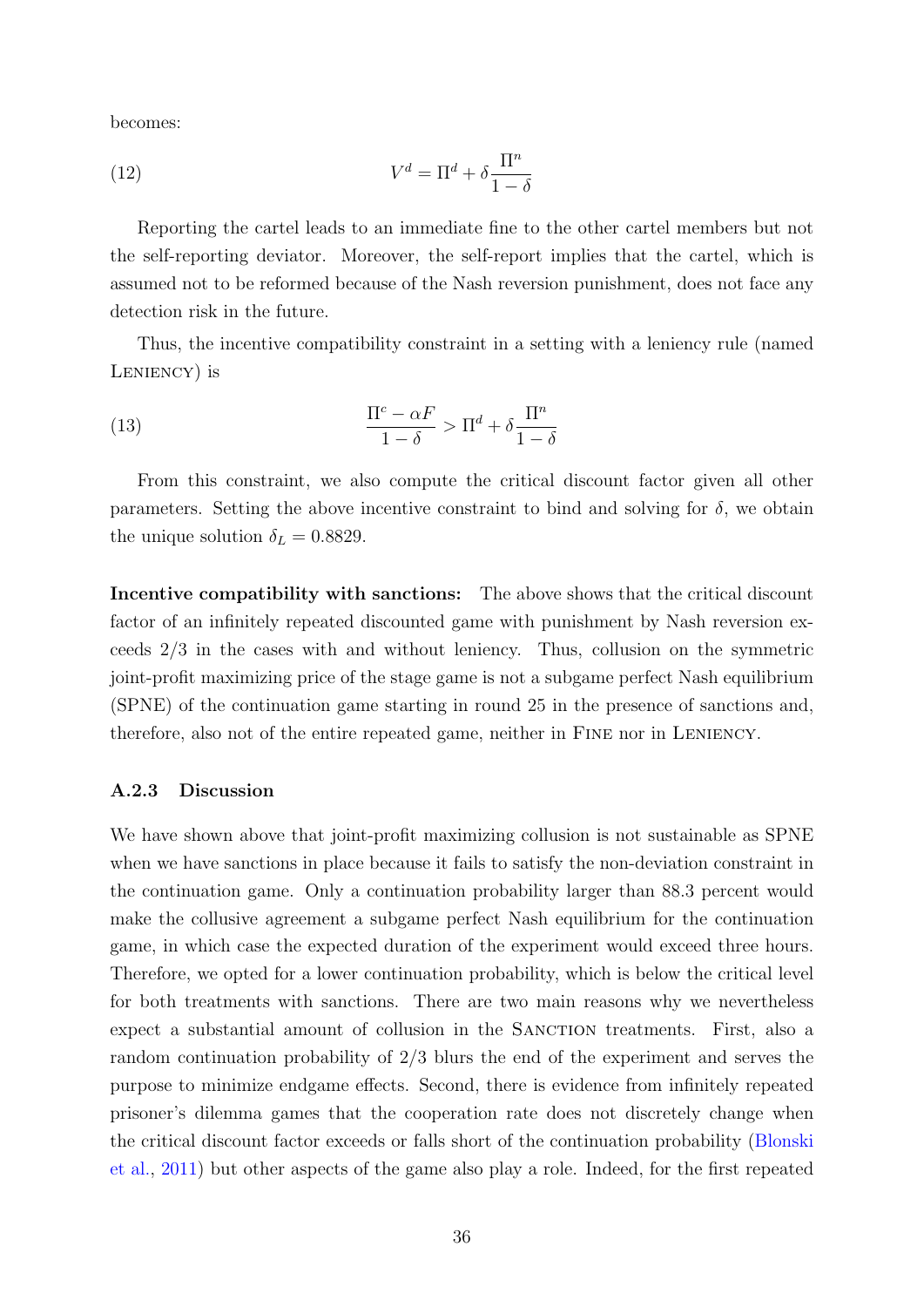game that subjects play, which is the relevant comparison for our experiment where subjects only play one repeated game, Dal B<sup>o</sup> and Fréchette [\(2011\)](#page-28-14) report clearly positive cooperation rates in a setting where this is not SPNE and no significant differences to a comparison setting where this is SPNE during the first 10 rounds of play.

We further note that the experimental setting also allows for asymmetric collusive strategies. Specifically, the three firms may alternate in choosing the prices  $7 - 7 - 12$ yielding an average per-period profit of 217.78 for each firm. Assuming again that any deviation will be punished by reversion to the Nash equilibrium of the stage game, the incentive compatibility constraint for this strategy yields a critical discount factor clearly below 2/3 in all treatments. Specifically, in the leniency setting, for a firm supposed to set a price of 7, the optimal unilateral deviation is  $p = 5$  with a one-time deviation profit of  $344.44$  which – using these values in the incentive compatibility constraint  $(13)$  – yields a critical discount factor of 0.613, and for a firm supposed to set a price of 12, the optimal unilateral deviation is also  $p = 5$  with a deviation profit of 233.33 which yields a critical discount factor of 0.292. The analogous critical discount factors are even lower in the setting without a leniency rule and are easily derived from the incentive compatibility constraint [\(11\)](#page-36-0). The repeated game may have additional asymmetric equilibria that we have not identified.

In principle, collusion may occur at prices different from the jointly optimal price of 9. This will lead to lower expected profits but relaxes the incentive compatibility constraint. For the parameters of our experiment and a maximum fine in a steady state equilibrium with stable collusion of  $F = 3\Pi^c$ , where  $\Pi^c$  is the per-firm profit per period from continued collusion on the respective price, we find that a symmetric collusive agreement on an anticompetitive price below  $9 - e.g.$  on a price of 8, 7, or  $6 -$  yields a critical discount factor that lies below our continuation probability of 2/3 for the Fine treatment while such an agreement is still not sustainable in LENIENCY. The exact critical discount factors can be derived directly from the incentive compatibility constraints specified above.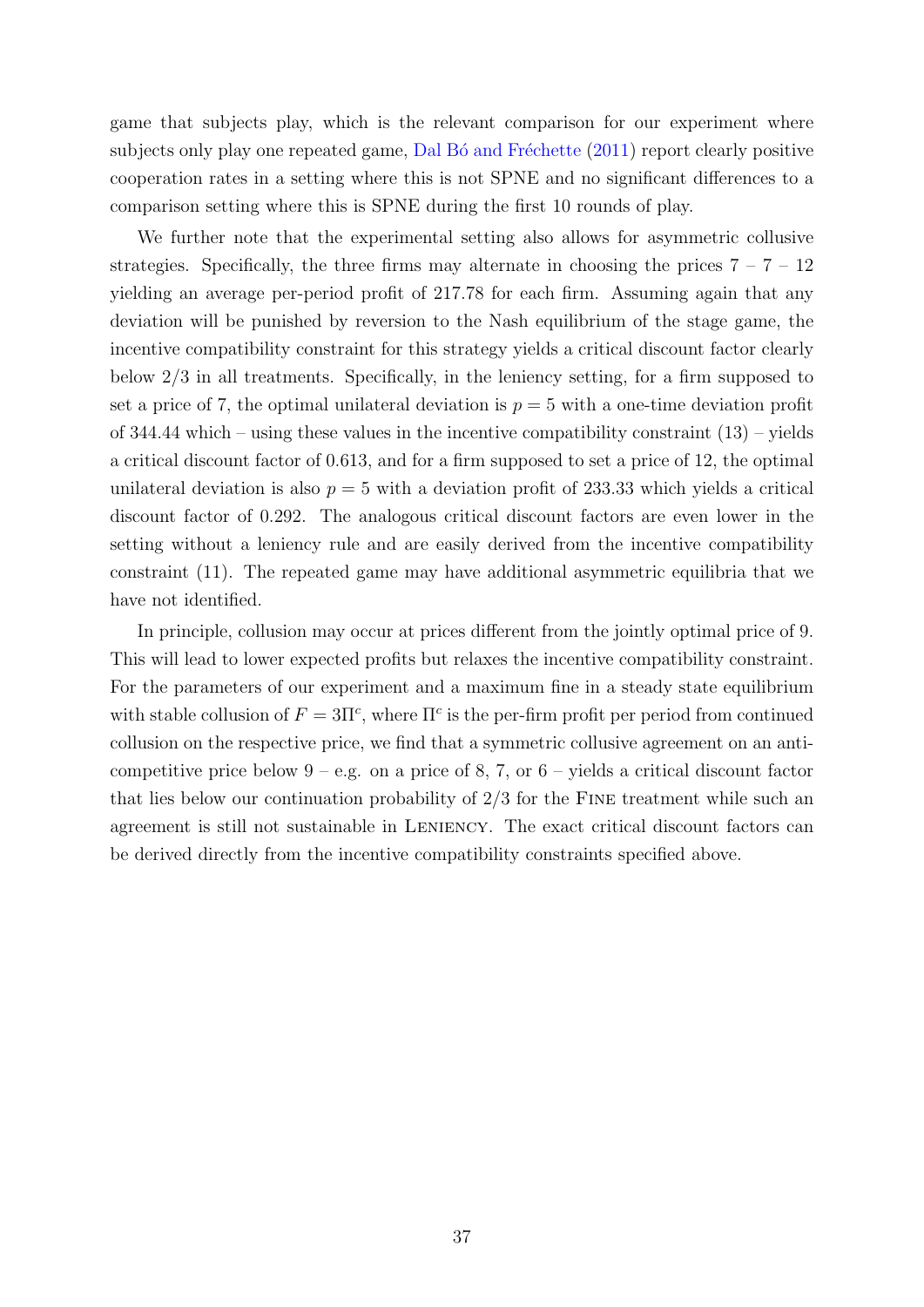### <span id="page-39-0"></span>B Comparison of treatments Fine and Leniency

In this appendix, we repeat the analysis presented in Section [5.2](#page-18-1) on the relation between sanctioning institutions and communication, comparing the data from treatment NOSANCTION to FINE and LENIENCY separately.

The average posterior probability of the topic *Explicit Agreement* is 0.05 in FINE ( $N = 23$ ,  $SD = 0.02$ ) and 0.06 in LENIENCY ( $N = 27$ ,  $SD = 0.06$ ). As in the main analysis comparing SANCTION to NOSANCTION, these separate values are significantly different from the value in NOSANCTION (in either test,  $p < 0.001$ ). The average posterior probability of the topic Explicit Reasoning is 0.04 in FINE  $(N = 23, SD = 0.03)$  and 0.04 in LENIENCY  $(N = 27, SD = 0.02)$ . Both values differ significantly from the value in NOSANCTION (in either test,  $p < 0.001$ ).

When we consider the total amount of explicit communication by summing up the average posterior probabilities of Explicit Agreement and Explicit Reasoning, the average posterior probability of explicit communication is 0.09 in FINE ( $N = 23$ ,  $SD = 0.04$ ) and 0.10 in LENIENCY  $(N = 23, SD = 0.07)$ , which is, in both cases, significantly different from the average in NOSANCTION  $(p < 0.001)$ .

We further note that groups appear to use explicit communication slightly more often in LENIENCY than in FINE but the difference fails to reach significance at reasonable levels  $(p = 0.79)$ . The probability of the topic *Explicit Reasoning* is statistically indistinguishable between LENIENCY and FINE  $(p = 1)$ .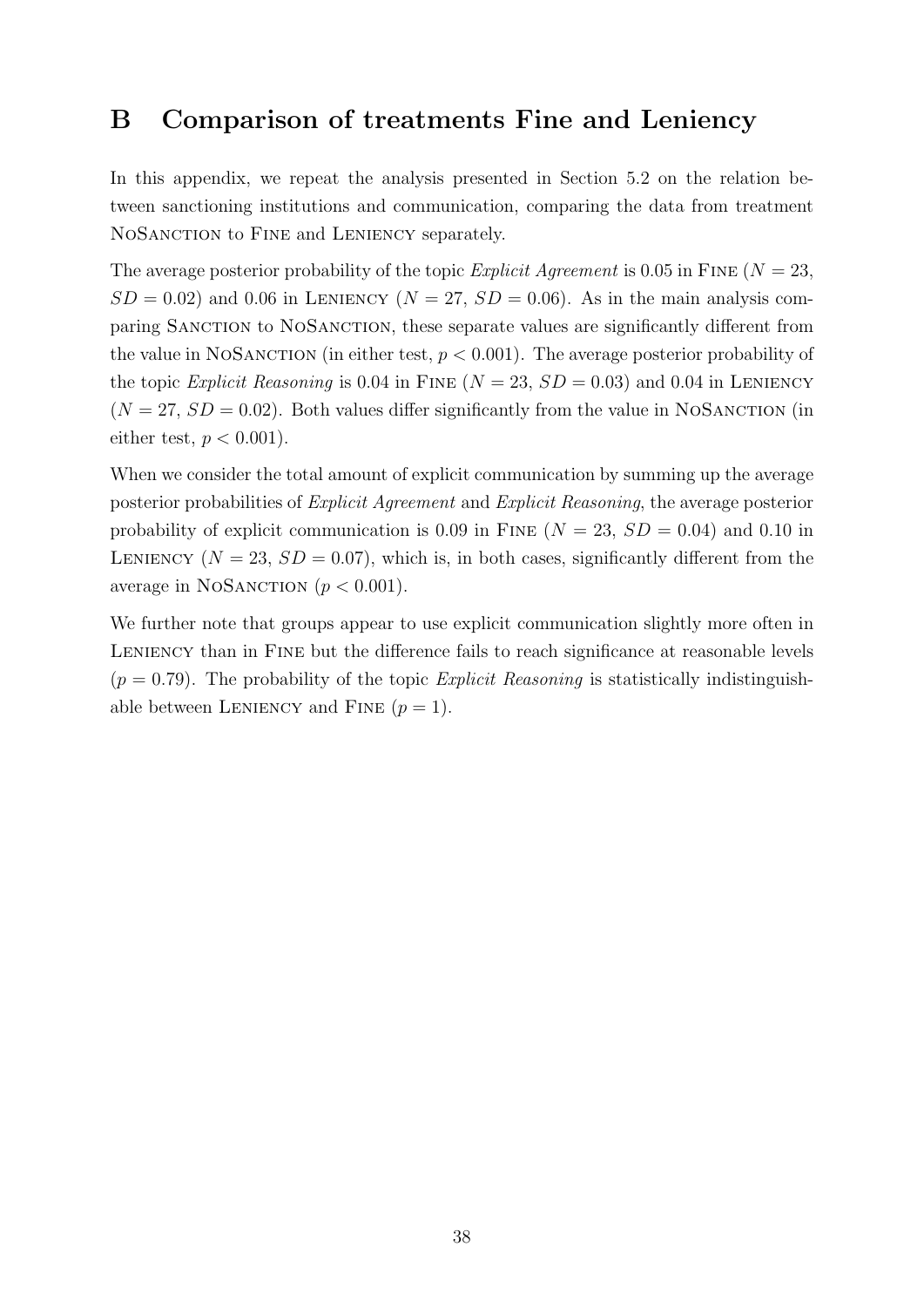# <span id="page-40-0"></span>C Instructions

In the following, we present our instructions for firms in Section [C.1](#page-41-0) and for authorities in Section [C.2.](#page-46-0) Parts that appear only in the instructions of a particular treatment are clearly marked as such. Text in *italics* only appears in instructions for the LENIENCY treatment. The original instructions for the participants additionally included screenshots of the different stages in the experiment.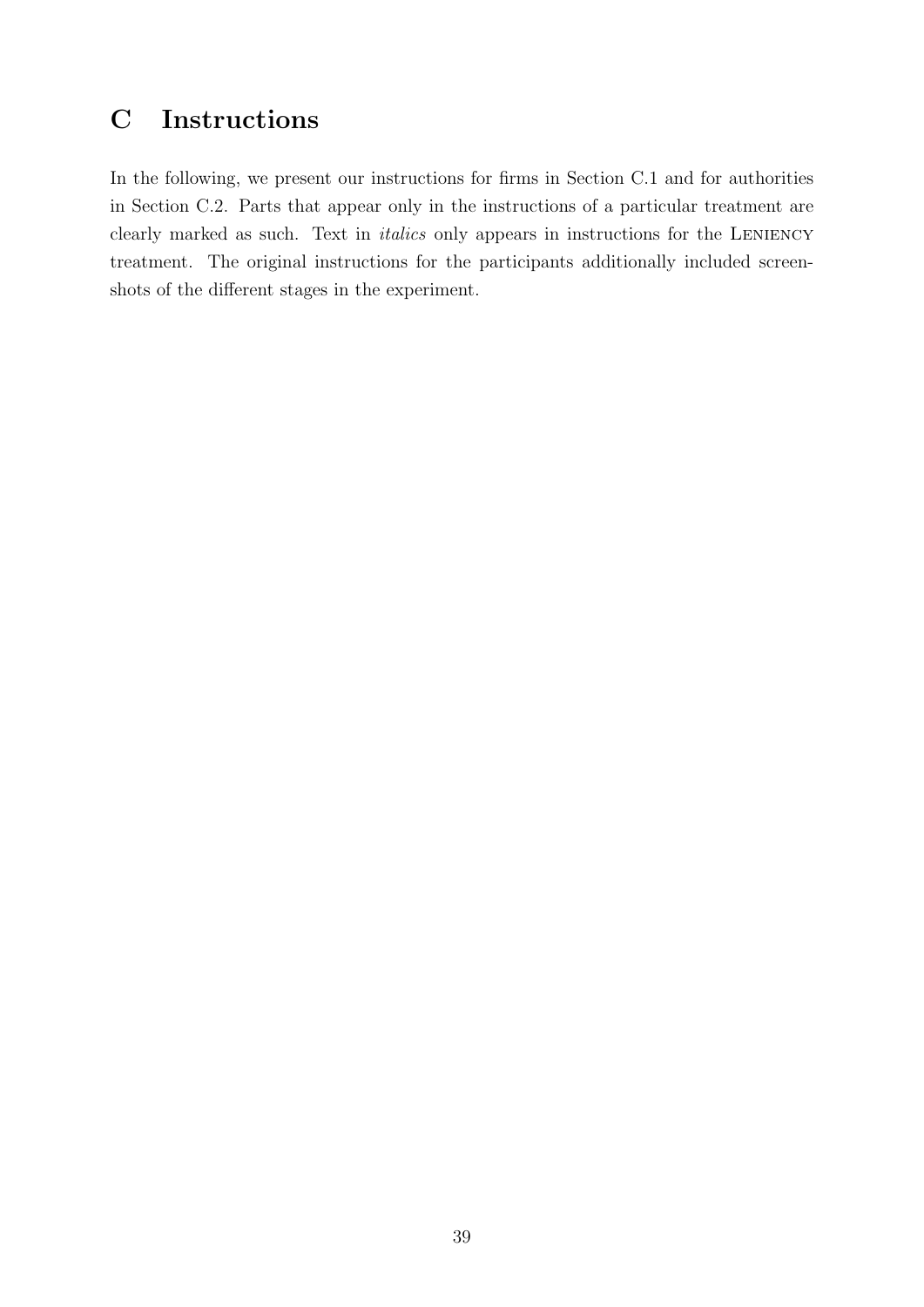### <span id="page-41-0"></span>C.1 Instructions for firms

Today you are participating in a decision-making experiment. If you read the following instructions carefully, you can earn money. The amount of money you receive depends on your decisions and the decisions of other participants.

For the entire duration of the experiment it is prohibited to communicate with other participants. Therefore, we ask you not to talk to each other. Violation of this rule will result in exclusion from the experiment and payment.

If there is something you do not understand, please have another look at these instructions or give us a hand signal. We will then come to your seat and answer your question personally.

During the experiment, we do not talk of euro but of points. The number of points you earn during the experiment will be converted into euro as follows:

### $125$  Points  $= 1$  euro

At the end of today's experiment, you will receive the points earned in the experiment converted into euro in cash plus 5 euro as basic endowment.

On the following pages we will explain the exact procedure of the experiment to you, starting with the general procedure. We will then familiarize you with the procedure on the screen. Then, you will have the opportunity to familiarize yourself on the computer screen with the calculation of profits in the experiment before the experiment begins.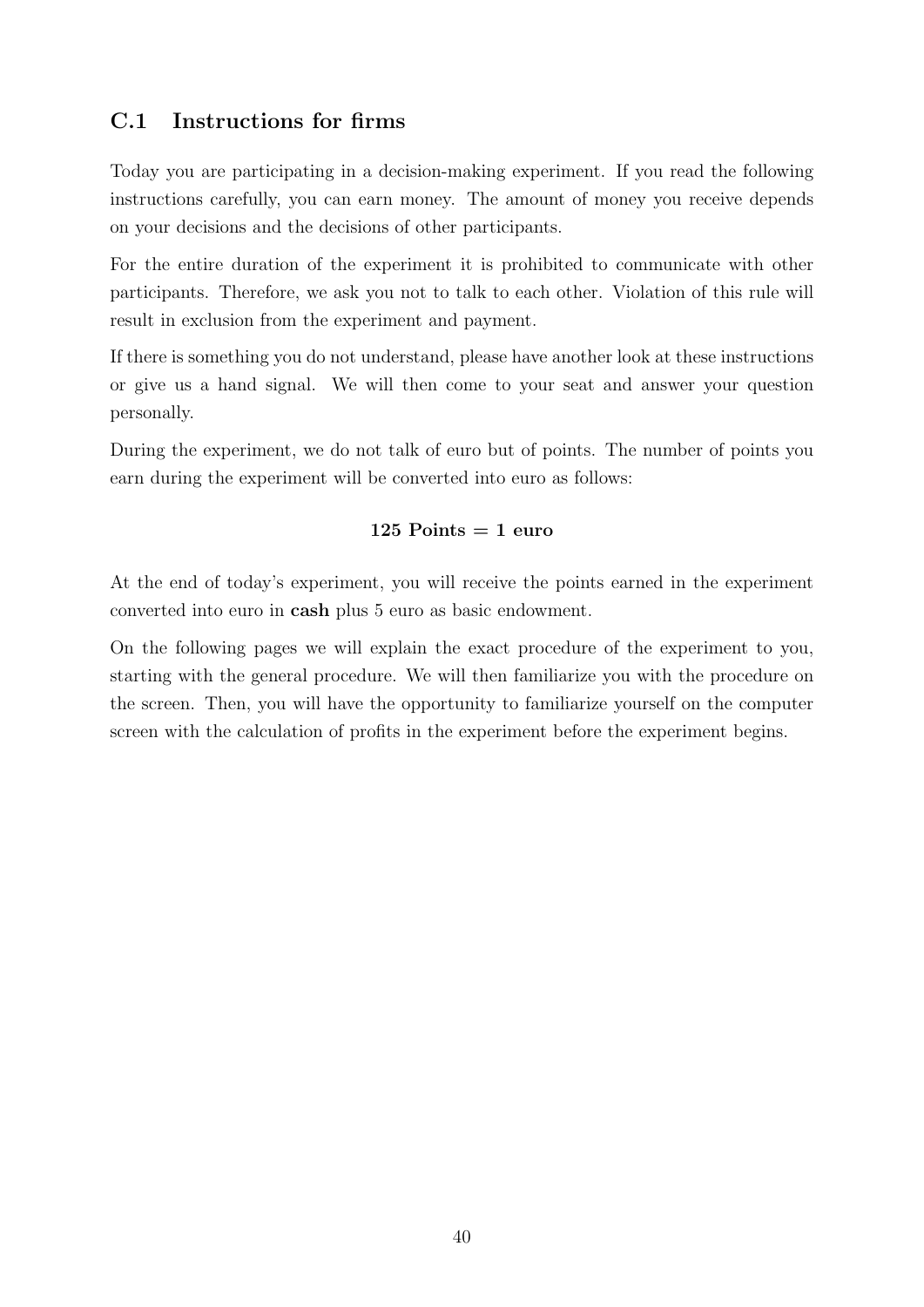#### The experiment

At the start of the experiment, you will be matched randomly into a group with two [Fine and Leniency: three] other participants. During the experiment, you will make decisions within this group of three [Fine and Leniency: four] persons in total. The composition of your group remains the same throughout the entire experiment. Neither you nor the other participants will be informed about the identity of the participants in the group – neither during nor after the experiment.

The experiment consists of at least 25 rounds. You will receive more information on the number of rounds on page 5 of this document.

[NoSanction only: Every participant in your group represents a firm. There are three firms (firm 1, 2 and 3). At the start of the experiment, you will be informed onscreen about which firm you are. You will be the same firm during the entire experiment.]

[Fine and Leniency only: Every participant in your group represents either a firm or the competition authority. There are three firms (firm 1, 2 and 3) and one competition authority. In all rounds, you take the role of a firm. At the start of the experiment, you will be informed onscreen about which firm you are. You will be the same firm during the entire experiment.]

The firms 1, 2 and 3 sell the same (fictional) good on the same market. Production of this good is costless for the firms. All firms decide simultaneously what price they want to charge for the good in a round. The price must be an integer between 0 and 12. If a firm does not enter its own price and clicks the OK button within 30 seconds (60 seconds in the first round only), a price of 0 is automatically set for this firm.

Your profit depends on your own price and the average price of the other two firms. Your profit is larger the higher the prices of the other two firms are. Your own price has two effects on your own profit: If you increase your own price, the quantity you sell decreases, but at the same time your earnings per unit sold increases. Depending on which effect is larger, your profit increases or decreases. The table on the following page shows your profit, depending on your own price and the averages prices of the other two firms. (This table is the same for all three firms, read from their perspective.)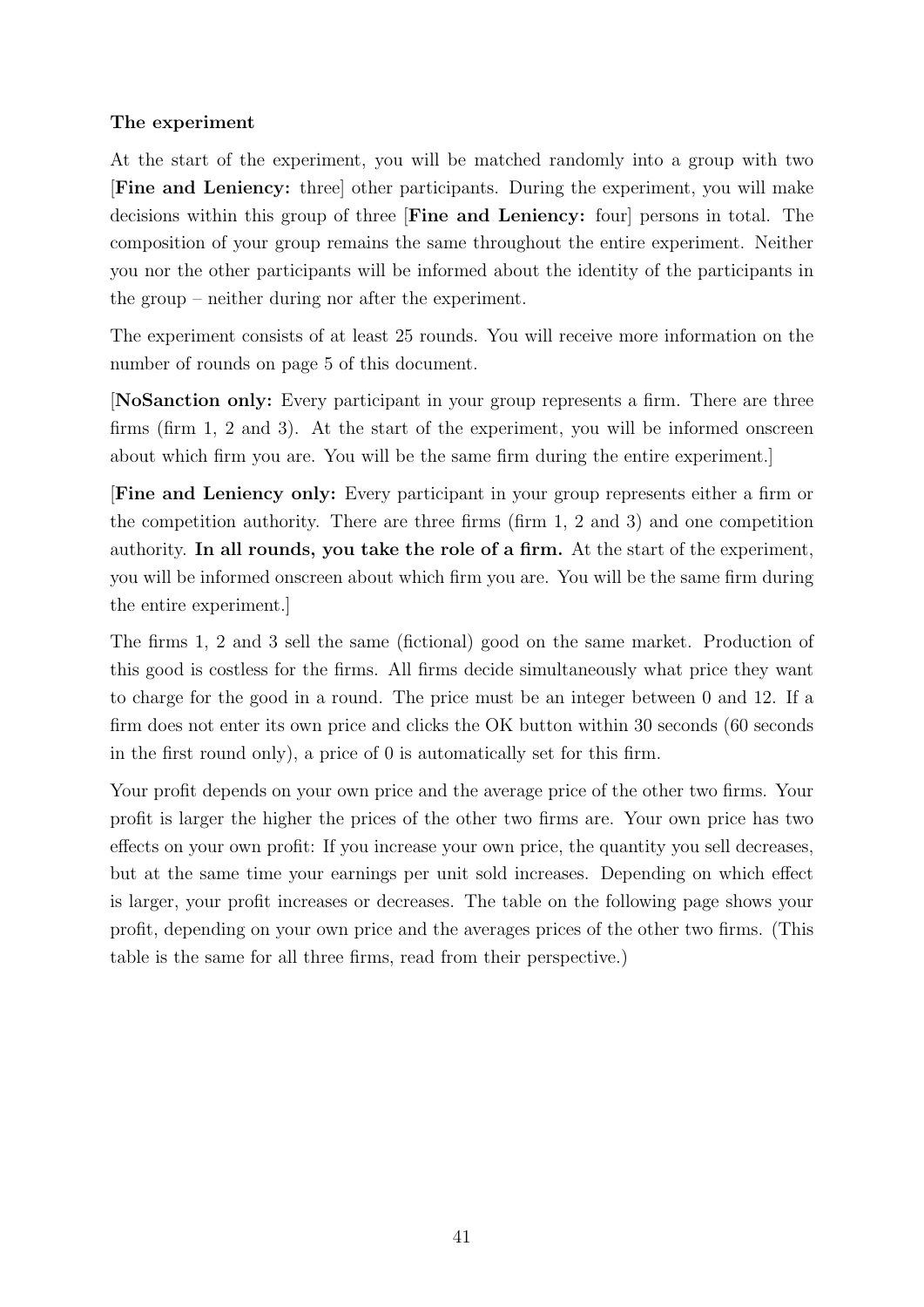|                |                  | Average price of the other two firms |                  |                  |                  |                         |                  |                  |                  |                  |                  |                  |                  |                  |
|----------------|------------------|--------------------------------------|------------------|------------------|------------------|-------------------------|------------------|------------------|------------------|------------------|------------------|------------------|------------------|------------------|
|                |                  | $\bf{0}$                             | $\mathbf{1}$     | $\boldsymbol{2}$ | 3                | $\overline{\mathbf{4}}$ | 5                | 6                | 7                | 8                | 9                | 10               | 11               | 12               |
|                | $\boldsymbol{0}$ | $\bf{0}$                             | $\boldsymbol{0}$ | $\boldsymbol{0}$ | $\boldsymbol{0}$ | $\boldsymbol{0}$        | $\boldsymbol{0}$ | $\boldsymbol{0}$ | $\boldsymbol{0}$ | $\boldsymbol{0}$ | $\boldsymbol{0}$ | $\boldsymbol{0}$ | $\boldsymbol{0}$ | $\boldsymbol{0}$ |
|                | 1                | 29                                   | 38               | 47               | 56               | 64                      | 73               | 82               | 91               | 100              | 109              | 118              | 127              | 136              |
|                | $\boldsymbol{2}$ | 36                                   | 53               | 71               | 89               | 107                     | 124              | 142              | 160              | 178              | 196              | 213              | 231              | 249              |
|                | 3                | 20                                   | 47               | 73               | 100              | 127                     | 153              | 180              | 207              | 233              | 260              | 287              | 313              | 340              |
|                | 4                | $\boldsymbol{0}$                     | 18               | 53               | 89               | 124                     | 160              | 196              | 231              | 267              | 302              | 338              | 373              | 409              |
|                | 5                | $\theta$                             | $\overline{0}$   | 11               | 56               | 100                     | 144              | 189              | 233              | 278              | 322              | 367              | 411              | 456              |
| Your own price | 6                | $\boldsymbol{0}$                     | $\boldsymbol{0}$ | $\overline{0}$   | $\boldsymbol{0}$ | 53                      | 107              | 160              | 213              | 267              | 320              | 373              | 427              | 480              |
|                | $\overline{7}$   | $\boldsymbol{0}$                     | $\boldsymbol{0}$ | $\boldsymbol{0}$ | $\boldsymbol{0}$ | $\boldsymbol{0}$        | 47               | 109              | 171              | 233              | 296              | 358              | 420              | 482              |
|                | 8                | $\overline{0}$                       | $\boldsymbol{0}$ | $\boldsymbol{0}$ | $\boldsymbol{0}$ | $\boldsymbol{0}$        | $\mathbf{0}$     | 36               | 107              | 178              | 249              | 320              | 391              | 462              |
|                | 9                | $\boldsymbol{0}$                     | $\boldsymbol{0}$ | $\overline{0}$   | $\boldsymbol{0}$ | $\boldsymbol{0}$        | $\boldsymbol{0}$ | $\overline{0}$   | 20               | 100              | 180              | 260              | 340              | 420              |
|                | 10               | $\Omega$                             | $\boldsymbol{0}$ | $\overline{0}$   | $\boldsymbol{0}$ | $\overline{0}$          | $\boldsymbol{0}$ | $\overline{0}$   | $\boldsymbol{0}$ | $\overline{0}$   | 89               | 178              | 267              | 356              |
|                | 11               | $\boldsymbol{0}$                     | $\boldsymbol{0}$ | $\boldsymbol{0}$ | $\boldsymbol{0}$ | $\boldsymbol{0}$        | $\boldsymbol{0}$ | $\boldsymbol{0}$ | $\boldsymbol{0}$ | $\boldsymbol{0}$ | $\boldsymbol{0}$ | 73               | 171              | 269              |
|                | 12               | $\overline{0}$                       | $\boldsymbol{0}$ | $\boldsymbol{0}$ | $\boldsymbol{0}$ | $\boldsymbol{0}$        | $\overline{0}$   | $\boldsymbol{0}$ | $\boldsymbol{0}$ | $\boldsymbol{0}$ | $\boldsymbol{0}$ | $\boldsymbol{0}$ | 53               | 160              |

From the second round on, you have the option to communicate with the other firms via chat messages at the beginning of each round. The duration of a chat cannot exceed 60 seconds in one round. In this chat, you can write anything you want with the exception that you are not allowed to reveal hints on your identity.

[Fine and Leniency only: §1 GWB of the Act against Restraints of Competition prohibits price agreements and the attempt of price agreements (for the exact wording, see the box).

§ 1 Prohibition of Agreements Restricting Competition

Agreements between undertakings, decisions by associations of undertakings and coordinated practices which have as their object or effect the prevention, restriction or distortion of competition are prohibited.

At the end of a round, the chat messages can be subject to an audit. In an audit, the competition authority judges whether the texts you and the other firms wrote in the chat are in accordance with §1 GWB. Such an audit can be initiated in two ways, by a random mechanism and by the firms: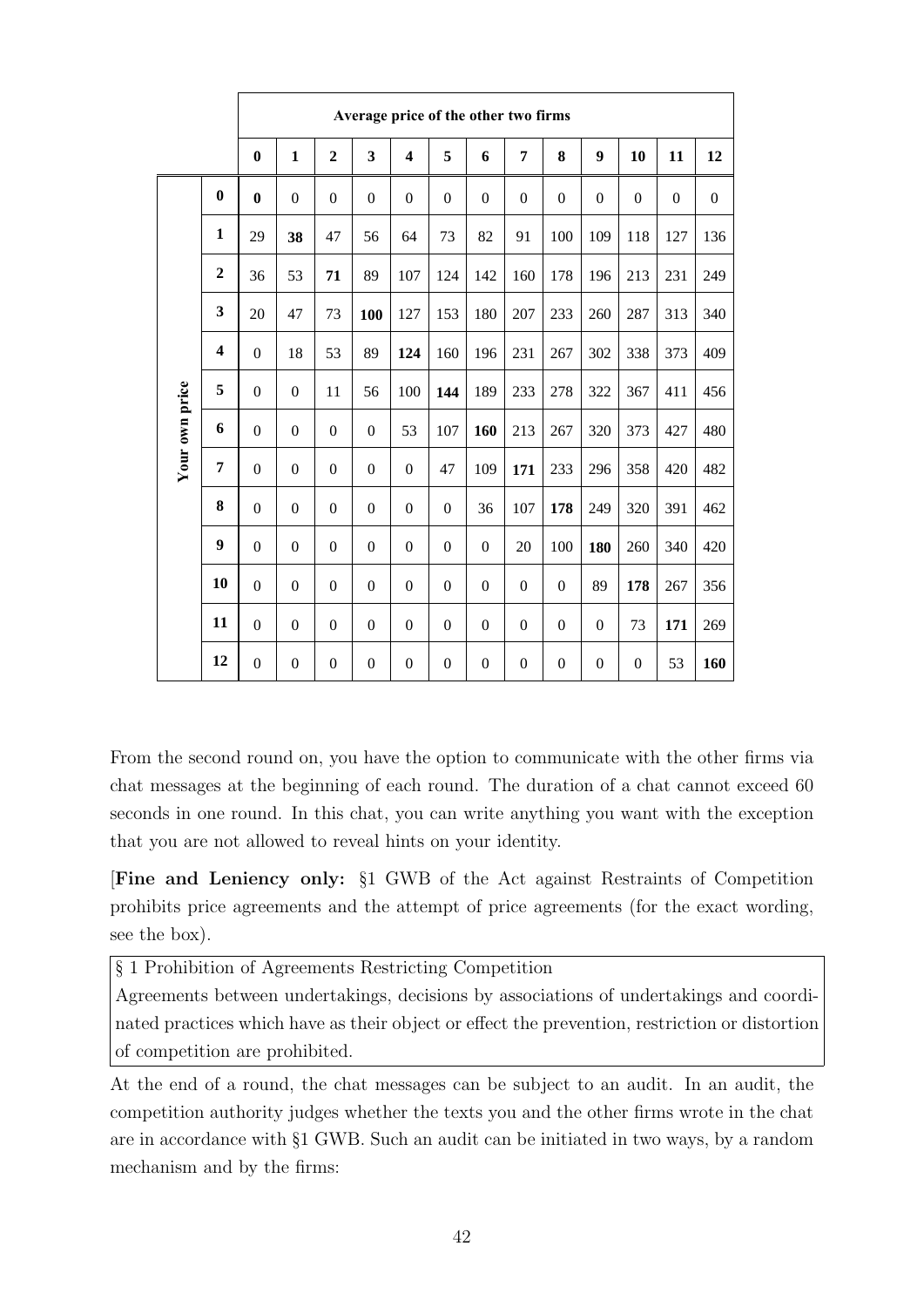- In each round, a random mechanism decides whether an audit takes place or not. This random mechanism is programmed so that an audit takes place with a probability of 10% (i.e. on average in 10 out of 100 cases).
- In addition, in each round the firms have the opportunity to initiate an audit themselves, both while setting their price and after they have learned the prices of the other firms. You can initiate an audit by clicking on a small white box at the bottom left of the screen. Initiating an audit cannot be undone. As soon as you click on the small white box, the box for that round disappears and an audit will definitely take place. The same applies to the other two firms in your group.

When an audit takes place, the competition authority has insight into all communication in the previous chats in your group as well as into the pricing since the first round. The competition authority imposes penalties on firms that have violated §1 GWB. It decides on the individual penalties for each of the three firms and for how long an agreement has been in place.

The penalty may be 0%, 50% or 100% of a firm's accumulated pecuniary profit during the agreement. 0% (no penalty) means that the firm has acted in accordance with §1 GWB, 100% means a clear, serious violation. 50% should be chosen for less serious violations.

The pecuniary profit is measured according to your profit that you have earned and the duration of the agreement. However, if the agreement has been in place for more than five rounds, the penalty will only be applied to the profits of the last five rounds. Previous rounds are included in the calculation of the penalty, but will not be punished themselves.

The competition authority has three minutes to reach its decision.]

[Leniency only: The active initiation of an audit by a firm leads to the possibility that that firm is exempted from punishment. If only one firm has initiated the audit, that firm will automatically receive full amnesty. If two or three firms have initiated an audit, the penalty will only be waived for the firm that first initiated the audit.]

[NoSanction only: After each round, the firms are informed about their own price and their profit. In addition, each firm is informed about the prices set by the other two firms in the current round.]

[Fine and Leniency only: After each round, the firms are informed about their own price, their profit and, if applicable, their penalty. In addition, each firm is informed about the prices set by the other two firms in the current round and, if applicable, their penalties. [Leniency only: You will also be informed on whether a firm has initialized an audit by the competition authority and has thus received an exemption of its penalty.]]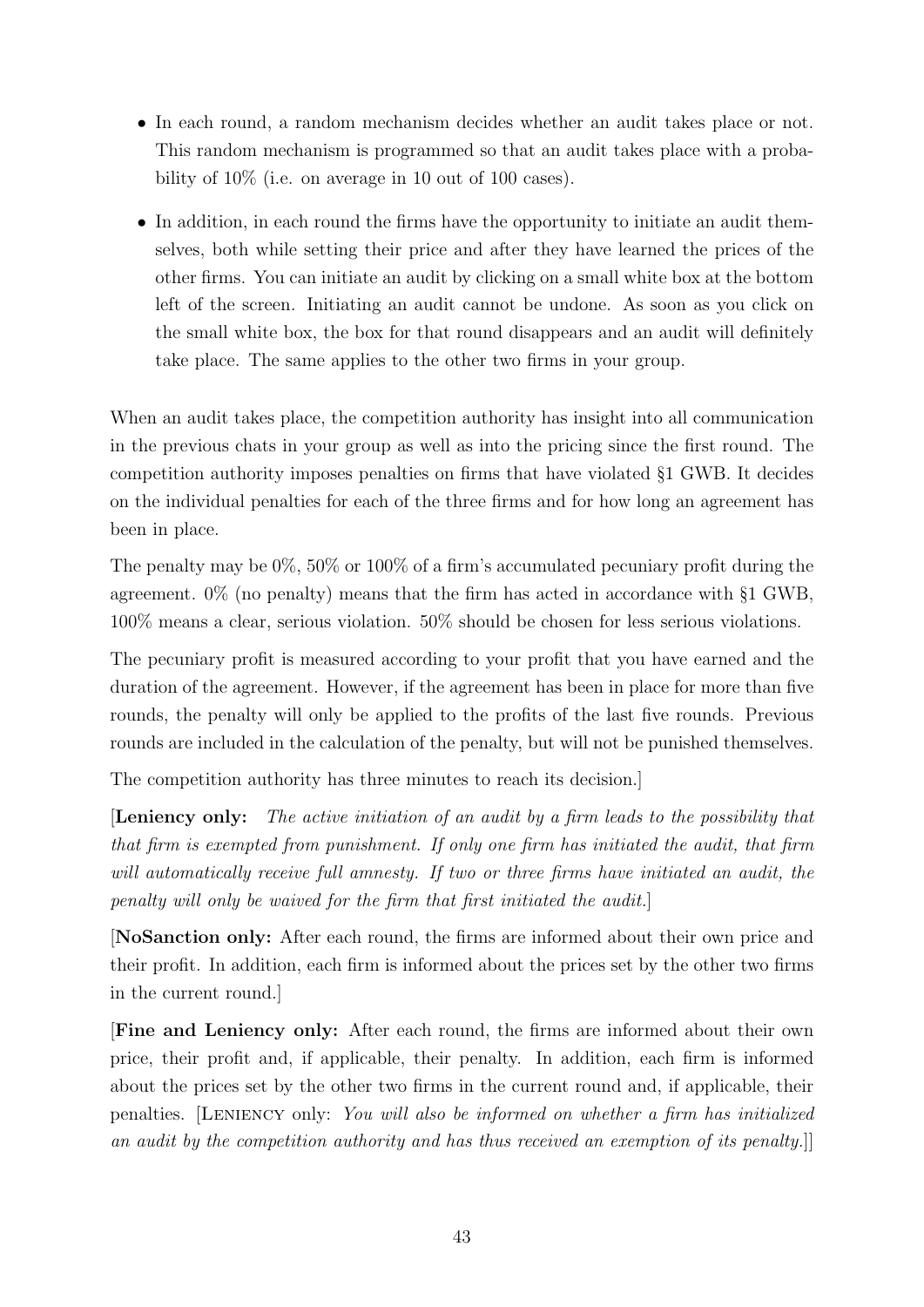From the 25th round on, a random mechanism decides in each round whether the experiment ends with the last round completed. With a probability of 33.3% (i.e. in an average of 1 out of 3 cases) the experiment ends with the last round completed. With a probability of 66.7% (i.e. in 2 out of 3 cases) another round takes place. In addition, it is ensured that the experiment does not last longer than 2 hours and 30 minutes.

After the last round, you will see an overview screen showing you how many points you have earned in total. You will receive all points converted into euro directly after the experiment.

If something is not clear to you, please give a clear hand signal. We will then come to your seat.

After the experiment we will ask you to fill out a short questionnaire on the computer. You will then receive your payment.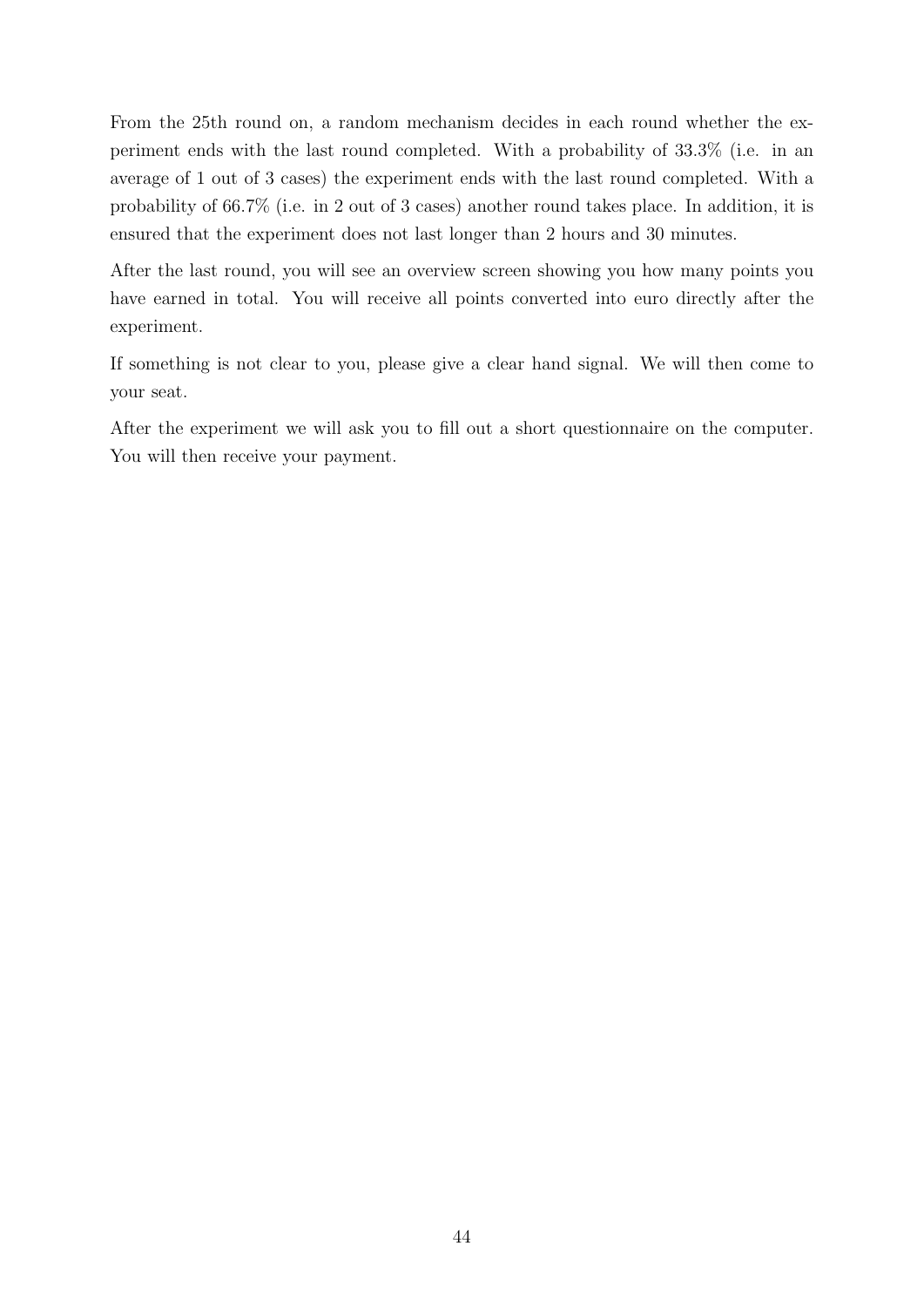### <span id="page-46-0"></span>C.2 Instructions for authorities (Fine and Leniency only)

Today you are participating in a decision-making experiment. If you read the following instructions carefully, you can earn money. The amount of money you receive depends on your decisions.

For the entire duration of the experiment it is prohibited to communicate with other participants. Therefore, we ask you not to talk to each other. Violation of this rule will result in exclusion from the experiment and payment.

If there is something you do not understand, please have another look at these instructions or give us a hand signal. We will then come to your seat and answer your question personally.

During the experiment, we do not talk of Euro but of points. The number of points you earn during the experiment will be converted into Euro as follows:

### $125$  Points  $= 1$  euro

As an exception, this time you will not receive your payment for today's experiment in cash at the end of the experiment, but in about 2-3 weeks via bank transfer. You will receive more information on the bank transfer on page 6 of these instructions. In addition to your other earnings in this experiment, you will receive 10 euro in cash.

On the following pages we will explain the exact procedure of the experiment to you, starting with the general procedure. We will then familiarize you with the procedure on the screen. Then, you will have the opportunity to familiarize yourself on the computer screen with your task in the experiment before the experiment begins.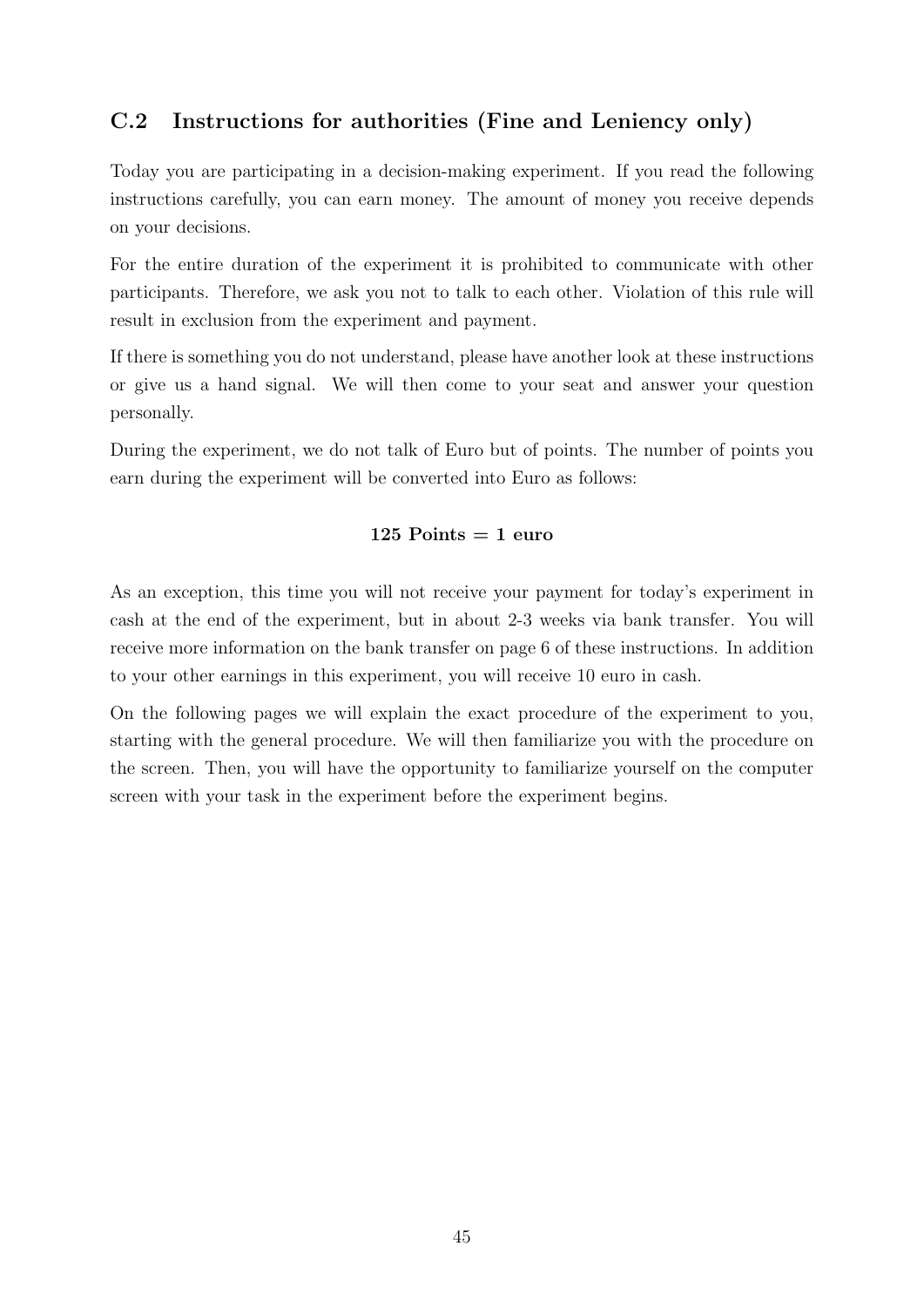### The experiment

At the start of the experiment, you will be matched randomly into a group with three other participants. During the experiment, you will make decisions within this group of four persons in total. The composition of your group remains the same throughout the entire experiment. Neither you nor the other participants will be informed about the identity of the participants in the group – neither during nor after the experiment.

The experiment consists of at least 25 rounds. You will receive more information on the number of rounds on page 6 of this document.

Every participant in your group represents either a firm or the competition authority. There are three firms (firm 1, 2 and 3) and one competition authority. In all rounds, you take the role of the competition authority.

The firms 1, 2 and 3 sell the same (fictional) good on the same market. Production of this good is costless for the firms. All firms decide simultaneously what price they want to charge for the good in a round. The price must be an integer between 0 and 12. If a firm does not enter its own price and clicks the OK button within 30 seconds, a price of 0 is automatically set for this firm.

The profit of a firm depends on its own price and the average price of the other two firms. The profit is larger the higher the prices of the other two firms are. The own price has two effects on the profit of a firm. If the own price increases, the quantity sold by this firm decreases, but at the same time the earnings per unit sold increases. Depending on which effect is larger, a firm's profit increases or decreases. The table on the following page shows the profit of a firm, depending on its own price and the averages prices of the other two firms. (This table is the same for all three firms.)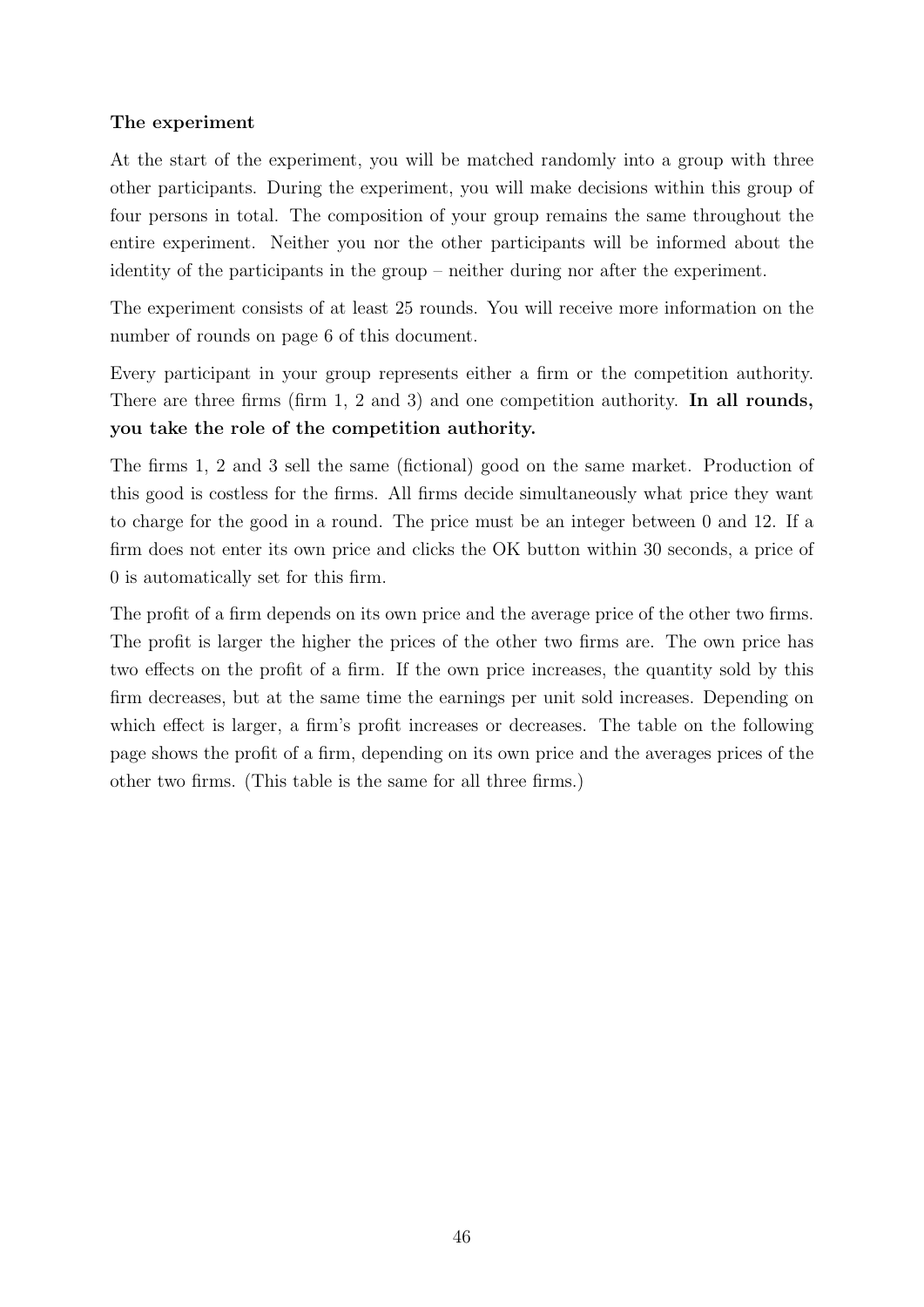|                |                         | Average price of the other two firms |                  |                  |                  |                         |                |                  |                  |                  |                  |                  |                  |                |
|----------------|-------------------------|--------------------------------------|------------------|------------------|------------------|-------------------------|----------------|------------------|------------------|------------------|------------------|------------------|------------------|----------------|
|                |                         | $\bf{0}$                             | $\mathbf{1}$     | $\overline{2}$   | 3                | $\overline{\mathbf{4}}$ | 5              | 6                | 7                | 8                | 9                | 10               | 11               | 12             |
|                | $\bf{0}$                | $\bf{0}$                             | $\overline{0}$   | $\boldsymbol{0}$ | $\overline{0}$   | $\boldsymbol{0}$        | $\overline{0}$ | $\overline{0}$   | $\boldsymbol{0}$ | $\overline{0}$   | $\boldsymbol{0}$ | $\boldsymbol{0}$ | $\boldsymbol{0}$ | $\overline{0}$ |
|                | 1                       | 29                                   | 38               | 47               | 56               | 64                      | 73             | 82               | 91               | 100              | 109              | 118              | 127              | 136            |
|                | $\boldsymbol{2}$        | 36                                   | 53               | 71               | 89               | 107                     | 124            | 142              | 160              | 178              | 196              | 213              | 231              | 249            |
|                | 3                       | 20                                   | 47               | 73               | 100              | 127                     | 153            | 180              | 207              | 233              | 260              | 287              | 313              | 340            |
|                | $\overline{\mathbf{4}}$ | $\boldsymbol{0}$                     | 18               | 53               | 89               | 124                     | 160            | 196              | 231              | 267              | 302              | 338              | 373              | 409            |
|                | 5                       | $\overline{0}$                       | $\overline{0}$   | 11               | 56               | 100                     | 144            | 189              | 233              | 278              | 322              | 367              | 411              | 456            |
| Your own price | 6                       | $\boldsymbol{0}$                     | $\boldsymbol{0}$ | $\overline{0}$   | $\boldsymbol{0}$ | 53                      | 107            | 160              | 213              | 267              | 320              | 373              | 427              | 480            |
|                | $\overline{7}$          | $\boldsymbol{0}$                     | $\theta$         | $\overline{0}$   | $\overline{0}$   | $\overline{0}$          | 47             | 109              | 171              | 233              | 296              | 358              | 420              | 482            |
|                | 8                       | $\boldsymbol{0}$                     | $\boldsymbol{0}$ | $\boldsymbol{0}$ | $\boldsymbol{0}$ | $\boldsymbol{0}$        | $\mathbf{0}$   | 36               | 107              | 178              | 249              | 320              | 391              | 462            |
|                | 9                       | $\boldsymbol{0}$                     | $\boldsymbol{0}$ | $\overline{0}$   | $\boldsymbol{0}$ | $\boldsymbol{0}$        | $\mathbf{0}$   | $\boldsymbol{0}$ | 20               | 100              | 180              | 260              | 340              | 420            |
|                | 10                      | $\overline{0}$                       | $\boldsymbol{0}$ | $\boldsymbol{0}$ | $\overline{0}$   | $\boldsymbol{0}$        | $\overline{0}$ | $\boldsymbol{0}$ | $\boldsymbol{0}$ | $\boldsymbol{0}$ | 89               | 178              | 267              | 356            |
|                | 11                      | $\overline{0}$                       | $\boldsymbol{0}$ | $\boldsymbol{0}$ | $\boldsymbol{0}$ | $\boldsymbol{0}$        | $\overline{0}$ | $\boldsymbol{0}$ | $\boldsymbol{0}$ | $\boldsymbol{0}$ | $\boldsymbol{0}$ | 73               | 171              | 269            |
|                | 12                      | $\overline{0}$                       | $\boldsymbol{0}$ | $\boldsymbol{0}$ | $\boldsymbol{0}$ | $\boldsymbol{0}$        | $\overline{0}$ | $\boldsymbol{0}$ | $\boldsymbol{0}$ | $\boldsymbol{0}$ | $\boldsymbol{0}$ | $\boldsymbol{0}$ | 53               | 160            |

From the second round on, the firms have the option to communicate via chat messages. The duration of chat cannot exceed 60 seconds.

§1 GWB of the Act against Restraints of Competition prohibits price agreements and the attempt of price agreements (for the exact wording, see the box).

§ 1 Prohibition of Agreements Restricting Competition

Agreements between undertakings, decisions by associations of undertakings and coordinated practices which have as their object or effect the prevention, restriction or distortion of competition are prohibited.

At the end of a round, the chat messages can be subject to an audit. In an audit, you as the competition authority judge whether the texts the firms wrote in the chat are in accordance with §1 GWB. Such an audit can be initiated in two ways, by a random mechanism and by the firms:

• In each round, a random mechanism decides whether an audit takes place or not. This random mechanism is programmed so that an audit takes place with a probability of  $10\%$  (i.e. on average in 10 out of 100 cases).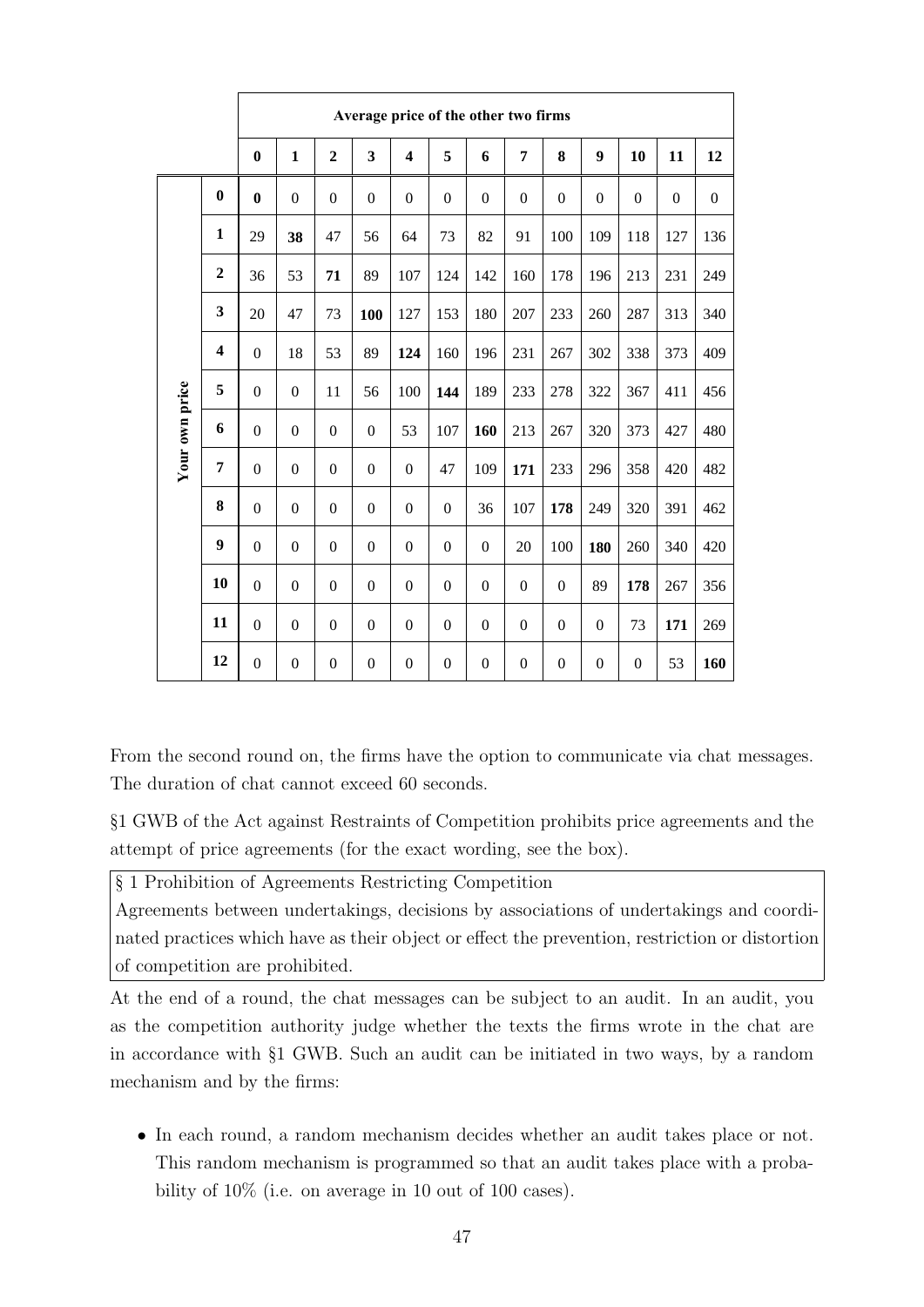• In addition, in each round the firms have the opportunity to initiate an audit themselves, both while setting their price and after they have learned the prices of the other firms. A firm can initiate an audit by clicking on a small box on the screen.

When an audit takes place, you will not be informed on how it was initiated. You have insight into all communication in the previous chats in your group as well as into the pricing since the first round. Your task is to impose penalties on firms that have violated §1 GWB. You decide on the individual penalties for each of the three firms and for how long an agreement has been in place. The duration is the number of all rounds since the last audit (or since the start of the experiment) in which, in your opinion, an agreement had a visible effect on the prices.

The penalty may be 0%, 50% or 100% of a firm's accumulated pecuniary profit during the agreement. 0% (no penalty) means that the firm has acted in accordance with §1 GWB, 100% means a clear, serious violation. 50% should be chosen for less serious violations.

The pecuniary profit is measured according to the profit of the respective firm and the duration of the agreement. However, if the agreement has been in place for more than five rounds, the penalty will only be applied to the profits of the last five rounds. Previous rounds are included in the calculation of the penalty, but will not be punished themselves. You, in the role of the competition authority, nevertheless enter the entire duration of the cartel; the computer program proportionally calculates the penalties for the last five rounds.

Your payment as an competition authority depends on the consistency of your penalty decisions with those of a real competition law expert. After today's experiment, in the same way as you do today, this expert (a licensed lawyer specialized in competition law) will see the chat messages and prices and will assess the extent to which they contain violations of §1 GWB. You will receive 900 points for each match between your decision and the expert's decision. You will also receive 900 points if you have correctly specified the duration of a possible agreement. Since you make four decisions for each penalty decision (one for each of the three firms and one for the total duration of the agreement), you can earn up to 3600 points. You will only receive points if you make exactly the same decision as the expert, otherwise (e.g. if you impose a 50% penalty on a firm and the expert would impose 100%) you will not receive any points for this partial decision. At the end, the average score of all rounds in which you were able to impose penalties is determined. This then determines your payment, which we will transfer to your bank account within 2 to 3 weeks. If there is no audit during the entire experiment, you will receive a fixed bank transfer of 15 euro in addition to your cash payment of 10 euro.

You have 3 minutes for each of your penalty decisions. If you do not specify the height of the penalty during this time, you will not receive any payment for your judgment and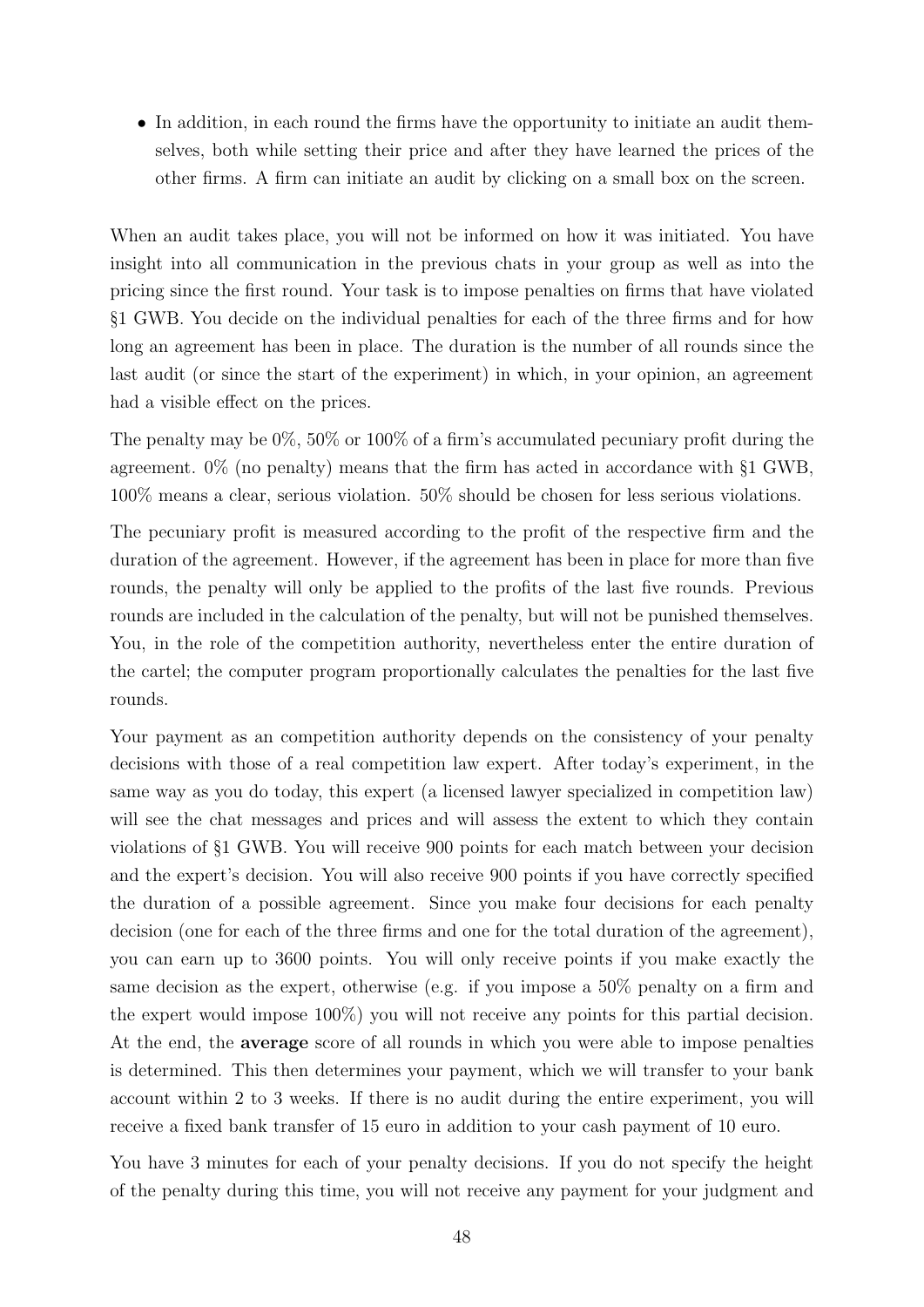the computer program will assume for the calculation of the firms' profits that you have not imposed any penalties. Please remember to submit your decision at the end by clicking the OK button.

[Leniency only: The active initiation of an audit by a firm leads to the possibility that that firm is exempted from its punishment. If only one firm has initiated the audit, that firm will automatically receive full amnesty. If two or three firms have initiated an audit, the penalty will only be waived for the firm that first initiated the audit. This exemption will also be automatically implemented by the computer program, if necessary, and will not be relevant to your penalty decisions.

After each round, the firms are informed about their own price, their profit and, if applicable, their penalty. In addition, each firm is informed about the prices set by the other two firms in the current round and, if applicable, their penalties. [Leniency only: The firms will also be informed on whether a firm has initialized an audit by the competition authority and has thus received an exemption of its penalty.]

From the 25th round on, a random mechanism decides in each round whether the experiment ends with the last round completed. With a probability of 33.3% (i.e. in an average of 1 out of 3 cases) the experiment ends with the last round completed. With a probability of 66.7% (i.e. in 2 out of 3 cases) another round takes place. In addition, it is ensured that the experiment does not last longer than 2 hours and 30 minutes.

Directly after the experiment you will receive 10 euro in cash. Your additional earnings from the experiment will be transferred to your bank account. Please enter your name and address as well as your bank details in the form and sign it. (You are welcome to fill in the form during the experiment, if you have nothing to do on the screen.)

If something is not clear to you, please give a clear hand signal. We will then come to your seat.

After the experiment we will ask you to fill out a short questionnaire on the computer. You will then receive your payment.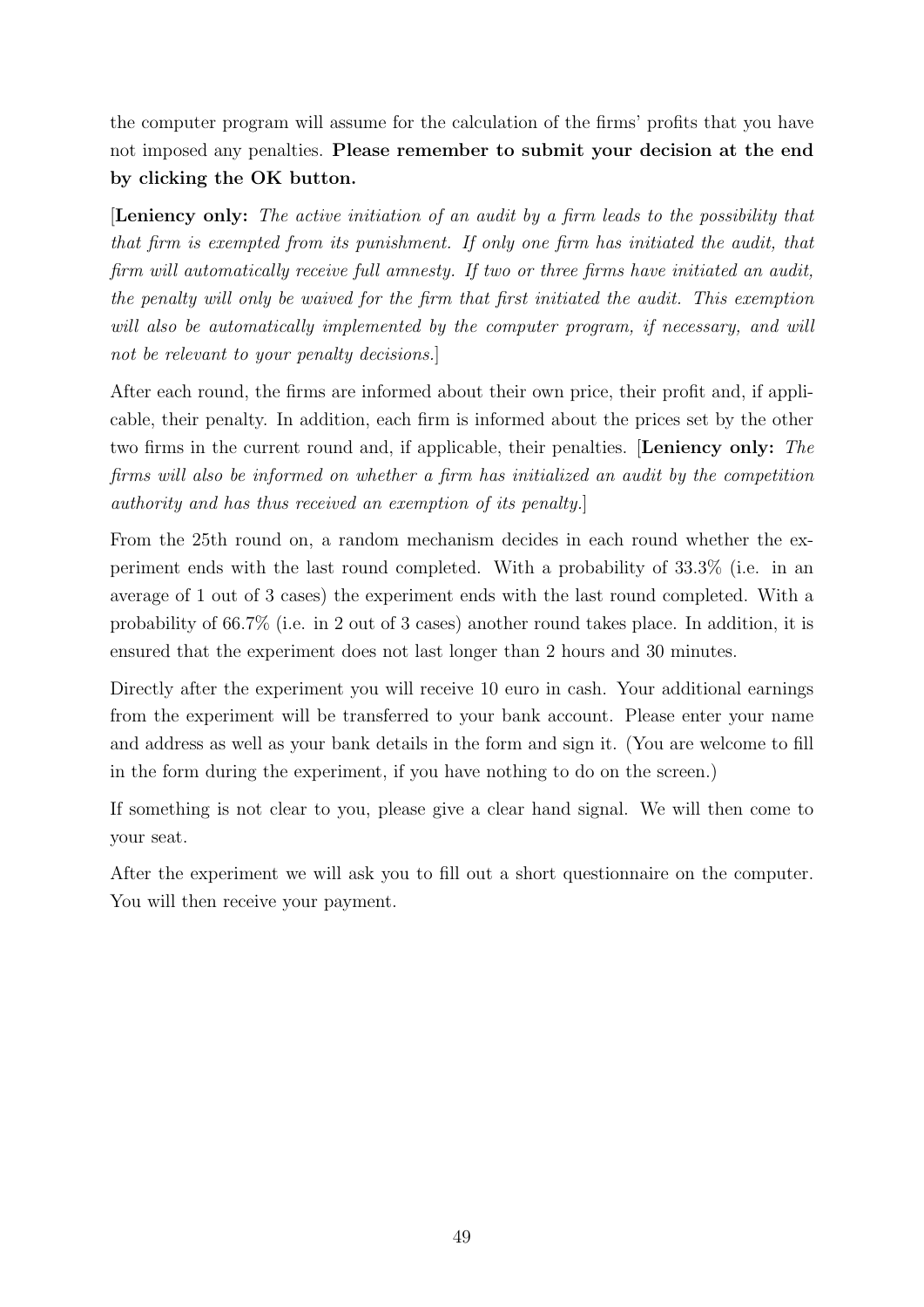# C.3 Assistance for participants in the role of a competition authority | How does the expert punish?

What counts as an agreement?

- If a firm explicitly suggest a price above 3 and then charges this price, the firm gets a 100% penalty.
- Convoluted descriptions of prices are punished in the same way as if the corresponding price was given as a number.
- Agreements on prices not higher than 3 do not distort competition and therefore do not count as an agreement.
- If a firm does not write anything in the chat (but of course can read what the others write) it can still be punished.<sup>[43](#page-2-0)</sup> The amount of the penalty depends on the price and can be up to 100%, e.g. if the other two firms make a clear agreement and this firm sets exactly the price agreed by the other two firms over a long period of time.
- If the firms make an agreement that no one will abide by afterwards, there will be no penalty.
- Prices above 3, which have come about without any agreement, cannot be punished.

For determining the duration:

- For determining the duration of a cartel, all rounds in which the agreement was visibly effective in the prices count.
- If a company receives a 50% penalty for part of the total duration of the cartel and a 100% penalty for the remainder of the total duration, then the amount of the penalty that applies for a longer period will apply for the total duration (because the computer program does not allow for further gradation).
- If a firm joins an agreement already in place between the two other firms at a later round (or leaves the agreement earlier than the others), the longer overall duration of the cartel still applies to it. In order to prevent the fine from becoming unreasonably high, the amount of the fine can then be adjusted accordingly. (Example: Anyone who was involved in a 100% agreement in 5 out of 10 rounds receives a 50% penalty for the duration of 10 rounds.)

<sup>&</sup>lt;sup>43</sup>Note that this rule follows the legal practice that a market participant who does not agree to take an expressed action but behaves as if she did, can be assumed to be part of the concerted practice [\(Albors-Llorens,](#page-27-3) [2006;](#page-27-3) [European Union,](#page-29-12) [2019;](#page-29-12) [Odudu,](#page-31-12) [2010;](#page-31-12) [Whish and Bailey,](#page-31-13) [2015\)](#page-31-13)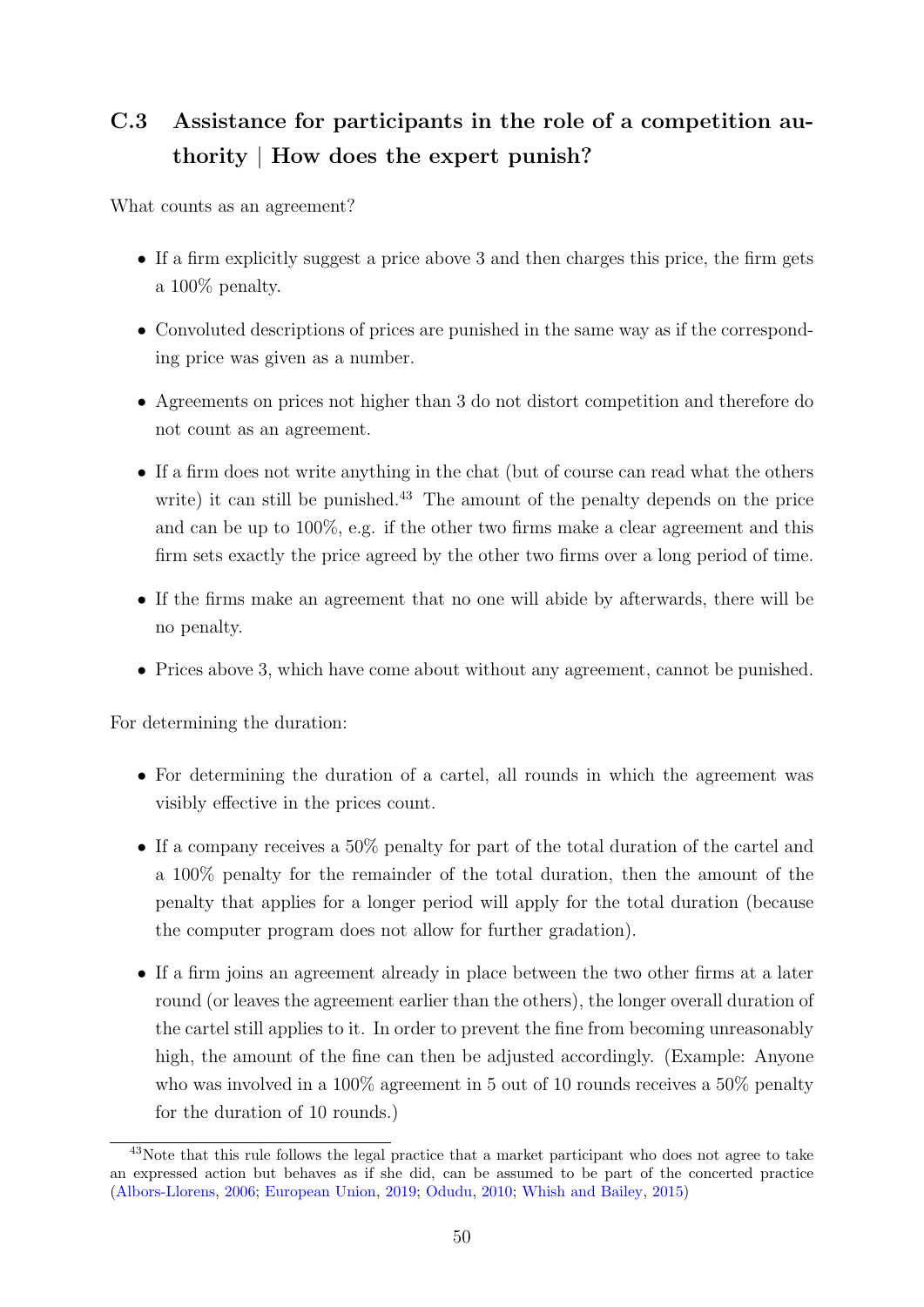• If, after a penalty, prices remain at the same level as before the audit, a penalty may be imposed again at a later audit, even if there has been no new agreement.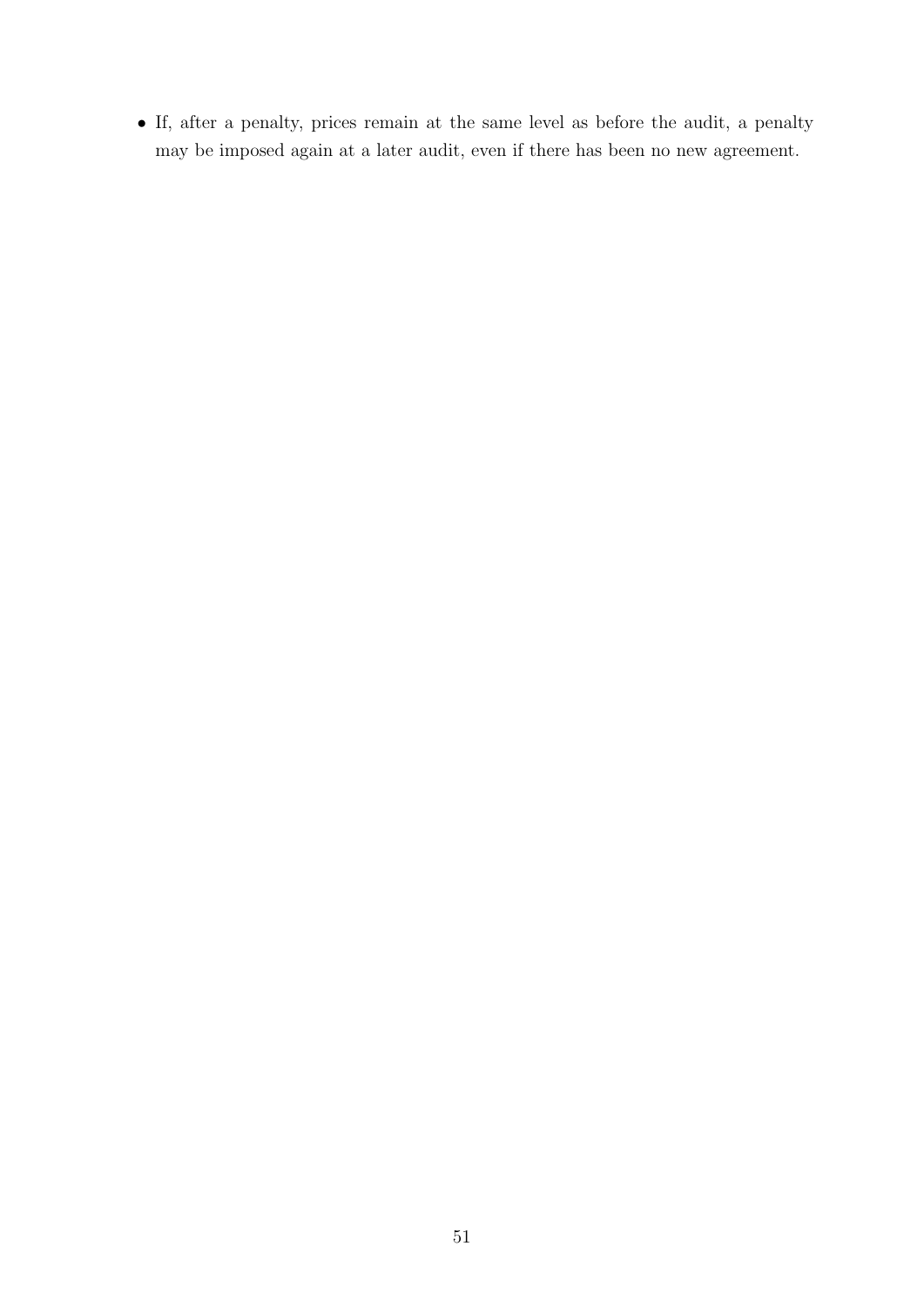## <span id="page-53-0"></span>D Text mining results

In this section, we present our text mining results. Figure [11](#page-53-1) shows the token frequency per treatment. Figure [12](#page-54-0) shows the tokens-per-topic distributions for all 25 topics and Figure [13](#page-55-0) shows the average posterior distribution of the 25 topics by treatment using a LDA.

<span id="page-53-1"></span>

Figure 11: Token frequency per treatment.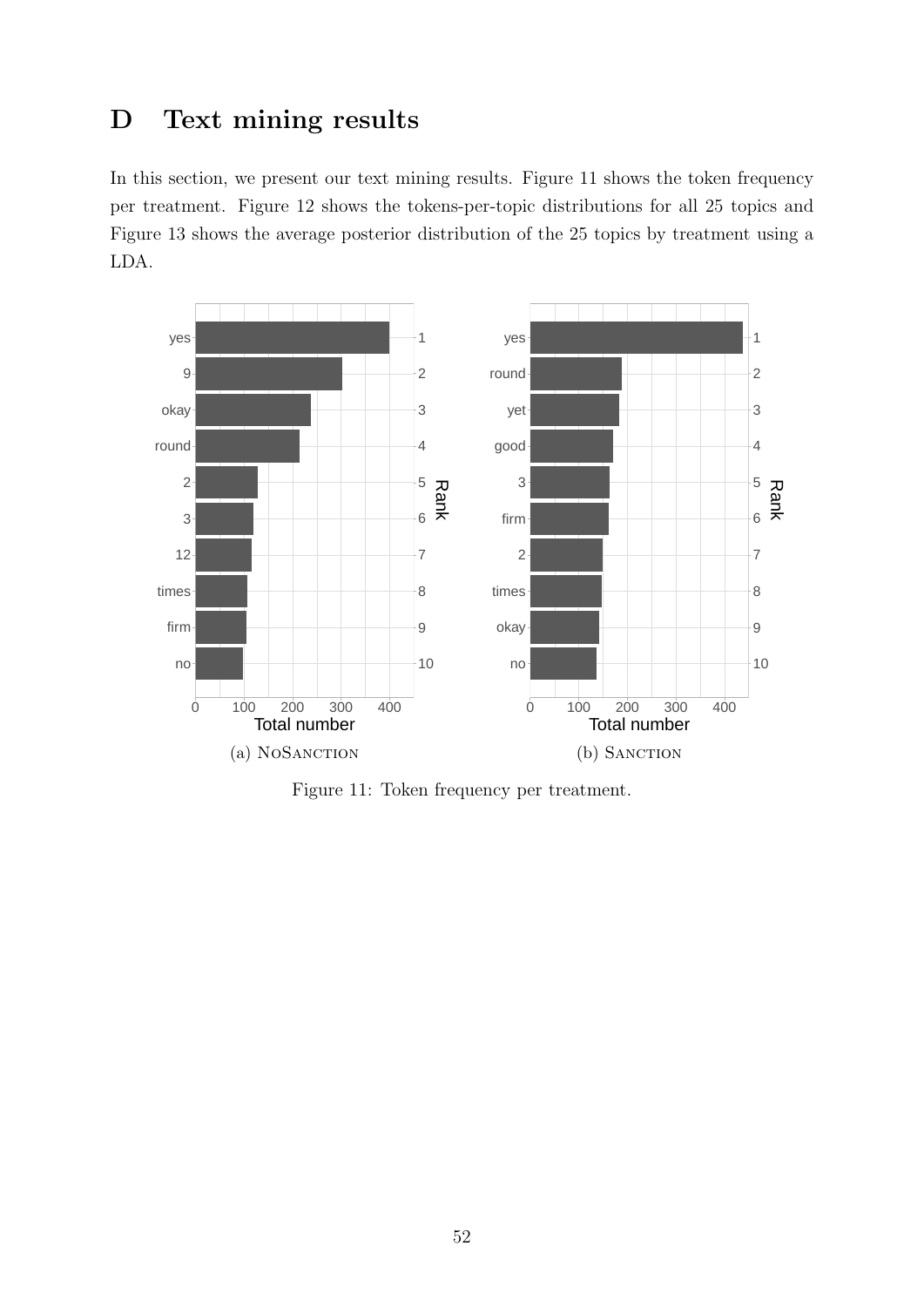<span id="page-54-0"></span>

Figure 12: Token-per-Topic distributions of the top ten tokens for all 25 topics.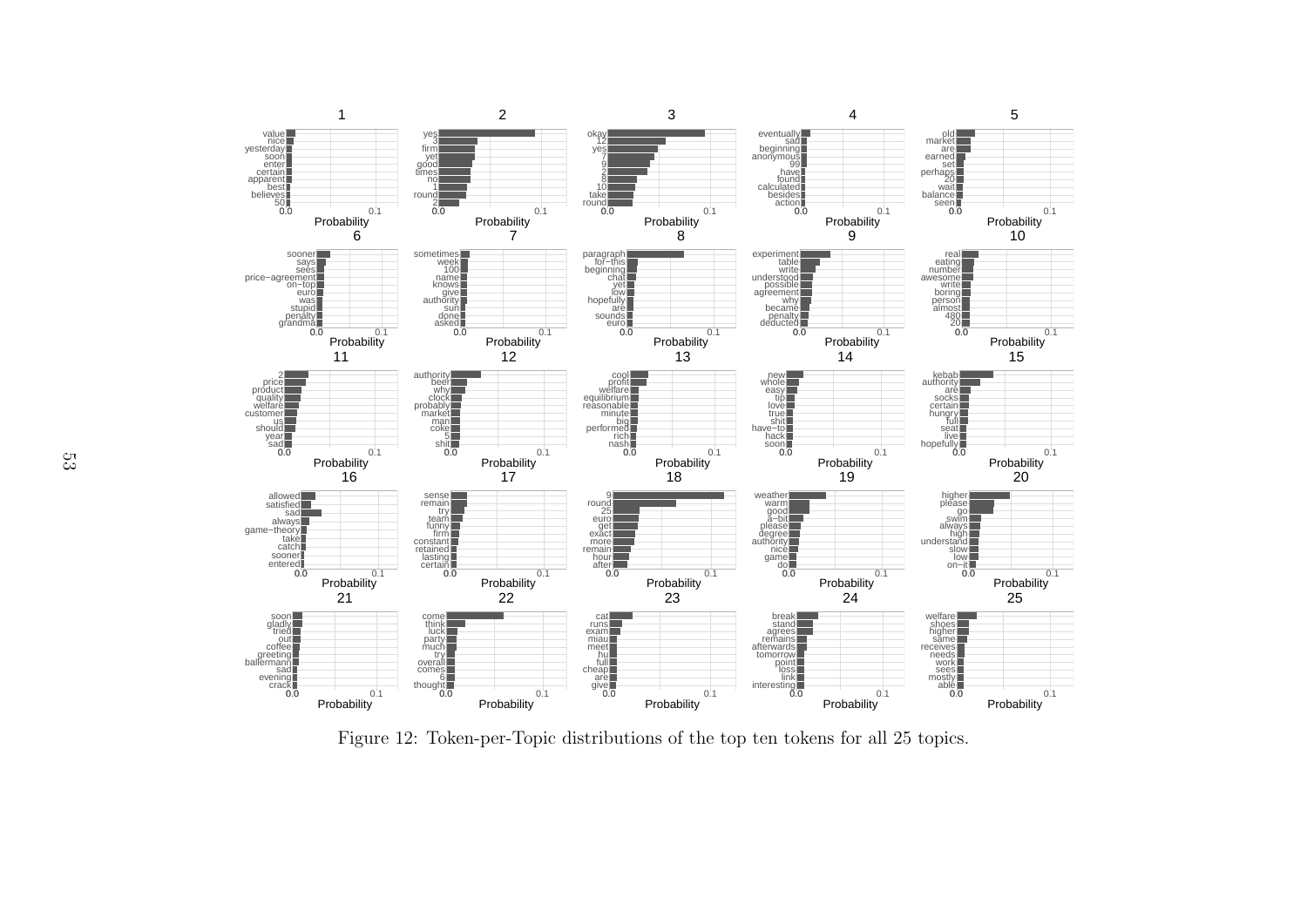<span id="page-55-0"></span>

Figure 13: Average posterior distribution of the 25 topics by treatment.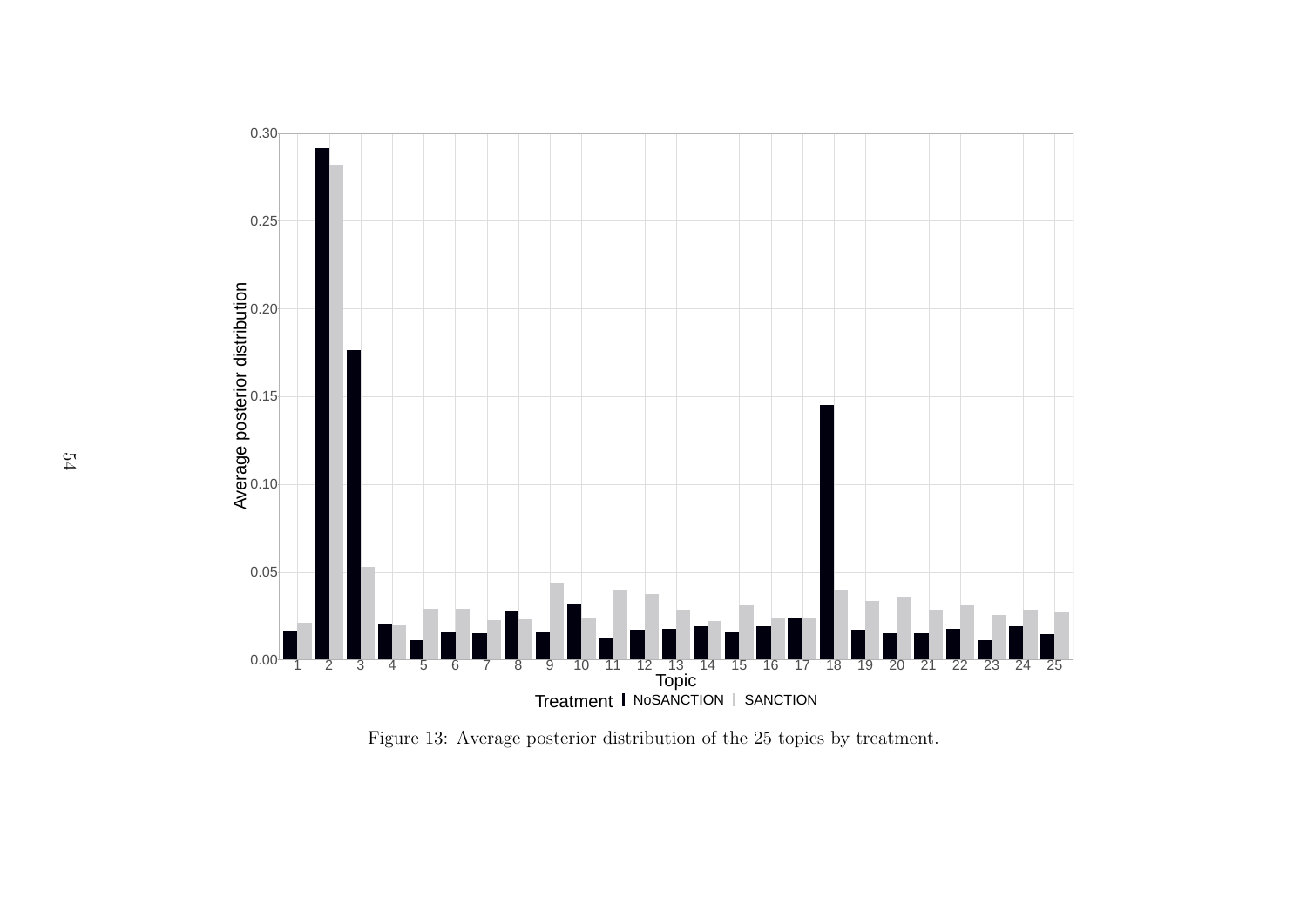# <span id="page-56-0"></span>E Original German tokens in their corresponding Figure

In the following, we present the original German tokens in their corresponding figure. We translated the tokens only after the analysis.[44](#page-2-0)



Figure 14: Token frequency per treatment in German.

<sup>44</sup>Note for Figure [15:](#page-57-0) the German word "wohl," written in small letters, translates to "probably." Written with a capital letter, "Wohl", the word means "welfare". Both versions are used in the chats. However, the second translation better fits to the context of topic 25, Joint Benefit. Hence, we use the latter translation.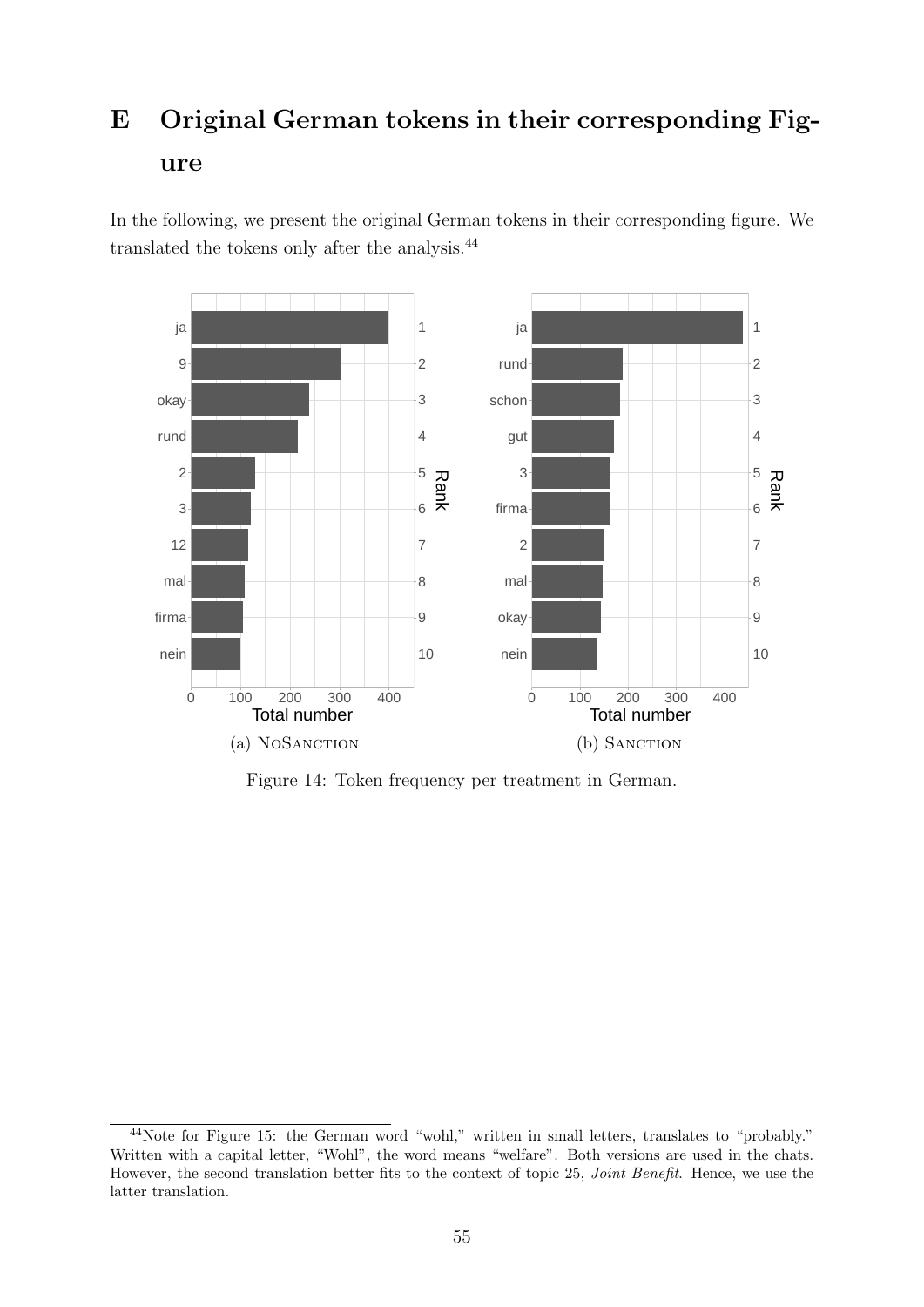<span id="page-57-0"></span>

Figure 15: Token-per-Topic distributions of the top ten tokens for all 25 topics in German.